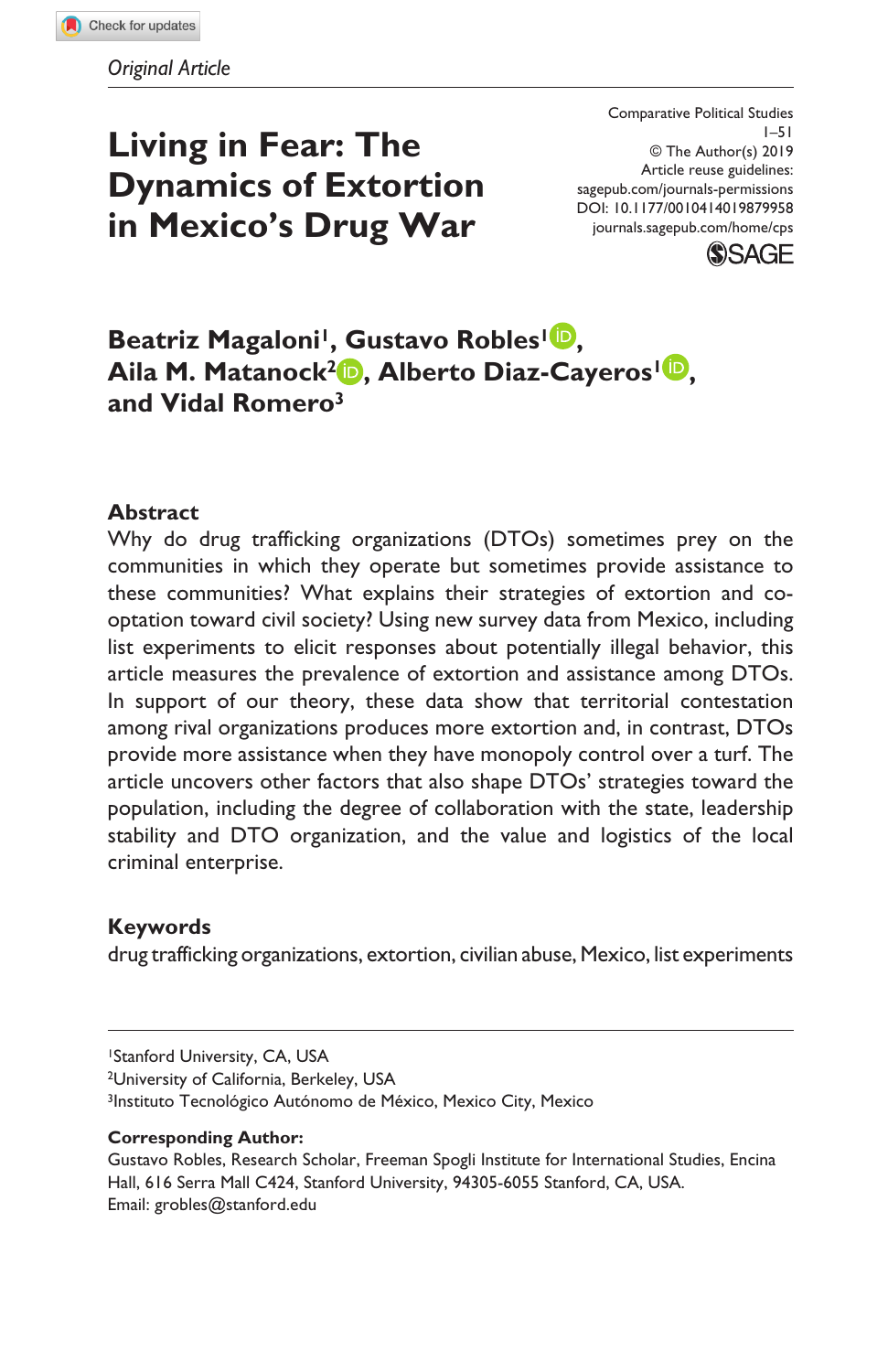# **Introduction**

Drug trafficking organizations (DTOs) have employed different strategies toward the communities in which they operate. Sometimes, these DTOs have exhibited "benign" relationships with these communities, providing them with assistance. For example, early in its existence, the Mexican drug cartel La Familia Michoacana provided loans and grants to individuals, businesses, and even churches within the communities where it operated. These activities were widely known and even publicized in local newspapers. The DTO also allegedly targeted criminals from whom the community needed protection or retribution. In December 2010, when La Familia Michoacana lost its leader, hundreds in Michoacán marched in support of the DTO with signs reading, "Long Live to La Familia Michoacana."1

Other times, the relationships between DTOs and their communities are predatory. For instance, after the killing of its leader, La Famila Michoacana fragmented, and other drug cartels such as Los Zetas, Los Caballeros Templarios, and the Cartel Jalisco Nueva Generación disputed their territory. As these groups battled for control, the population increasingly suffered from the ongoing violence—but also from extortion. These criminal groups would charge "protection" fees to individuals and businesses to the point that, in 2013, *Autodefensas*—or self-defense groups formed by local entrepreneurs—took up arms against the criminal groups that were preying on them.

These examples are not anomalies: Other criminal organizations in Mexico have been known for engaging in these strategies. For example, the former leader of the Sinaloa Cartel, Joaquín "El Chapo" Guzmán, reportedly prohibited his forces from kidnapping people (a lucrative business for other DTOs); his organization also engaged in food distribution, provided subsidies to local communities, built roads and churches, and passed out cash to win support or silence—in the communities where the criminal group worked. Similarly, former Gulf Cartel boss Osiel Cardenas paid for annual toy giveaways in communities where the gang reigned and otherwise sought a good relationship with residents.2

Los Zetas, one of Mexico's largest criminal organizations, is also known for extorting communities and businesses, killing anyone who refuses to pay. In Coahuila, the group operated from inside the prison of Piedras Negras, where they would bring the bodies of their victims to incinerate them. Hundreds are thought to have perished there, including children and women. The prison also served as the criminals' headquarters to store the drugs that would be hidden inside cars and subsequently brought into the United States (Smulders, Corte, Gohary, & De La, 2017).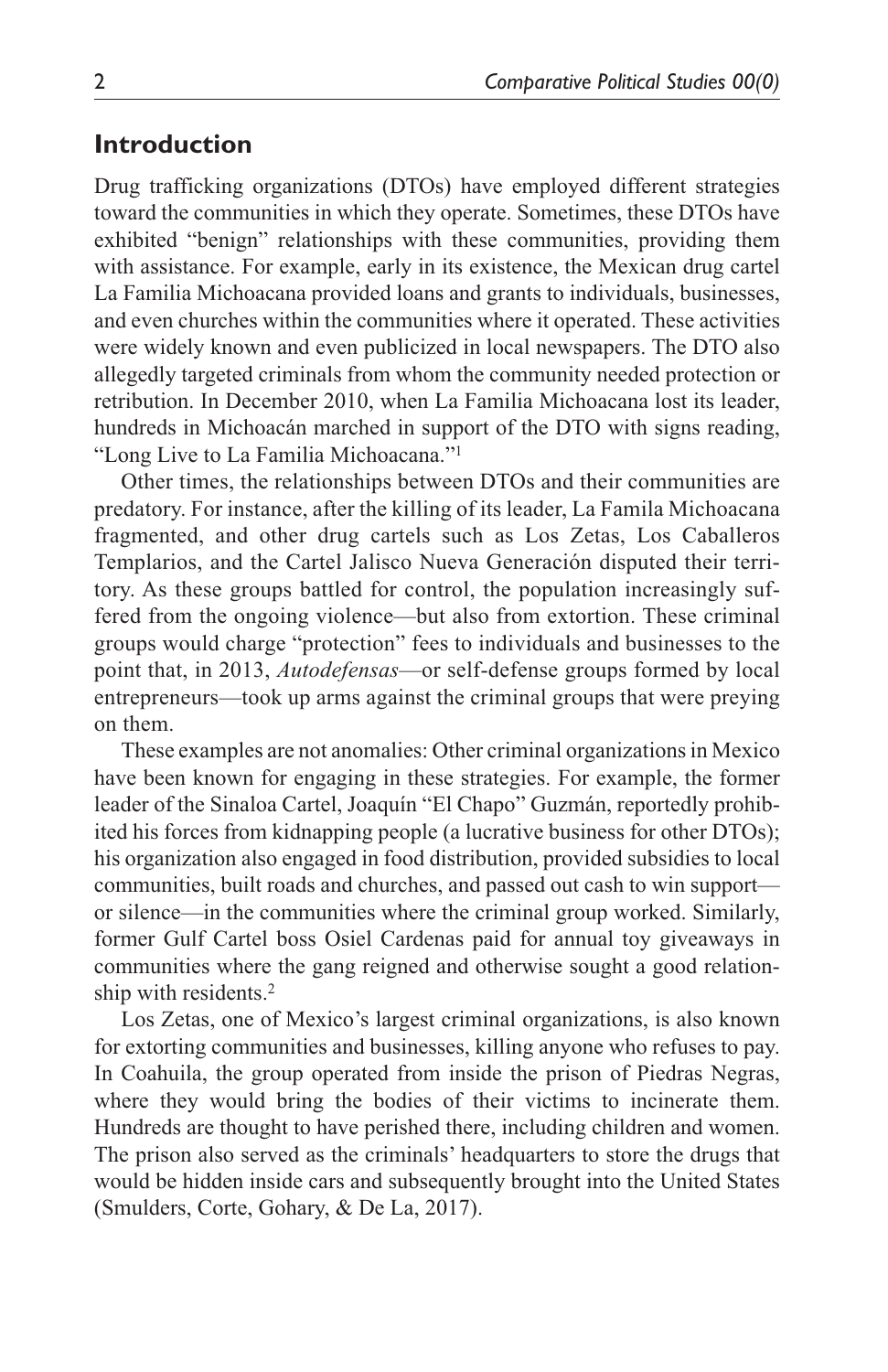The Tijuana DTO, furthermore, also began kidnapping professionals and petit bourgeoisie—for example, taco stand owners, doctors, and engineers. To avoid being kidnapped, business owners were given an opportunity to regularly pay a cuota (tax) called *derecho de piso*. Apparently, these practices increased significantly when the DTO divided into two factions, one led by Fernando Sánchez Arellano, "El Ingeniero," and the other led by Eduardo Teodoro García Simental, "El Teo" (Jones, 2013).

These divergent strategies for engaging with civil society require explanation. Why would drug cartels that pursue illegal profits sometimes diversify to other crimes (e.g., engaging in extortion, robbery, kidnappings, and other violations against the communities in which they operate) but then at other times even provide assistance to the same communities?

To answer this question, we focus on the drug war in Mexico, where violence has surged since 2006. Drug-related violence occupies a gray zone between civil war and violent crime (Kalyvas, 2015). Access to massive profits turns DTOs into powerful organizations, allowing them to recruit a large number of armed men to serve as assassins, buy military arsenals to fight the state and rival DTOs, and buy off government officials and law enforcement agents, in addition to choosing various strategies to engage with the communities around them.

There is a vibrant scholarly literature on the logic of drug trafficking violence (Astorga & Shirk, 2010; Bagley, 2012; Castillo, Mejia, & Restrepo, 2013; Dube, Dube, & Garca-Ponce, 2013; Durán-Martínez, 2015; Lessing, 2015; Osorio, 2015; Phillips, 2015; Shirk & Wallman, 2015; Snyder & Duran-Martinez, 2009; Trejo & Ley, 2017); however, DTOs' strategies for engaging with the communities they operate in remain under-theorized.

In their interaction with these communities, DTOs may exhibit patterns of coercion and co-optation. With respect to coercion, we examine extortion, which we define as a DTO charging fees for protection. In terms of co-optation, we explore when DTOs provide assistance to the community—loans, cash for health emergencies or burials—or assistance in the form of protection, as discussed in Gambetta (1996).

To account for variation in DTO strategies toward civil society, this article develops a theory about DTO incentives and structure. The first set of variables that influence how DTOs interact with the community comes from the civil conflict literature (Arjona, 2017; Humphreys & Weinstein, 2006; Kalyvas, 2006; Mampilly, 2011), among others, which argues that armed rebels collaborate with the population to successfully gain control of territory by supplanting the state or staking secessionist claims.

If DTOs do not seek to topple the state, but rather to make money from their illicit activities, then why do these armed groups aspire to control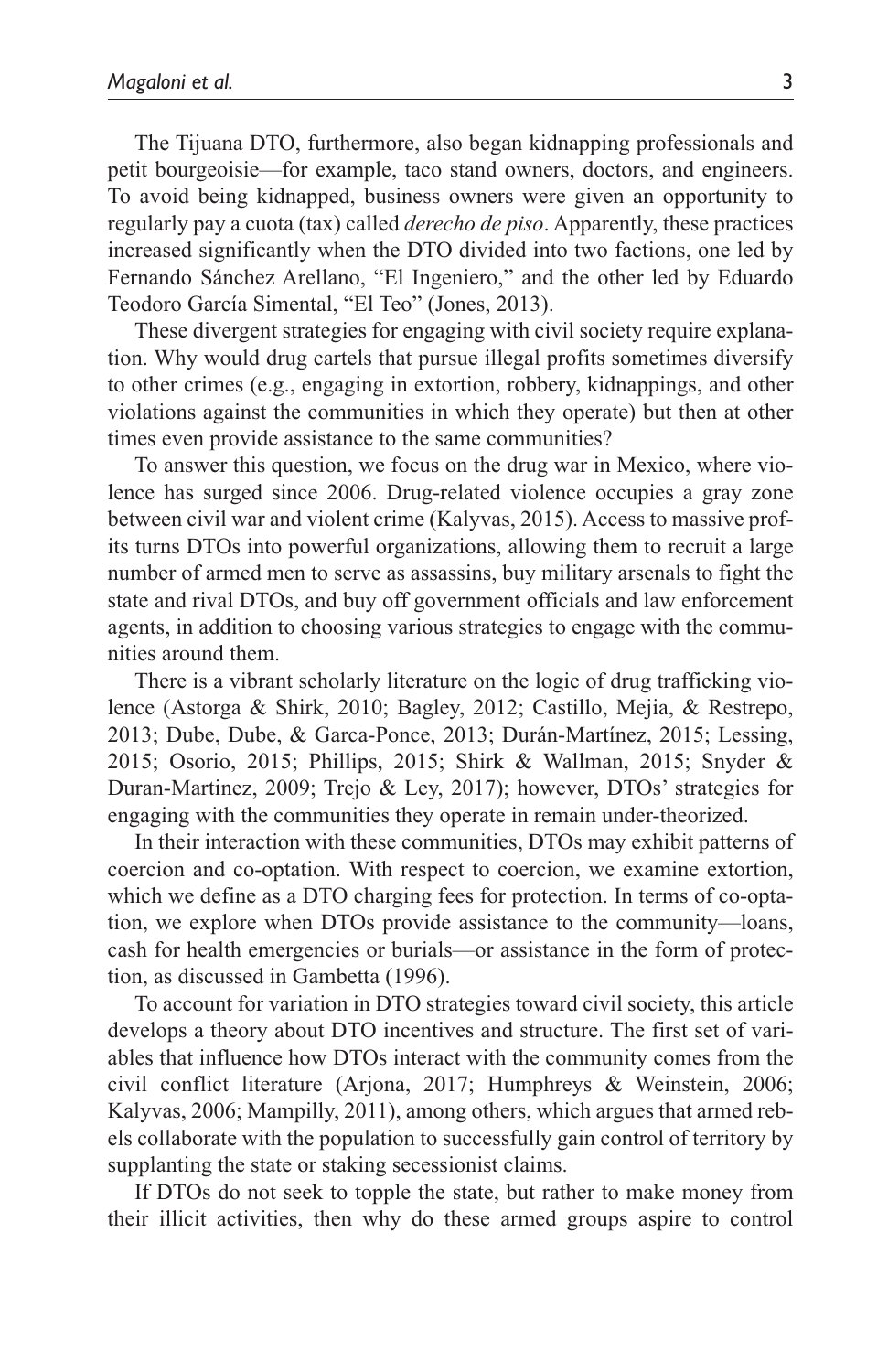territory? DTOs often seek active control of a territory or "turf" not only to hide from the state and protect themselves from other criminal groups, but also to extract profits from the illegal trade connected to a given territory. DTOs aspire to control territories that are valuable for the production, processing, and trafficking of drugs: areas suitable for drug cultivation, strategic locations (e.g., ports, border-crossings), and consumer markets (Calderón, Robles, Díaz-Cayeros, & Magaloni, 2015; Osorio, 2015). As deals among criminal groups are hard to enforce, DTOs commonly aspire to retain monopolistic control of these turfs.

Our theory argues that DTOs require active collaboration with the community to retain control of these valuable territories: This cooperation provides DTOs with information as simple as who enters and leaves the territory and as complex as who in the community might be supplying information to the state or cooperating with other criminal groups.

As is the case with armed rebels, pure coercion is not sufficient for gathering the type of information that is necessary to keep their turf safe (Kalyvas, 2006). Following Olson (1993), Metelits (2009), and Arjona (2017), our theory argues that DTOs will be better able to establish collaborative arrangements when they control a region and expect to control it in the future. Under monopolistic control, DTOs can be more confident of reaping future gains if they continue to show restraint, and they may even provide a share of those gains to the community to ensure its continued cooperation.

The second factor we consider is DTOs' relationship with the state. These criminal organizations need some level of informal state protection to successfully produce, process, and traffic drugs (Arias, 2017; Snyder & Duran-Martinez, 2009). We hypothesize that violence against the community (in the form of disappearances, kidnappings, death threats, forceful recruitment, and extortion) should be more prevalent where local criminal groups operate with the complicity, tolerance, acquiescence, and/or cooperation of the state. When DTOs collaborate with law enforcement agents, these aforementioned crimes will likely go unpunished, allowing DTOs to operate extortion networks with complete impunity.

The third set of variables that influence how DTOs interact with the community focuses on leadership style and organizational structure. Los Zetas, for example, is a loosely organized criminal group with hundreds of criminal cells operating in a semiautonomous fashion all over the country. The Sinaloa Cartel, in contrast, has traditionally been more centralized and is organized around a handful of powerful drug capos. In principle, a DTO that has leadership stability and is hierarchical should be better able to restrain its armed cells than a criminal organization that is more decentralized.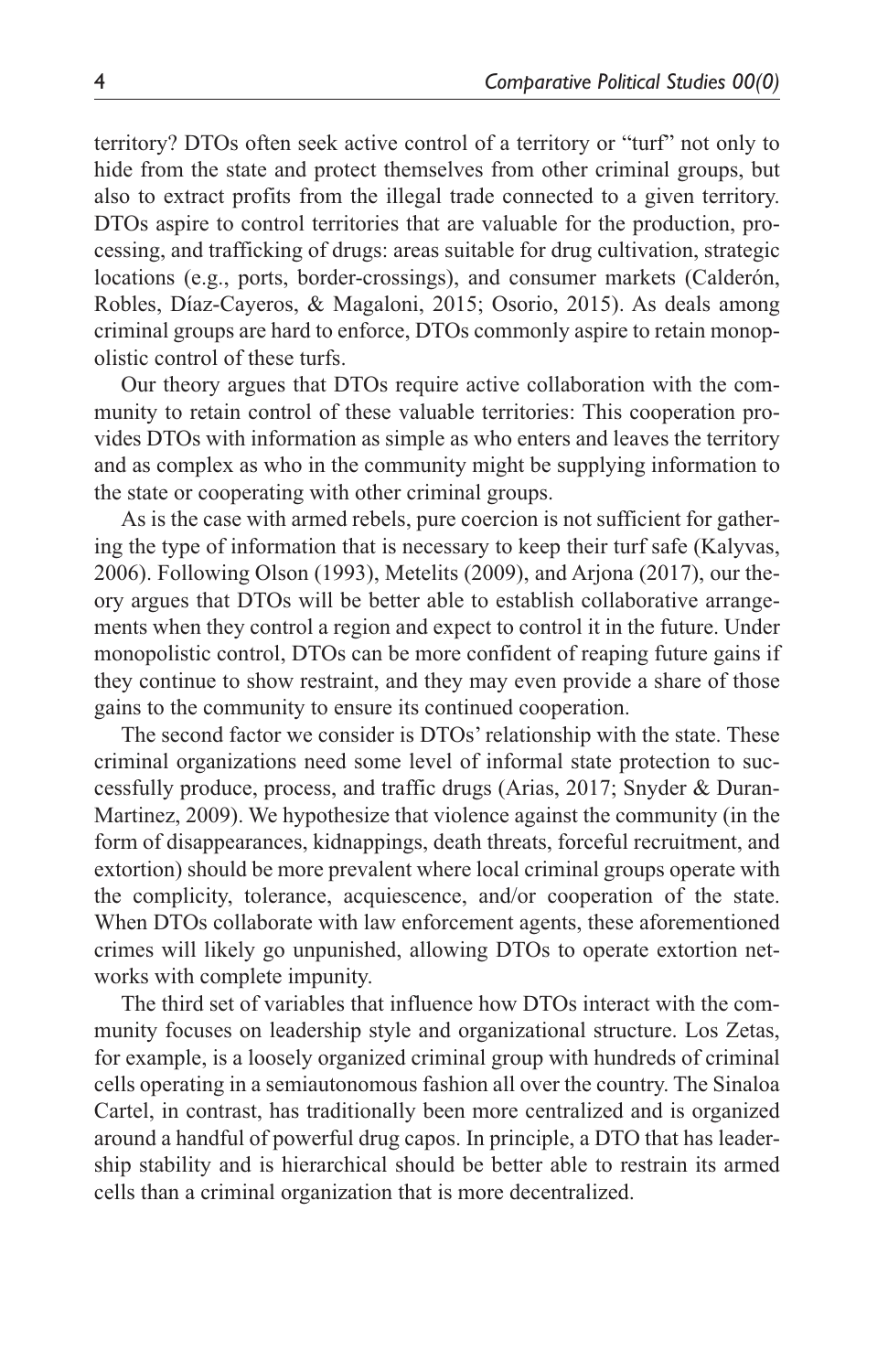A related factor is the disruption of hierarchical systems. As existing literature suggests that the Mexican government's strategy to arrest or kill drug *capos* has resulted in negative externalities such as an increase in violence (Calderón et al., 2015; Guerrero, 2011b; Phillips, 2015b). The neutralization of a DTO's leadership breaks chains of command, reduces the time horizon for members of the DTO, and increases territorial contestation. According to our theory, these processes generate more predation on the part of DTOs.

The last factor considers the characteristics of the turf and the logistics of the local criminal enterprise that likely influence DTO behavior toward the population. Turf can be distinguished in terms of logistics and value. Border-crossings are extremely valuable territories in Mexico, given the value of the U.S. drug consumption market. Controlling these turfs is very profitable—and also challenging because of the high amount of competition from criminal rivals. Keeping control of these turfs in border-crossing areas might require more community collaboration—and hence assistance—than transit areas where drugs are moved from production zones to their destination through dirt roads, high-speed highways, and other transportation hubs.

Our approach builds on and expands the emerging literature on criminal governance. In contrast to Arias (2017), our article does not consider whether any characteristics of civil society and civilians at large affect the ability of criminal organizations to coerce or assist local communities. We offer a theory and evidence about how two of the characteristics of micro-armed regimes highlighted by Arias (2017)—inter-cartel competition and patterns of state–DTO collaboration—influence criminal groups' behavior toward the community.

Our account expands on Felbab-Brown, Trinkunas, and Hamid (2017), who argue that armed groups—including DTOs—often engage in limited public goods provisions to gain legitimacy within the community. In their approach, armed group behavior is influenced, among other factors, by levels of territorial control and by strategic factors related to the value of controlling certain territories. In contrast to their approach, our article moves beyond narrative by relying on survey and statistical evidence to support our claims.

To test our theory, we conducted a series of list experiments embedded in a probabilistic nationwide survey. The survey was carried out in Mexico in July 2011. We focus on experimental questions that assess extortion by DTOs and the use of DTO assistance. These questions are sensitive in that individuals may feel social pressure or even fear, if asked about these topics directly, which would then influence their reported preferences. We therefore asked these questions through list experiments.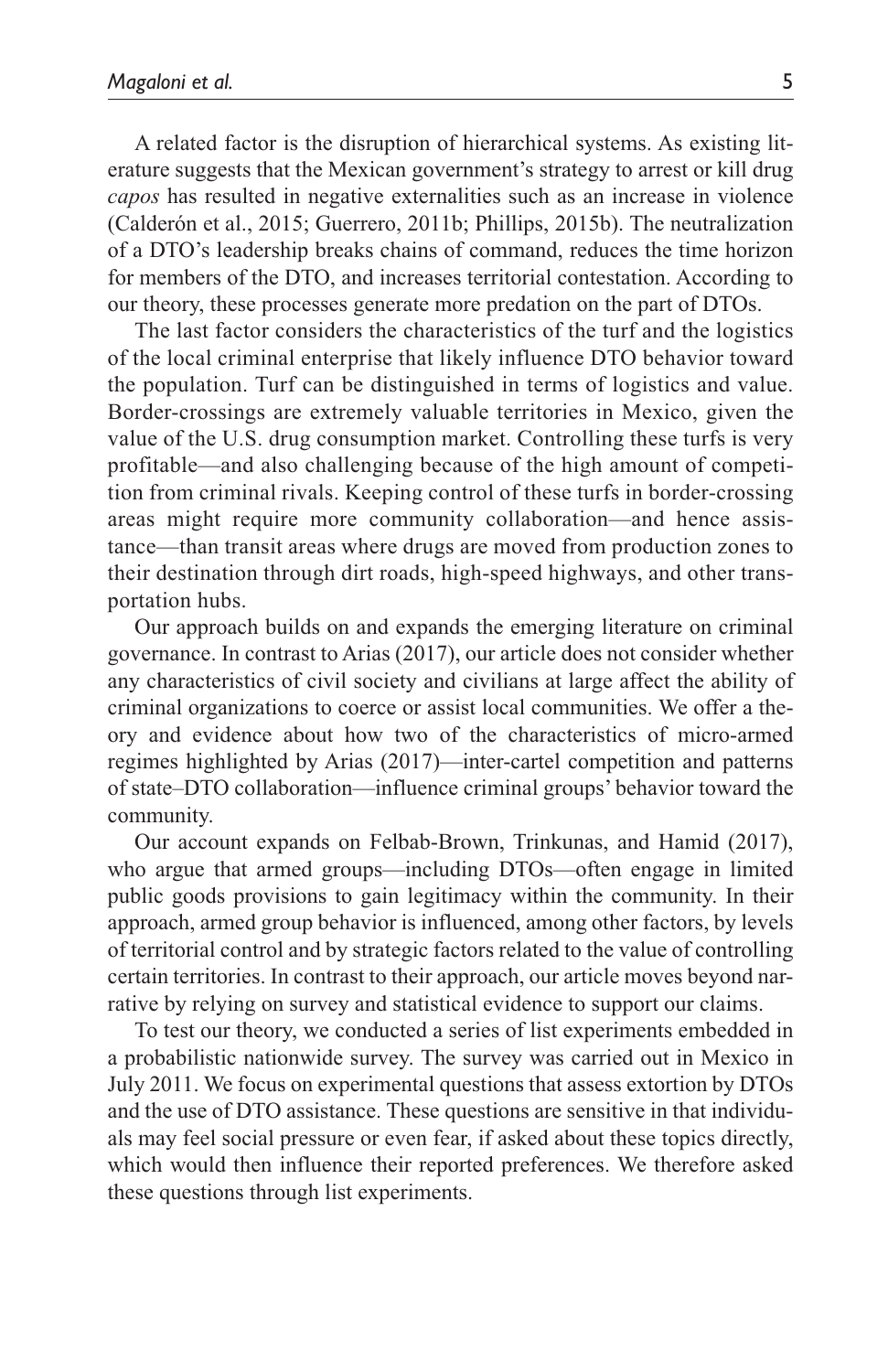To measure the critical explanatory variable of territorial contestation, we use Coscia and Rios's (2012) data set on Mexican DTOs' areas of operation. The authors developed a Web crawler to extract information from Google News on the activity of criminal groups in Mexico. We also use additional measures of contestation, including executions among rival DTOs, homicides rates, and homicides by firearms.

To test our hypotheses, we use the multivariate regression models of survey data for list experiments as proposed by Imai (2011) and Blair and Imai (2012). We specify a linear model with identical covariates to examine the dynamics of civilian extortion and assistance by DTOs. The results match our theoretical expectations. DTOs extort civilians primarily in contested territories, where various DTOs fight for control of drug production, trafficking, and distribution. In contrast, DTOs provide assistance—and they extort at significantly lower levels—in territories controlled by a single DTO. Moreover, our results demonstrate that the highest levels of extortion are observed in contested municipalities with high levels of inter-cartel violence.

Our results also show that, controlling for levels of inter-cartel contestation, the party in control of the local government shapes DTO behavior. Extortion is lower in states and municipalities governed by the National Action Party (PAN), where national authorities developed coordinated interventions to confront DTOs, than in states governed by the Institutional Revolutionary Party (PRI), which is known for a history of negotiating informal protection rackets with DTOs (Astorga & Shirk, 2010; Durán-Martínez, 2015; Ríos, 2015; Shirk & Wallman, 2015). In contrast to expectations of existing work, the highest levels of extortion are found in states governed by the Party of the Democratic Revolution (PRD).

Our results also demonstrate that DTO organization and leadership stability shape criminal group behavior toward the community. Less hierarchical DTOs exhibit significantly higher levels of extortion and less assistance than more hierarchical criminal organizations. Moreover, our results show that drug capo arrests are associated with significantly less assistance, which suggests that leadership stability is a key factor that enables DTOs to establish collaborative relationships with the community.

Finally, border-crossings that require more community collaboration to maintain control are associated with more assistance than transit points. Drug-producing turfs are associated with less extortion.

The article proceeds as follows. The first section identifies the puzzle and presents some evidence from the Mexican context. The second section provides testable hypotheses and generates a theory by drawing on the literature on civil war and mafia crime. The third section describes our methods and presents our empirical results and conclusions.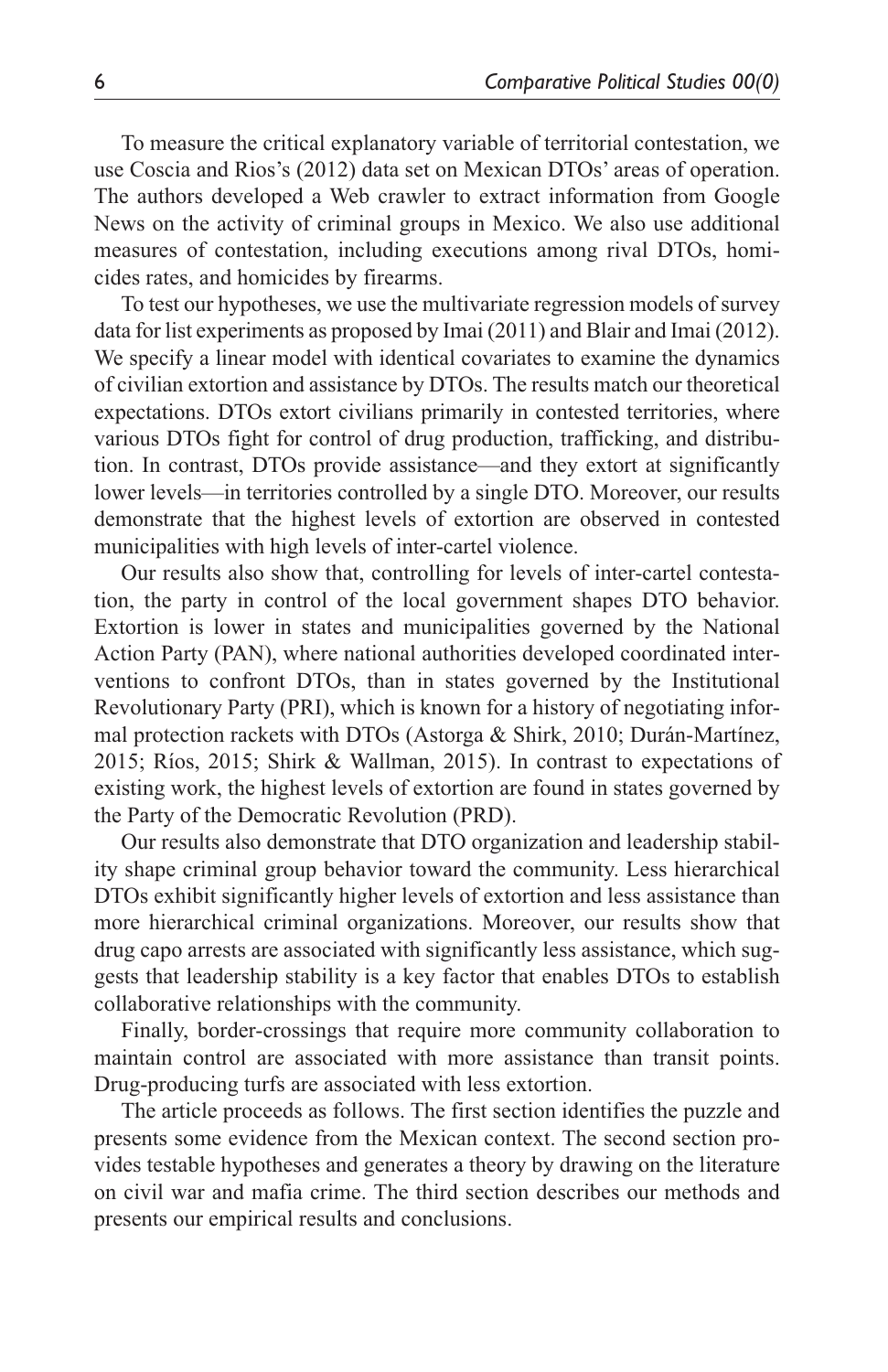# **The Drug War and Increase in Criminal Extortion**

In recent years, due to a shifting drug supply and the war on drugs, the environment in which DTOs in Mexico operate has changed significantly, and DTOs have become more violent and have also expanded their operations into other areas of criminality.

The production and transportation of drugs out of Mexico has increased dramatically, and, at the same time, conflict and competition between DTOs has increased. Crackdowns in Colombia and the Caribbean (Bagley, 2012; Shirk & Wallman, 2015) produced a larger market share for DTOs in Mexico.3 At the same time, Mexican politics have shifted: during the long period of dominance by the PRI, deals with DTOs existed throughout the country; due to the party's hierarchical organization and discipline, these deals could be enforced without much violence. Some have even suggested that these pacts secured a state-sponsored division of territory among DTOs (Grillo, 2011). However, contested power upended these deals, both at a local level in the 1990s and, when the PAN won, at a national level in 2000 (Astorga & Shirk, 2010; O'Neil, 2009; Osorio, 2015; Ríos, 2015; Shirk & Wallman, 2015; Trejo & Ley, 2017). DTOs now had to negotiate for protection with governors and mayors without central oversight, and they began to form their own militias where state protection was no longer guaranteed (Trejo & Ley, 2017). Moreover, President Felipe Calderón initiated an aggressive campaign against the DTOs when he took office in 2006. The federal strategy involved "joint operations" that sent thousands of military troops and federal police to combat DTOs; this approach also relied on a "leadership strategy" that targeted DTO leaders and their lieutenants. In 2009, the government released a list of Mexico's 37 most wanted drug lords, and by January 2011, the army, navy, and federal police had captured or killed 20 out of the 37 (twice the number of kingpins captured during the two previous administrations).

The federal system has complicated this strategy (Durán-Martínez, 2015) because local leaders control many of the levers in the system and can use them at the command of DTOs. For example, 90% of police officers are under the command of state and municipal authorities (Guerrero, 2011b), and governors both control state prosecutors and have a strong influence in the judiciary. Even if local authorities are not in charge of prosecuting crimes related to drug trafficking, they often have allies who have local information and serve as first respondents to most crimes; they can therefore influence which crimes get investigated as well as who is prosecuted or indicted (Trejo & Ley, 2017).

DTOs have also undergone several changes that resulted from the shifting market and war on drugs. First, especially as the government arrested and killed DTO leaders, large DTOs fractured into smaller ones (Guerrero, 2011a; Phillips,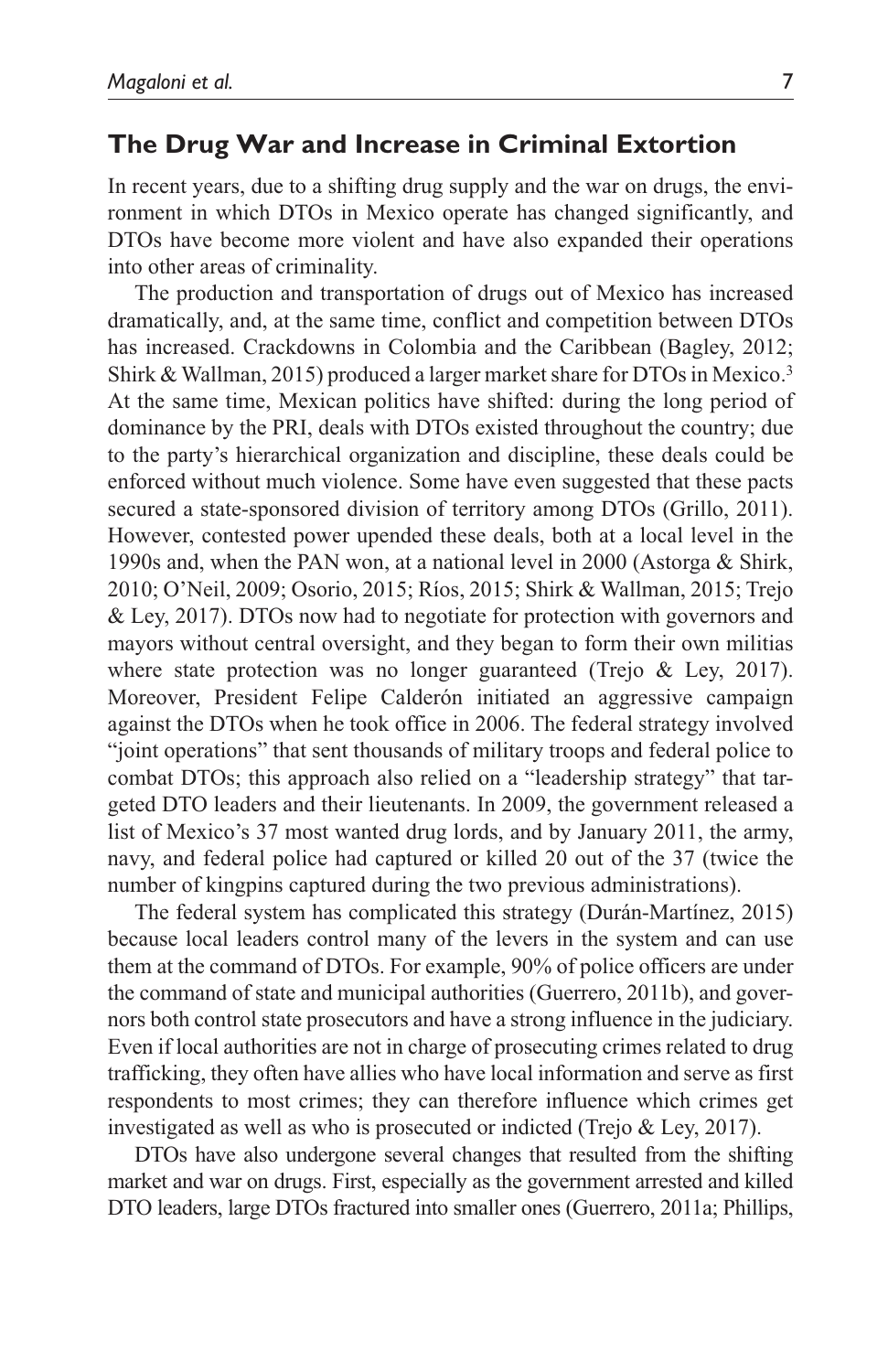

#### **Figure 1.** Total homicides, 1990-2015.

The graph shows the total number of homicides in Mexico from 1990 to 2015 as reported by the National System of Health Information (SINAIS). The black area corresponds to the total number of "deaths presumably related to criminal rivalry," as reported by the federal government. The gray area shows the difference between the two series.

2015). This also increased the number of groups as they splintered from four main DTOs operating in the country before 2006. Six years later, Mexican authorities detected at least nine DTOs and more than 37 criminal cells, in addition to hundreds of youth gangs working directly or indirectly with the cartels.4

These structural changes, and other shifts, also led to an increase in violence. Overall, violence related to DTOs has increased, due to these changes (including Calderón's policies) (Calderón et al., 2015; Coscia & Rios, 2012; Dell, 2015; Escalante Gonzalbo, 2011; Guerrero, 2011a; Lessing, 2015; Osorio, 2015). Figure 1 shows the number of homicides from 2002 to 2015 in the country. Deaths are classified according to whether they are drugrelated homicides (see the "Explanatory Variables" section) or murders committed among the general population (light area). A sharp increase in violence is noticeable with the onset of the drug war, most of it due to inter-cartel conflict. Using a quasi-experimental empirical approach, Calderón et al. (2015) show that targeting leaders produces systematic increases in violence between DTOs and violence affecting the surrounding communities. Much of this violence is located in strategically important areas for DTOs and is still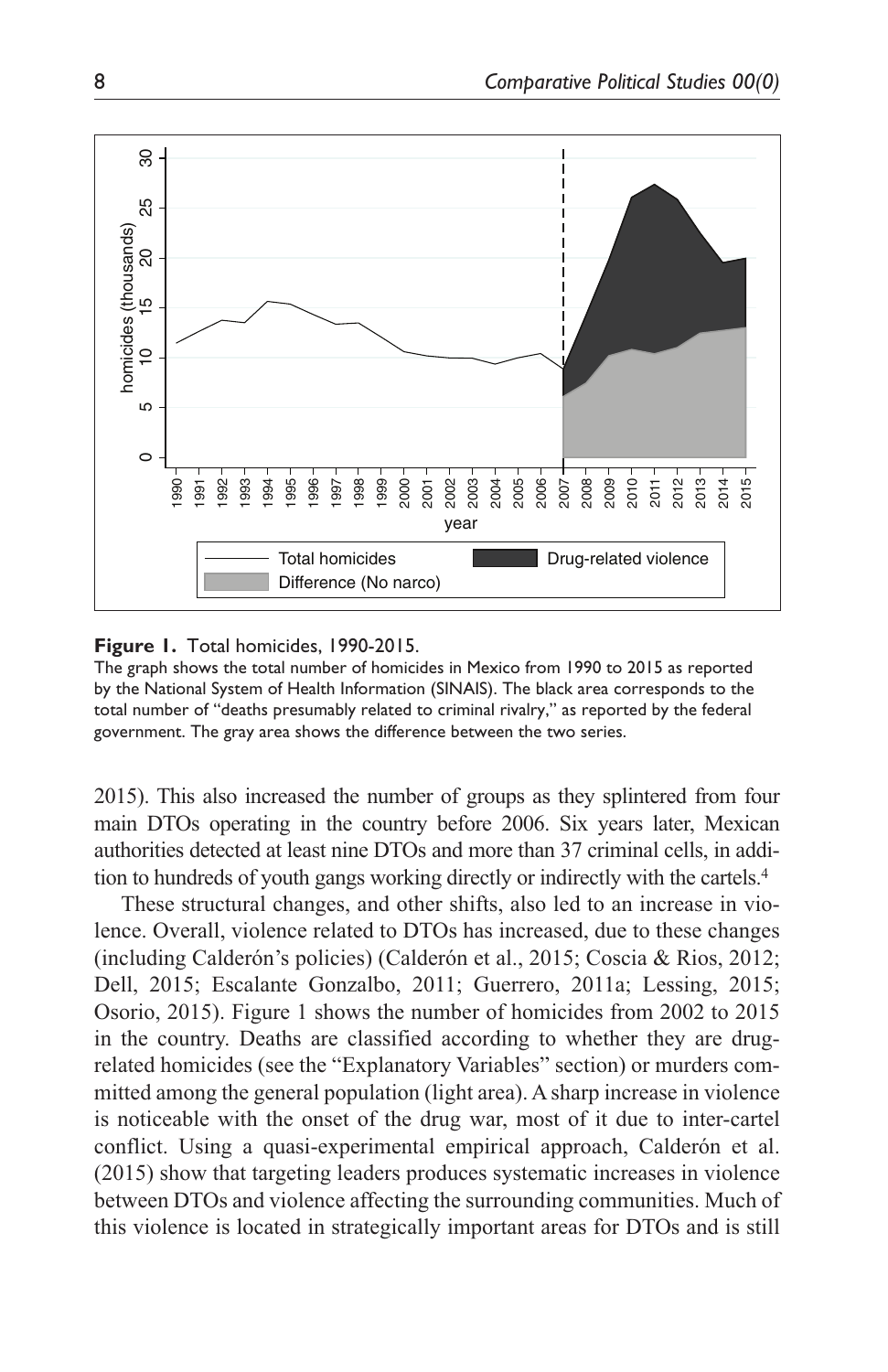

**Figure 2.** Reported cases of extortion and business theft, 2000-2015. *Source.* Data from Secretariado Nacional de Seguridad Publica (SNSP).

conducted by just a handful of DTOs. In this environment, DTOs fight each other for control of territory that is valuable for the production, transportation, and trafficking of drugs to the most profitable markets, most prominently the United States.

Another important change has been the diversification of strategies used by DTOs in this environment. Before 2006, DTOs mostly focused on trafficking drugs to the United States; however, they now engage in many other crimes including extortion, human trafficking, and kidnapping. For example, the number of cases of extortion reported to local public prosecutors' offices increased from 3,157 in 2006 to 5,127 in 2015 (see Figure 2).

Government collaboration is increasingly evident in many of these activities. In its 2017 report, Amnesty International claims that forced disappearances, a "generalized practice" in Mexico, are committed with the participation of state agents. For example, the "burning fields" operated from inside the prison in Piedras Negras (mentioned earlier) seems to have occurred with the complicity of the local government—the evidence suggests that the Zetas bribed the governor, the state prosecutor, and local police in Coahuila so they could kidnap, vanish, and otherwise threaten the population with impunity.<sup>5</sup>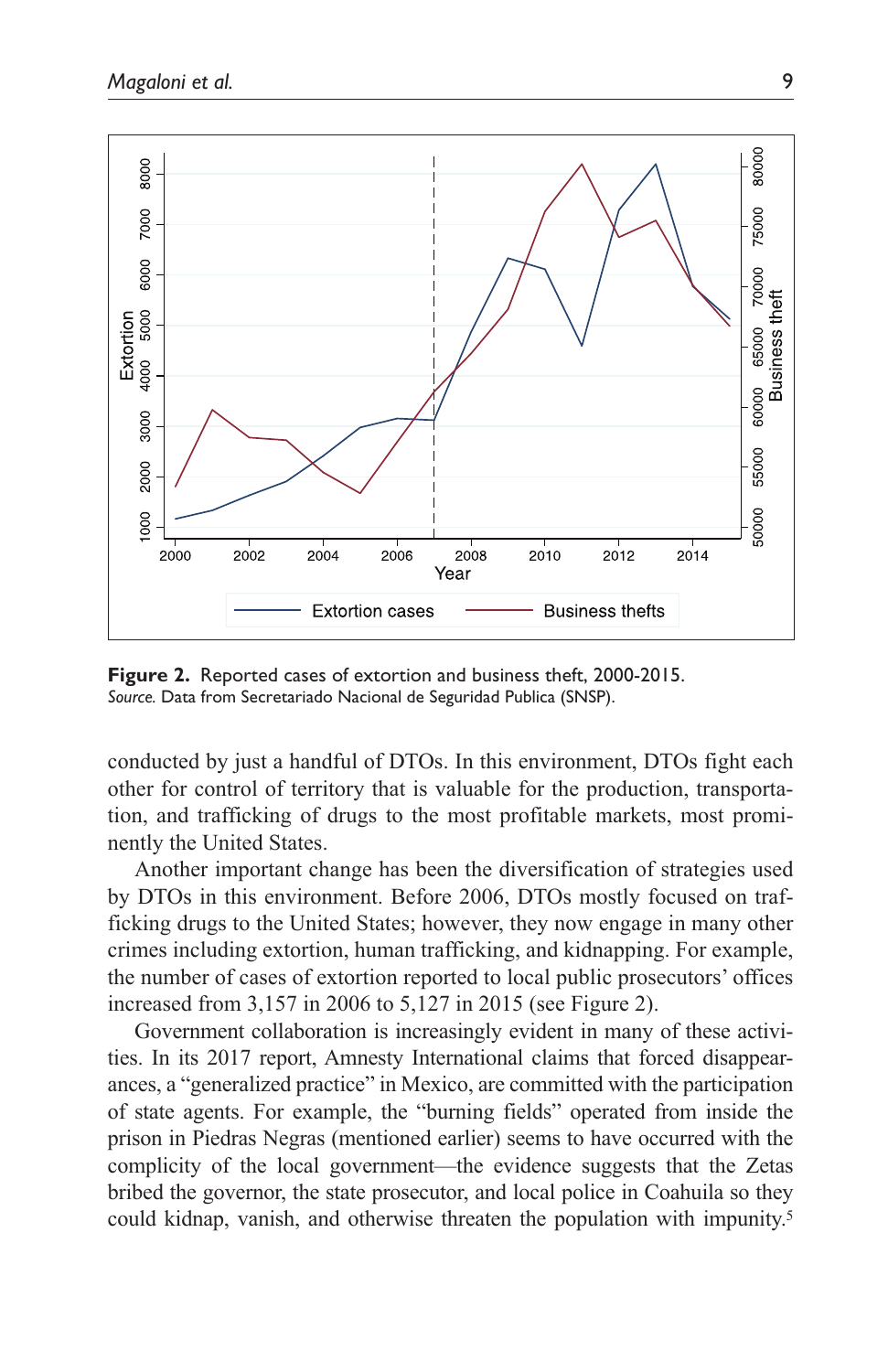Likewise, a report by an Interdisciplinary Group of Independent Experts of the Inter-American Commission on Human Rights implicates local officials, and perhaps also federal police and armed forces, as complicit in a massive student disappearance from Ayotzinapa Rural Teachers' College in September of 2014. The relationship between DTOs and officials, especially at the local level, allows DTO use of violence and, potentially, their diversification of tactics.

We argue that competition between DTOs for drug trafficking territory in Mexico, produced by a combination of these factors, generates many of the incentives for extortion; this has supplanted cooperative relationships with communities in many cases. Extortion also depends, however, on local governments that are either too weak to confront or too eager to collude with DTOs.

### **Theoretical Framework**

To explain the logic of DTO strategies toward civilians in the community, we start with the assumption that DTOs are primarily business organizations albeit illegal ones—whose main goal is the production, transport, and sale of a good. To pursue this goal, DTOs aspire to control valuable territories, including areas suitable for drug cultivation, routes to move drugs from production zones to consumer markets (mainly in the United States), and hubs along these routes (including ports and border-crossings).6

DTOs rely at times on community collaboration to maintain and contest territory. At a minimum, to operate in secrecy, DTOs require that the community does not inform the state or rival DTOs of their presence. Information about when and where DTOs conduct their operations, who leads them, or where they hide between operations presents risks of being caught by the state or outmaneuvered by rival DTOs and, subsequently, a loss of territory. On the other side of this calculation and to accomplish their territorial goals, DTOs can use more active community cooperation. DTOs cannot monitor all of the territory they seek to control, and, in particular, they cannot monitor all the actions of individuals in these territories. They need locals to provide them with information on who enters and leaves the territory, who is working with the state or rival DTOs, or who is trafficking drugs without paying their "taxes." DTOs, then, want to obtain the community's silence and, at times, direct collaboration.

Overall, we build a theory on this idea that DTOs seek to profit. We assume that DTOs want to maximize the payoff from their business. We then argue that interactions with the community depend on the circumstances surrounding their territorial control as well as their organizational features and relationship with the government.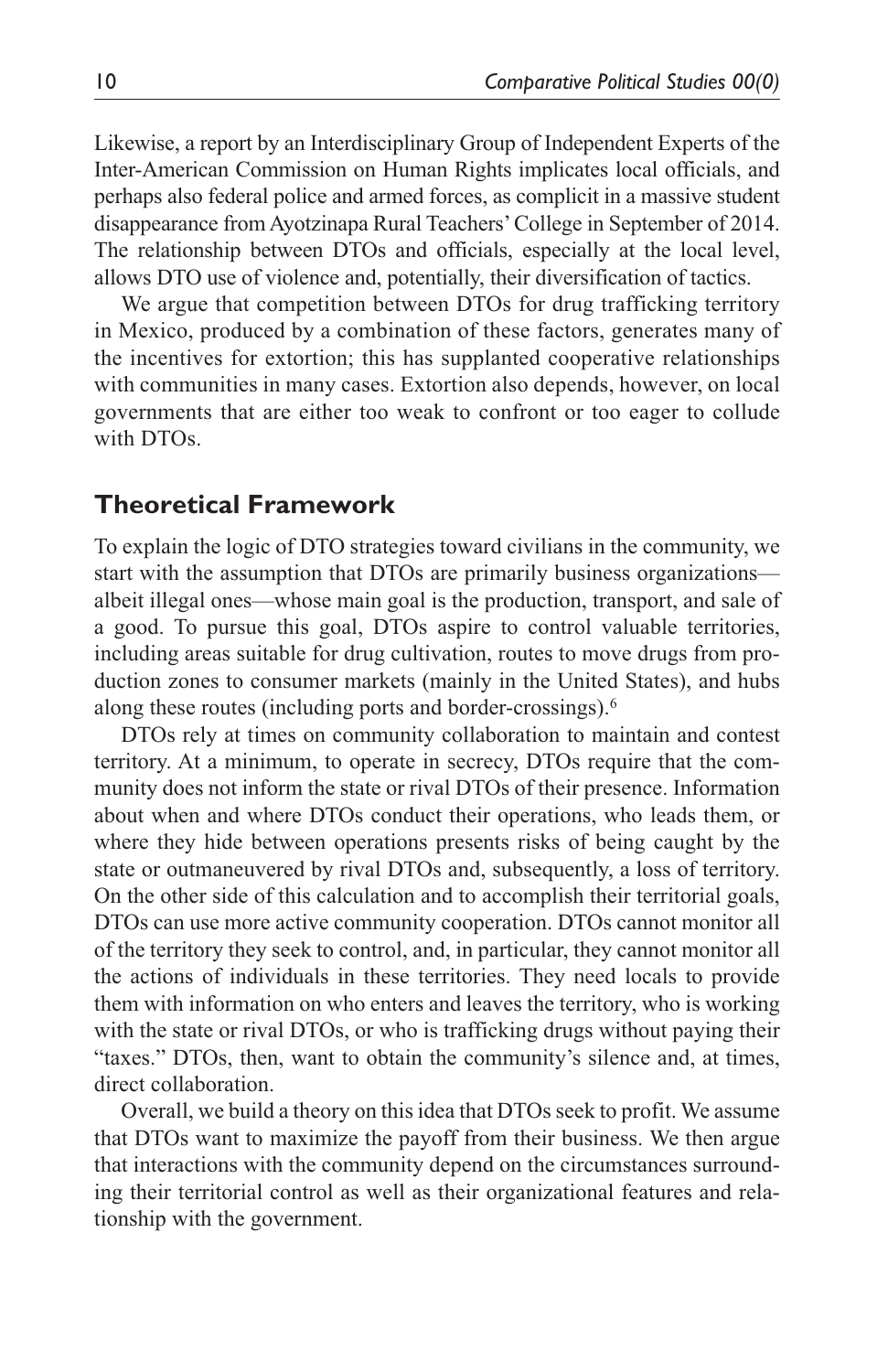# *Territorial Control*

A DTO's territorial control, as well as its expected control over time, are critical for understanding its behavior toward civilians. Drawing on Olson (1993), Metelits (2009), and Arjona (2017), we formulate the following hypothesis: If a DTO is in control of a region and expects to remain in control, it will develop self-restraint and even provide some share of the benefits from their trade to the population in order to maintain loyalty, enhance its legitimacy, and increase its capacity through continued control (Berman & Laitin, 2008; Berman, Shapiro, & Felter, 2011; Felbab-Brown et al., 2017; Iannaccone, 1992). We are building on ideas that coercion is costly and fails to produce full cooperation in many cases. For example, a community may keep silent because its members fear torture or even death if they report on the DTO. However, as is the case with rebel groups and even governments, this strategy may not produce active community collaboration (Arjona, 2017; Kalyvas, 2006; Mampilly, 2011; Wood, 2003). Obtaining high-quality intelligence about their territory may require self-restraint and even reciprocation of benefits, rather than coercion (Wood, 2003), which, at the extreme, can also backfire and inspire a strong campaign by a community against the DTO (Kalyvas, 2015). We therefore expect a DTO with this type of monopoly to cooperate, or at a minimum, restrain itself in its interactions with the communities in which it operates.

In contrast, we expect competition between DTOs for territorial control to be accompanied by increases in civilian extortion for several reasons. First, territorial contestation shortens time horizons, incentivizing armed groups to behave more as "roving" bandits rather than as "stationary bandits" (Olson, 1993). DTOs do not anticipate that they will be in control for long in these cases, so they reap as much as possible while they are. In addition, when armed groups compete for territorial control, sustaining cooperative relationships with the community becomes more difficult because competition creates a common-pool problem: Why would a criminal group restrain from preying on the community through extortion (or other negative behavior toward the population) when they expect other criminal groups not to restrain themselves (for which, potentially, all of the DTOs operating in the community may also be blamed) (Humphreys & Weinstein, 2006)? In the extreme, competing DTOs can commit so much abuse that citizens will refuse to pay extortion fees—or will migrate—because no criminal organization can credibly offer protection. Third, because fighting an active challenger is costly, DTOs facing contested territorial control may also adjust to declining profits from their "core" business by diversifying into a host of other criminal activities, including extortion, kidnapping for ransom, human trafficking, and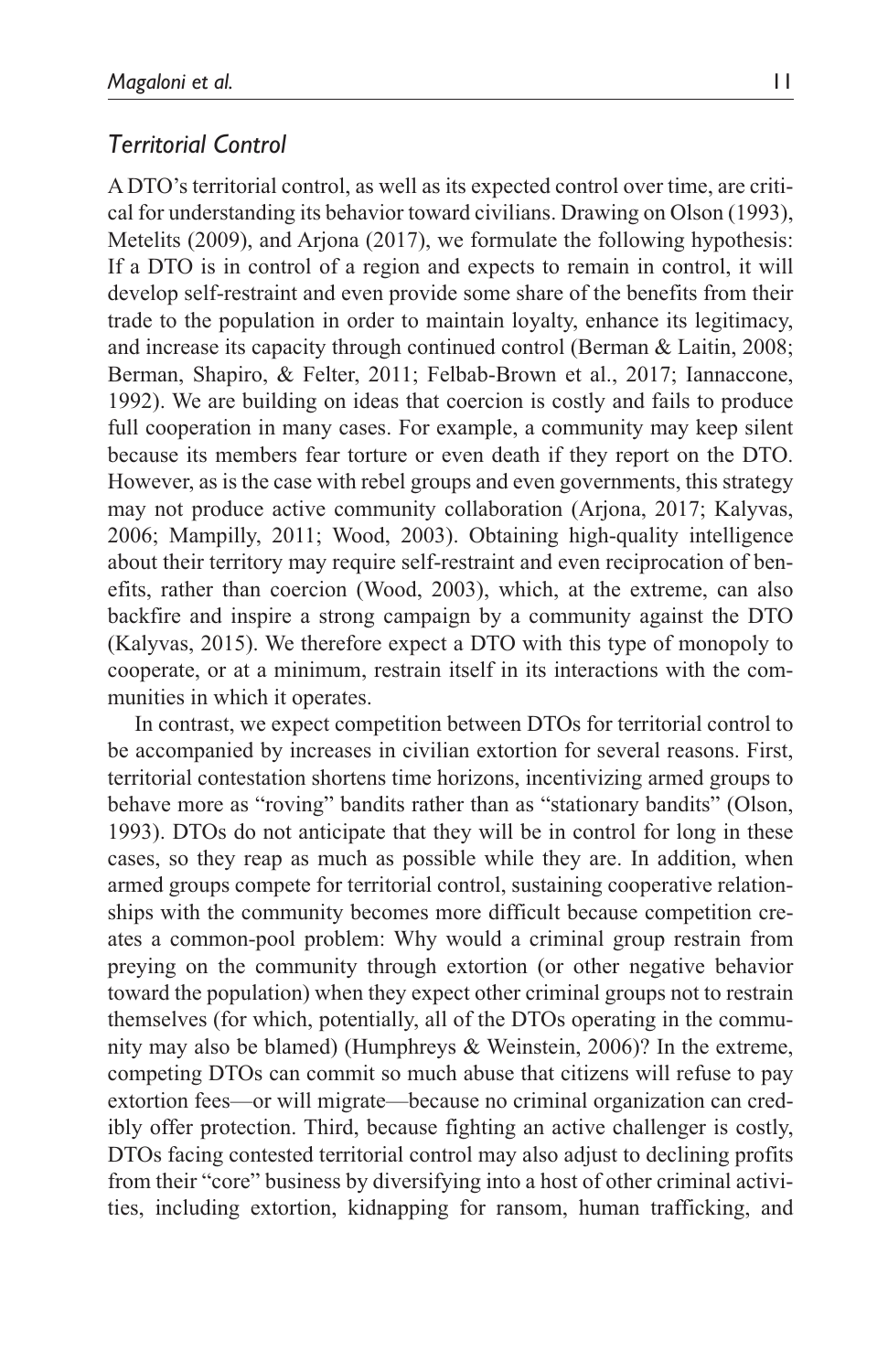theft. With the exception of extreme scenarios where profits from some of these activities dry up, these activities provide greater profit than drug trafficking alone in the short term.

Based on this discussion, we expect not only that DTOs should be more prone to extortion when they are vying for territorial control, but also that extortion should be most pronounced where DTOs use violence against each other. This violence not only typically shortens time horizons; it also imposes financial costs, which encourages DTOs to turn against the population to extract resources, as just described. In addition, turf wars tend to empower the most violent contingents of DTOs, who may then either shape group behavior or even start operating on their own, with little restraint in their interactions with the community.

At the same time, when DTOs increase extortion, they also tend to stop providing benefits to communities: DTOs reap fewer rewards from information when a rival has clearly invaded an entire area, rather than when these rivals only have secret ties or subtle incursions into mainly monopolistic territories. DTOs may also be less likely to receive credit for providing assistance to these communities. Moreover, once violence spreads, DTOs typically also have fewer resources with which to provide assistance. Finally, as less violent contingents of DTOs are disenfranchised, their preferred policies of providing benefits from their trade to the community may also be overruled.

Overall, then, we theorize that DTO monopolistic control should be associated with lower rates of extortion and higher rates of public service provision. Conversely, competition among rival criminal gangs should be associated with higher rates of extortion and lower rates of service provision, especially when violent conflict breaks out between DTOs.

## *DTO Relationships With the State*

The second factor we consider is the relationship between DTOs and the state. In many cases, criminal groups "must find ways to work with the state or receive protection from the state to function" (Arias, 2017, p. 10). Some forms of DTO–state collaboration generate low levels of violence—for example, the symbiotic relationship between the PRI and DTOs during the era of one-party rule allowed the state to control the division of territory among the limited number of large DTOs. But, in contrast, when DTOs compete against each other and establish collusive pacts with different state actors to buy impunity, high rates of violence follow.

In terms of community collaboration, we theorize that complicity between DTOs and law enforcement—prosecutors, judges, and police—can produce impunity that encourages extortion and other criminal activity. When DTOs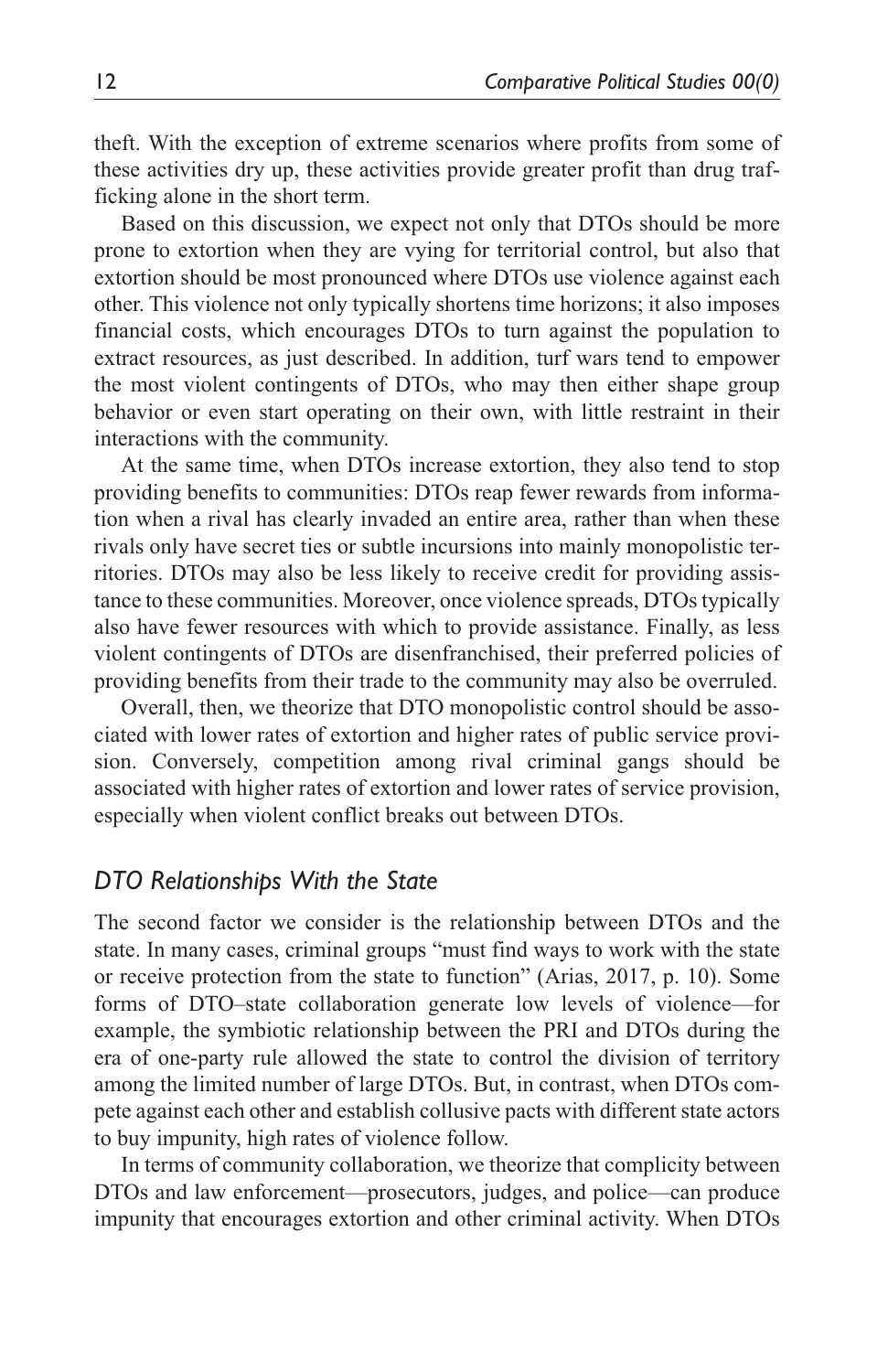extort, rob, kidnap, or even make individuals disappear, the community cannot access legal punishment if the police, prosecutors, and judges are colluding with the criminals. Drawing from the economics of crime literature (Becker, 1968; Stigler, 1970), we hypothesize that higher levels of collaboration with law enforcement institutions are associated with a higher probability that DTOs will engage in extortion and other criminal activities affecting the community, given that this lower DTOs' costs of engaging in these behaviors.

Mexico's federal system also exhibits variation in the relationships between DTOs and the state. At the extreme, local authorities are at times too weak to resist or even demand concessions from DTOs, which become de facto rulers. In other states, local (or even regional and national) authorities cooperate with, and in some instances, submit to DTOs. Finally, some states resist DTO corruption and capture. We lack reliable measures about degree of local state collaboration, but the party controlling the governorship and the municipality serves as reasonable proxy. As Trejo and Ley (2017) argues, PAN governments have adopted policies to undo the informal protection deals that DTOs had established during PRI control. Moreover, during the Calderón administration, PAN-controlled states had more federal resources, including the armed forces and the federal police to fight DTOs (Durán-Martínez, 2015). This meant that states governed by the PAN under President Calderón were not only more inclined to undo corrupt deals with DTOs, but were also more able to resist DTOs because they received more resources to do so. We therefore expect less extortion from DTOs in states with PAN incumbents during the Calderón administration, the period we focus on in this article.

In contrast, we expect PRI incumbents to be more willing to sustain informal protection deals created under the one-party rule (Blume, 2017; Ríos, 2015; Shirk & Wallman, 2015; Trejo & Ley, 2017). In these places, we expect that collusive agreements between DTOs and governors, local prosecutors, and police are more likely to persist, translate into higher levels of impunity, and, in turn, produce higher levels of DTO extortion.

With respect to other political parties like the left-wing PRD, we do not have clear expectations. On one hand, local PRD governments might behave much like the PAN in that, when they take office, they disrupt informal protection deals between the PRI and DTOs. On the other hand, the PRD lacked the federal resources provided to PAN states, which made them significantly weaker. Existing literature has shown that PRD politicians have been disproportionately targeted by DTOs for assassination (Blume, 2017; Trejo & Ley, 2016). Politicians get killed for a variety of reasons, including (a) accepting money from a DTO and then getting caught in fighting between DTOs, (b)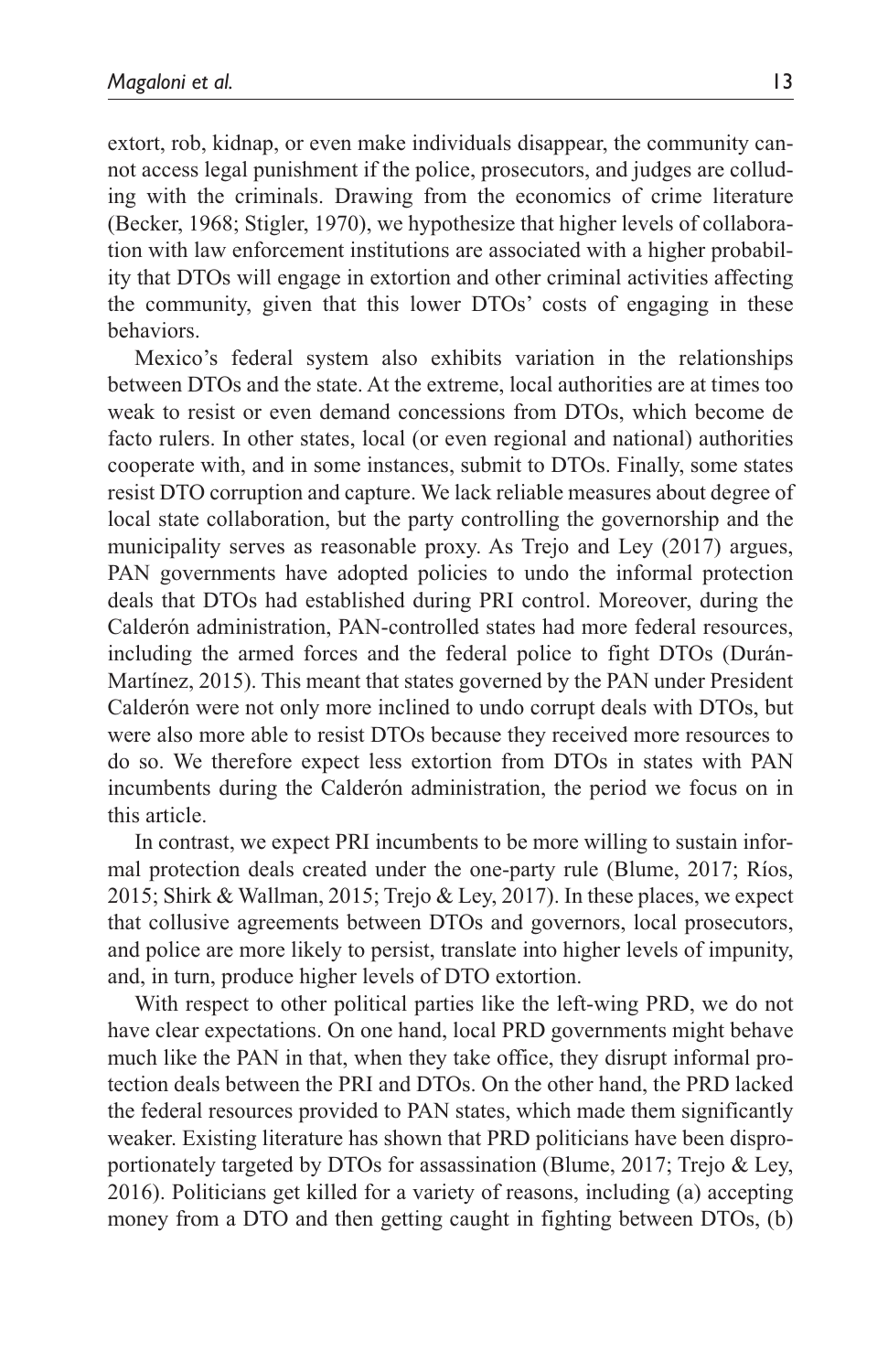refusing to cooperate with criminal organizations, or (c) having a political opponent with DTO connections (Blume, 2017). If these arguments are correct, PRD politicians' vulnerability to assassinations may also suggest greater involvement in DTO capture. We might therefore expect higher levels of extortion among PRD governments.

# *Leadership Style and Organizational Capacity*

Beyond territorial competition between DTOs and state collaboration with DTOs, we theorize that leadership style and organizational characteristics also change the chances that DTOs will engage in extortion. Mexican drug cartels are large criminal networks centered on one or several capos who control a number of regional bosses. Regional bosses, in turn, control cities, towns, rural regions, and the routes for drug distribution. Regional bosses hire local commanders who then control the *sicarios* (soldiers). *Sicarios* are assisted by *halcones* (falcons), who are lower ranked cartel members who patrol local territories (Grillo, 2011).

Beyond these general characteristics, however, DTOs vary in their use of organizational hierarchy, which also changes over time. Some cartels such as the Sinaloa Cartel and the Gulf Cartel are organized hierarchically. Other cartels such as the Zetas and the Cartel Jalisco Nueva Generación are decentralized. These are loose associations of various criminal groups, rather than a strictly structured top-down group.

DTOs also vary in their size, from criminal cells that are mostly local (e.g., Guerreros Unidos or Los Ardillos), to regional networks (e.g., La Familia Michoacana, the Beltrán Leyva Organization, and the Tijuana Cartel), to national and transnational criminal enterprises (e.g., the Sinaloa Cartel, the Zetas, and the more recent Cartel Jalisco Nueva Generación).

Building on insights that hierarchical structures can better overcome principal–agent and other disciplinary problems (e.g., Shapiro, 2013), we argue that, in principle, less hierarchical DTOs should have more problems disciplining their criminal cells and soldiers and less capacity to engage in collaborative relationships with the community; this should then translate to more extortion and less assistance.

Moreover, in principle, DTOs with stable leadership should be better able to control their forces than DTOs that suffer leadership turnover. Leadership stability creates longer time horizons, which are necessary to develop ongoing cooperative relationships with the community (Olson, 1993) and to engage in governance provision (Felbab-Brown et al., 2017), because a stable leader knows that he will still be in control in the future to reap the rewards of investment in a community.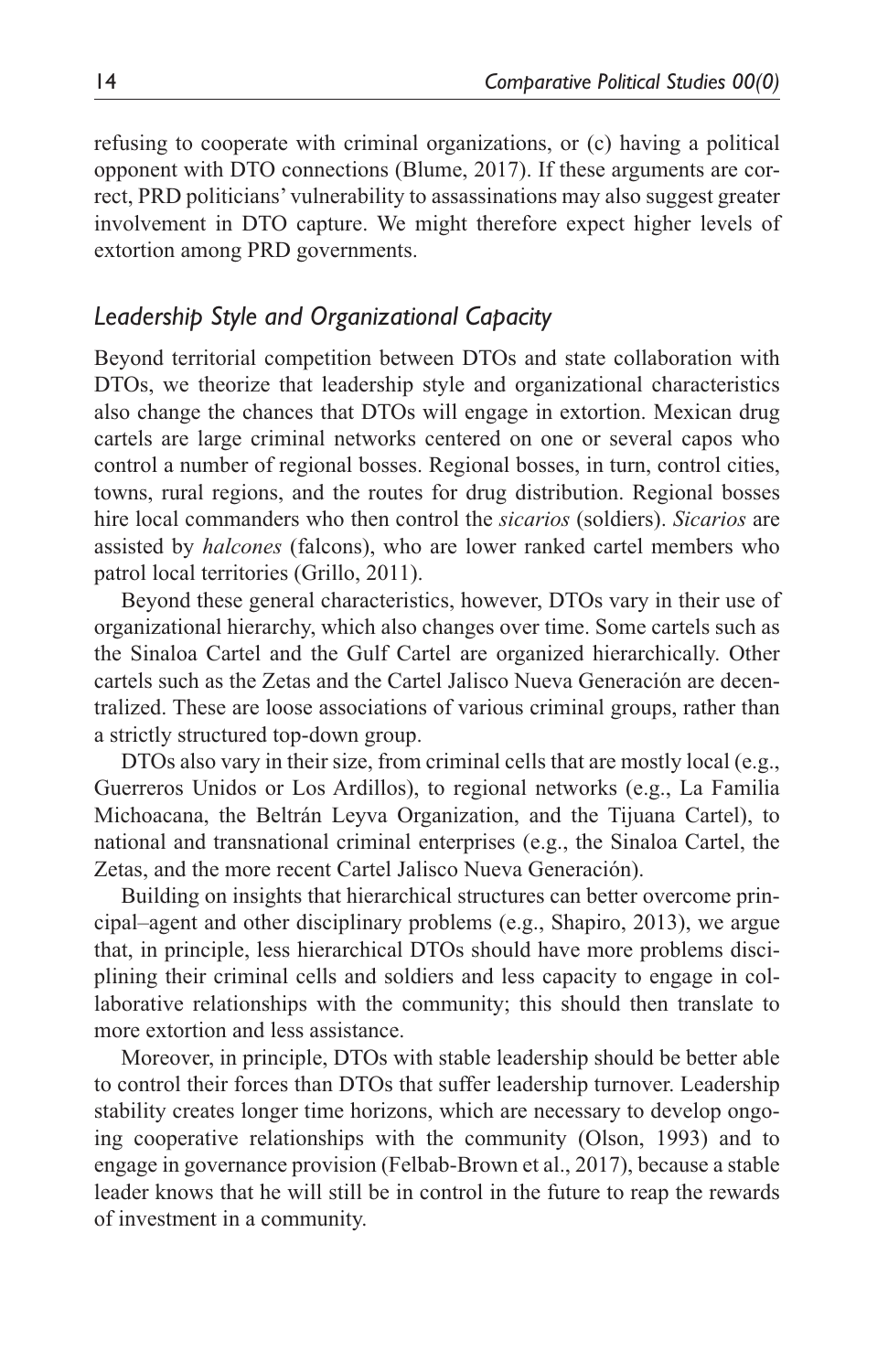As argued above, DTOs in Mexico have suffered increasing rates of leadership turnover in the last decade, which, in turn, has shifted their focus from a strategy of trafficking drugs while maximizing collaboration with the community to a strategy of diversifying their portfolio to other crimes to increase their immediate profit. This metamorphosis was in part the unanticipated result of President Calderón's (2006-2012) "beheading" strategy. When violent gangs are either separated from capos who know how to traffic drugs or forced out of drug trafficking, they turn to other mechanisms to generate profits, including extortion. We therefore expect lower levels of assistance and higher levels of extortion among DTOs that suffer leadership turnover.

# *Characteristics of Turf*

Beyond the characteristics of the criminal organization, some characteristics of their turf might influence DTO behavior toward the population. Territories vary in their value and in the logistics of the local criminal activity. These might influence how DTOs engage with the community. In our statistical models, we will control for three types of turfs. First, drug-producing areas, which in the Mexican context mainly include regions that allow for marijuana and poppy cultivation. Growing these crops might require continued cooperation from the local community and might therefore be associated with more assistance.

Second, transit points or turf that allows DTOs to transport drugs within the country. In the Mexican context, these include dirt roads, small highways, and even high-speed freeways or airstrips. Because of the high degree of mobility, these operations are less embedded in the community and rely instead on "halcones" and some deals with states. Transit points might therefore be associated with less community assistance.

Third, border-crossings allow for drug smuggling across countries. Border-crossings are incredibly valuable turf in Mexico because of the value of the U.S. drug market, which is estimated to be around 100 billion U.S. dollars annually (Kilmer et al., 2014). Control of this type of turf might require more active community collaboration, not only to keep trafficking points secret—for example, the location of hidden tunnels used to smuggle drugs—but also for intelligence. Monopolistic control of these locations is critical to DTOs, and so they want information about any other operations occurring in these crossings, including their use without permission or "tax" payments, or any designs on them by rival DTOs. We therefore expect that DTOs will offer significant community assistance with this type of turf.

Based on our theoretical discussion, we empirically test the following hypotheses. Our main independent variable, territorial control, has different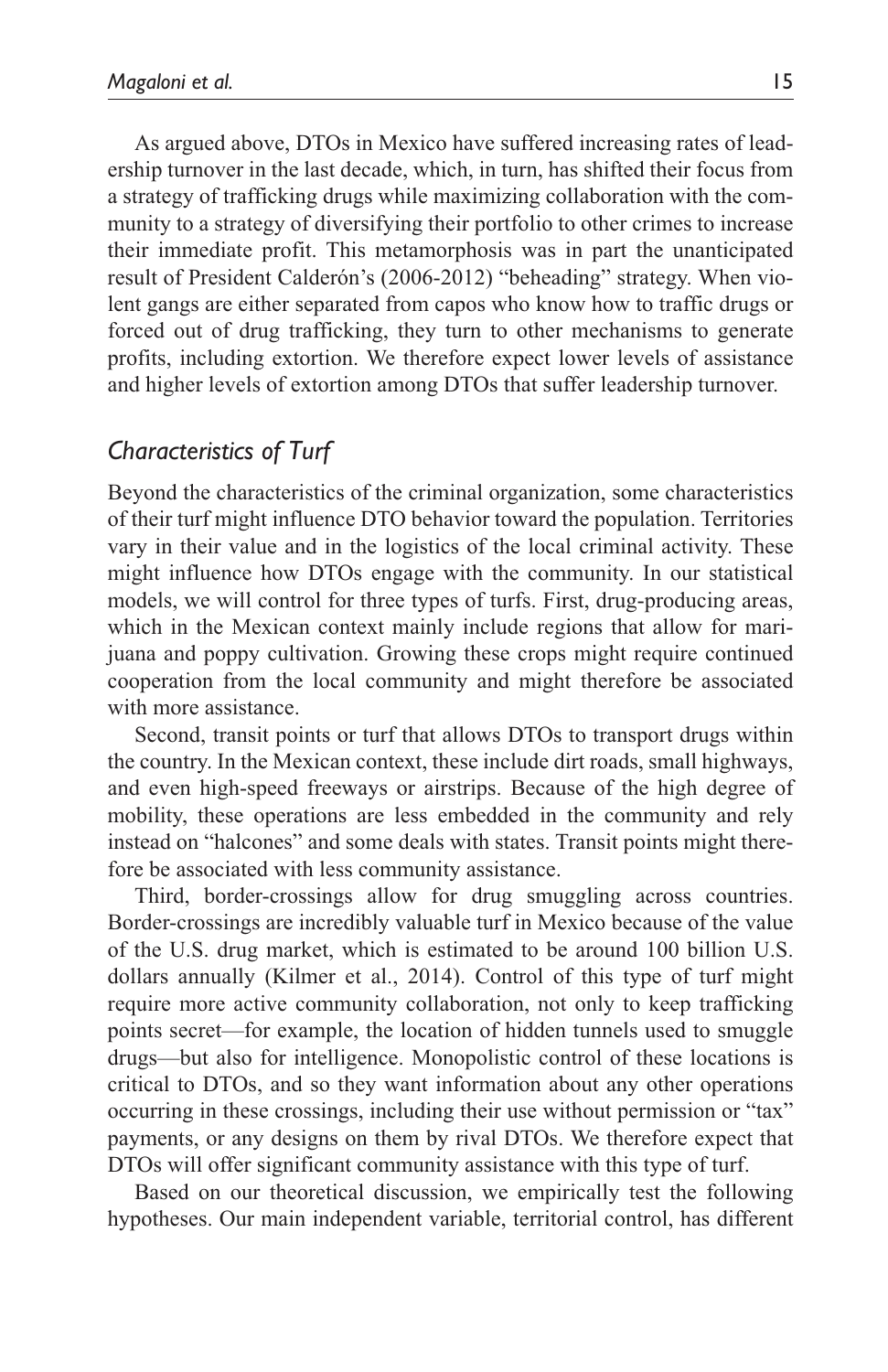influence on extortion and assistance in opposite directions, so that more contestation and more inter-cartel violence increase extortion and reduce assistance. For our other independent variables, our theory has strong implications for either extortion or assistance, and sometimes both. We articulate each hypothesis as follows:

**Hypothesis 1 (H1):** Extortion by DTOs is higher and assistance lower in places contested by DTOs.

**Hypothesis 2 (H2):** Extortion by DTOs is higher and assistance lower in places of high inter-cartel violence.

**Hypothesis 3 (H3):** Extortion is higher where DTOs have collaborative relationships with the state.

**Hypothesis 4 (H4):** Extortion is higher and assistance lower among DTOs that have high leadership instability.

**Hypothesis 5 (H5):** Extortion is higher and assistance lower among more decentralized and less hierarchical DTOs.

**Hypothesis 6 (H6):** Assistance is higher where DTOs engage in drug production.

**Hypothesis 7 (H7):** Assistance is higher around border-crossings than around other drug trafficking corridors.

# **Implementation**

# *List Experiments and Survey Design*

There is a significant literature on the problems related to measuring citizens' engagement in and attitudes toward crime and civil conflict (Bruck, Justino, Verwimp, & Tedesco, 2016; Bullock, Imai, & Shapiro, 2011; Kalyvas & Kocher, 2009; Lyall, Blair, & Imai, 2013; Matanock & Garcia-Sanchez, 2014; Mosher, Meithe, & Hart, 2011; Stylianou, 2003; Warr, 2000). The highly sensitive nature of these topics motivates all actors involved to hide information.

The literature suggests maximizing the incidence of truthful responses to sensitive issues with unobtrusive measures, including list experiments (Blair & Imai, 2012; Corstange, 2009; Glynn, 2013; Gonzalez-Ocantos, Kiewit de Jonge, Melendez, Osorio, & Nickerson, 2012; Holbrook & Krosnick, 2010; Imai, 2011; Kuklinski, Cobb, & Gilens, 1997; Kuklinski, Sniderman, Knight, Piazza, Tetlock, Lawrence, & Mellers, 1997; Sniderman, 2011; Sniderman & Grob, 1996).7

We conducted a series of list experiments in the nationwide survey carried out in Mexico in July 2011.8 Table 1 below describes each of the experiments in the survey. It is important to note that the extortion questions were framed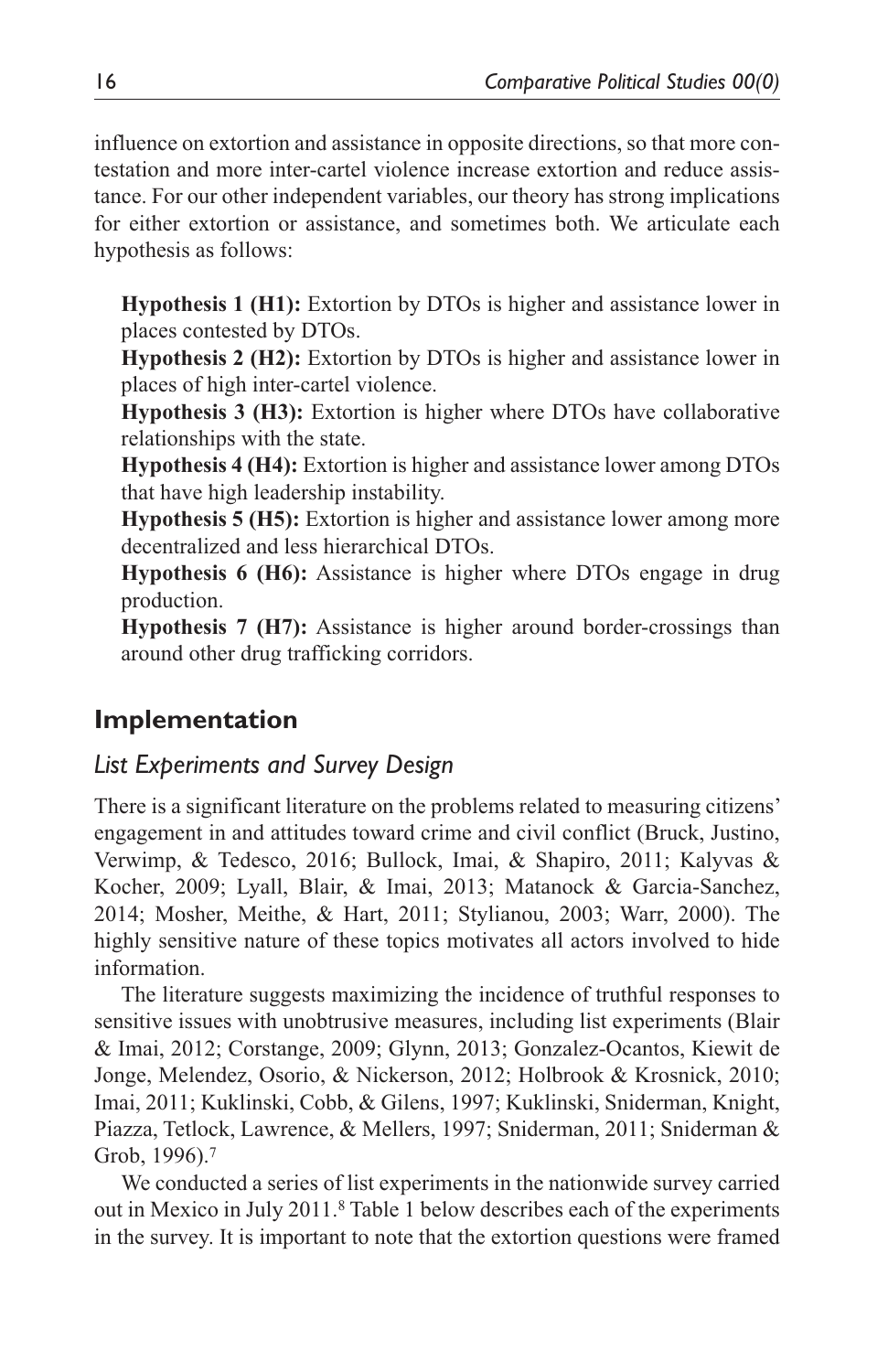|                               | Card I                                                                                                                                                             | Card 2                                                                                                                                                             |
|-------------------------------|--------------------------------------------------------------------------------------------------------------------------------------------------------------------|--------------------------------------------------------------------------------------------------------------------------------------------------------------------|
| Introduction<br>to all groups | Please tell me how many of<br>these things you have done<br>in the past 6 months. We<br>just want to know how<br>many you have done, do not<br>tell me which ones. | Please tell me how many of<br>these things you have done in<br>the past 6 months. We just<br>want to know how many you<br>have done, do not tell me<br>which ones. |
| Control group                 | I. I got drunk at a party I<br>went to.<br>2. I did some exercise<br>outdoors.                                                                                     | 1. I have received benefits from<br>the Oportunidades program.<br>2. I have participated in a<br>tanda. <sup>a</sup>                                               |
|                               | 3. I attended church almost<br>every Sunday.                                                                                                                       | 3. I gave charity (limosna).                                                                                                                                       |
| Treatment<br>Group I          | 4. I have seen cars or trucks<br>with armed men who are<br>not policemen in broad<br>daylight.                                                                     | 4. I have given money to drug<br>or criminal organizations so<br>that they protect me.                                                                             |
| Treatment<br>Group 2          | 4. I asked for help from<br>someone working for<br>organized crime.                                                                                                | 4. I have given money to the<br>police so that they protect<br>me.                                                                                                 |

**Table 1.** Description of List Experiments.

a. Rotating Savings and Credit Association (ROSCA).

as issues of avoiding harm. Respondents understood we were not simply asking about transactions involving the purchase of drugs, the payment of private security guards, or the ubiquitous practice of bribing traffic policemen.

We randomly selected 300 sampling points from the 64,937 electoral precincts in Mexico in 2011. The sample was stratified by type of electoral precinct (urban and rural) as defined by the Federal Electoral Institute (IFE), and by levels of drug-related violence at the municipal level (low, medium, and high) for a total of six strata.

Our strategy was to oversample areas of high violence to guarantee sufficient spread across areas of differing degrees of DTO dominance. We used the "Deaths Presumably Related to Criminal Rivalry" (SEGOB, 2011) dataset published by the Mexican government to stratify our sample. The data set classifies deaths into three categories: (a) homicides resulting from violence between DTO members (Executions), (b) killings from clashes between the Mexican authorities and DTOs (Confrontations), and (c) deaths related to unexpected attacks by DTOs on Mexican authorities (Aggressions).9 We classified the level of inter-cartel violence using the total number of drugrelated deaths in municipalities from January to May of 2011.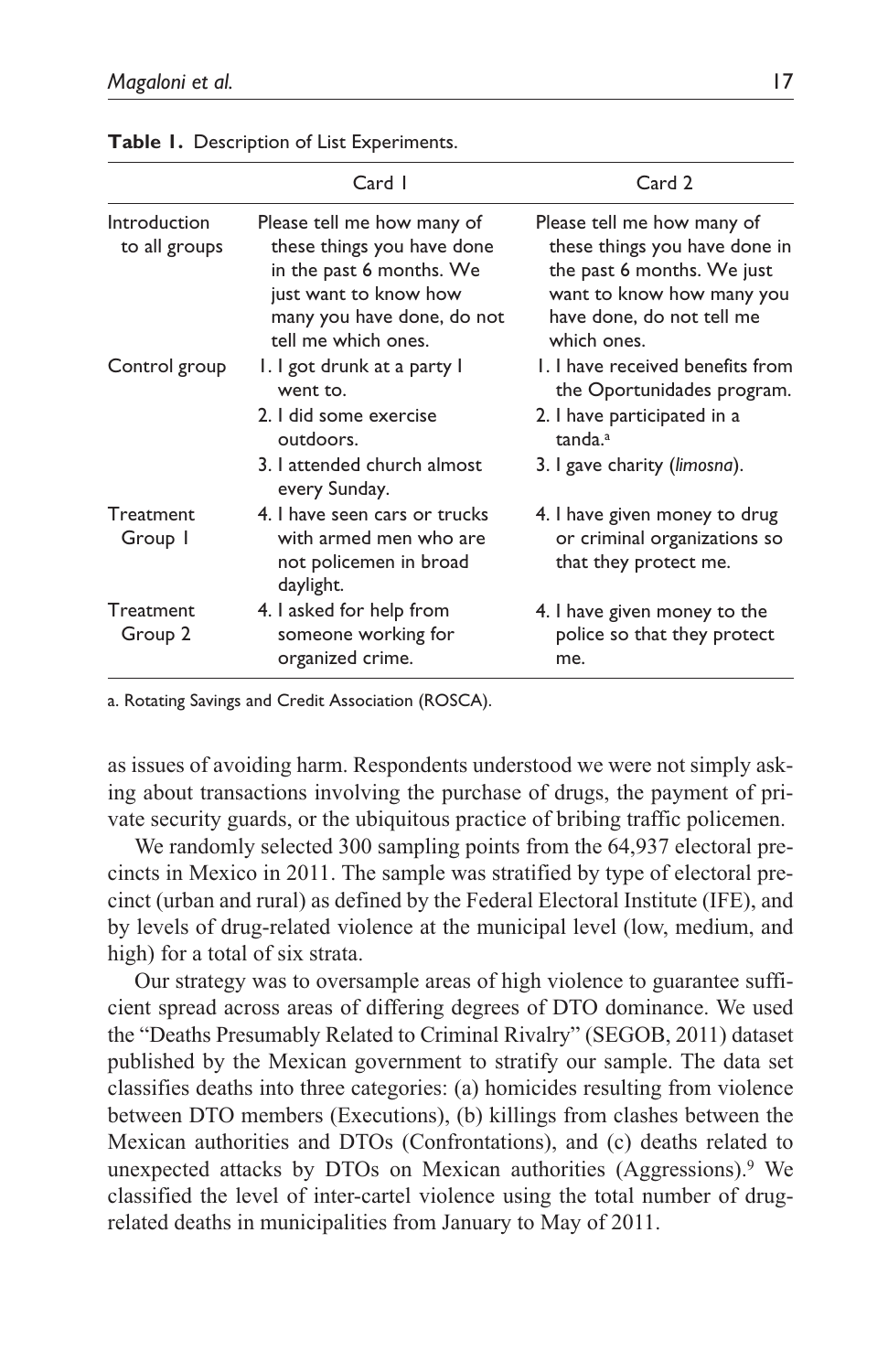Drug-related deaths are highly concentrated in a few places: Half of these deaths occurred in 19 municipalities during the study period, whereas about two thirds of the municipalities reported no executions between DTO members. Given this distribution, we classified the high-violence group as the five most violent municipalities, which have a third of the total deaths related to criminal rivalry.10 The medium-violence group includes the next 14 municipalities with most drug-related deaths, so that both groups together account for half of the homicides. The low-violence group comprises the rest of the municipalities  $(n = 2,437)$ .<sup>11</sup>

Within each strata, we sampled electoral precincts with a selection probability proportional to its population size using the quartiles of the distribution of the number of registered voters, for a total of 22 groups.12 We collected nine questionnaires in each sampling point. Respondents were randomly assigned to one control group and two treatment groups of similar size for a total of 900 observations in each group and 2,700 observations for the whole sample. Summary statistics by treatment group and balance tests are shown in Appendix Table A1. Given the randomization strategy, regional characteristics are identical across groups. There were small differences in education, age, and gender across groups that are taken into account in the analysis.

# *Testing the List Experiment*

List experiments rely on two assumptions: (a) no liars and (b) no-design effects. Floor and ceiling effects can generate "liars" if an individual has performed none or all of the actions listed; he or she may lie so as to not reveal that he or she has performed (or not performed) the sensitive item. Thus, all of the lists are designed to include items rarely expected from the same individual, so that most individuals will have performed at least one of the control items but not all of them (as noted above).

The other assumption inherent in the list experiment is that there is no "design effect." That is, adding an item to the list will not have an effect upon the responses for the other items on the list. A "design effect" would entail that the items are not independent from each other.

We follow Blair and Imai (2012) to formally test that the identification assumptions for list experiments hold. Suppose that in a list experiment there are *J* control items and a single sensitive item  $J + 1$ . Let  $Z_{ii}$  be an indicator variable of whether individual  $i$  has a preference for item  $j$  or, as in our experiment, she has been exposed to such situation. Let  $Y_i(0) = \sum_{j=1}^{J} Z_{ij}$ and  $Y_i(1) = \sum_{j=1}^{J+1} Z_{ij}$  represent the potential answers respondent *i* would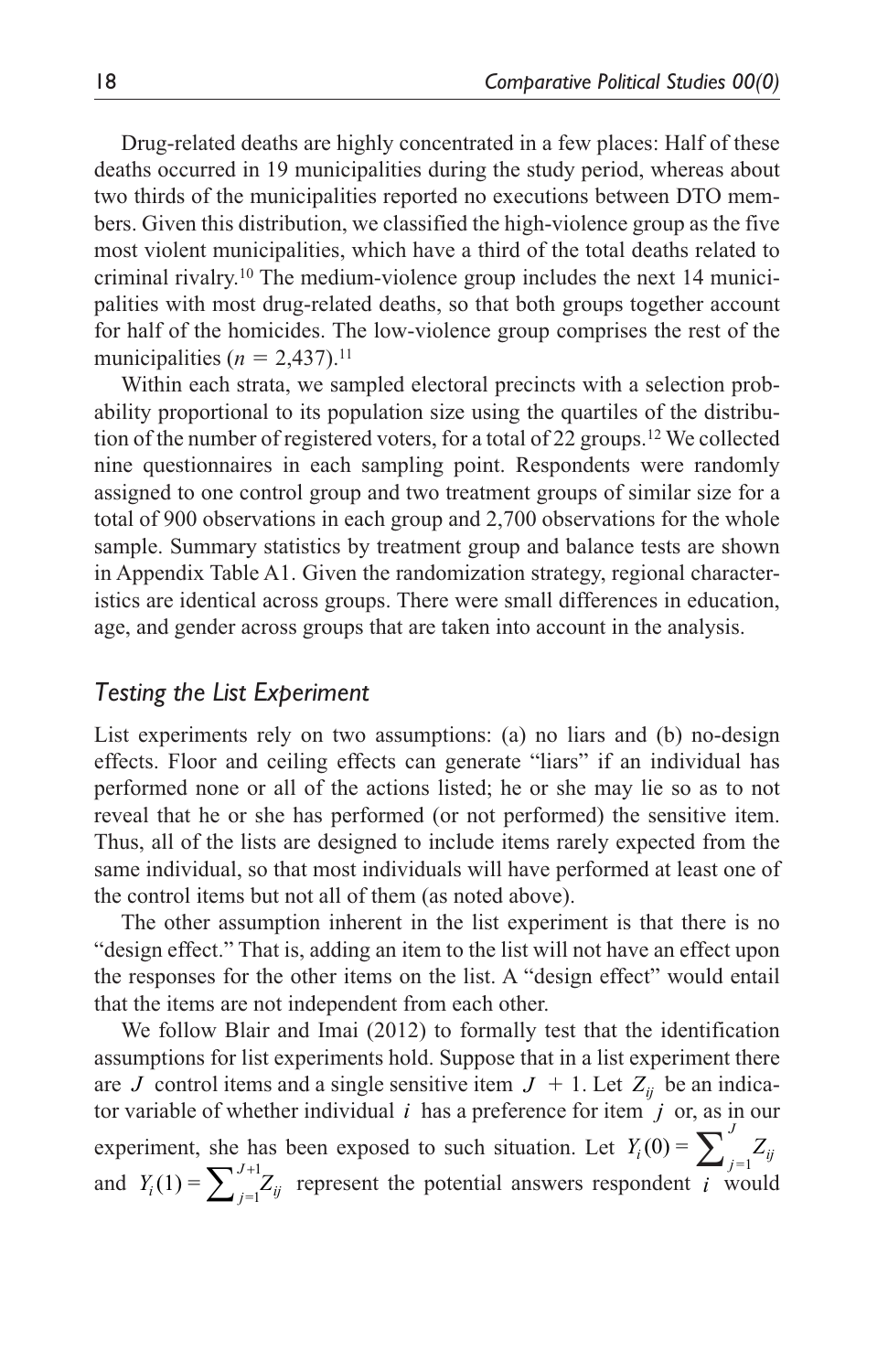give to the list experiment under the control and treatment conditions, respectively. Finally, let  $Z_{i,J+1}^*$  be the truthful answer to the sensitive item.

The "no-design effect" assumption implies that  $Y_i(1) = Y_i(0) + Z_{i,J+1}(1)$ , while the "no-liars assumption" entails that  $Z_{i,J+1}(1) = Z_{i,J+1}^*$ . Under both assumptions, the mean difference estimator is an unbiased estimate of the proportion in the population with an affirmative preference for (or exposure to) the sensitive item. Moreover, under these assumptions, it is possible to estimate the joint distribution of  $(Y_i(0), Z_{i,J+1}^*)$ , where each type of respondent type is represented by  $\pi_{yz} = \Pr(Y_i(0) = y, Z_{i,J+1}^* = z)$ . In particular, if  $T_i$  is the treatment status of individual *i*, then  $\pi_{v1}$ , which is the estimated proportion of respondents in the sample that have been exposed to *y* control items and to the sensitive item, can be estimated as follows:

$$
\pi_{y1} = \Pr(Y_i \le y \mid T_i = 0) - \Pr(Y_i \le y \mid T_i = 1). \tag{1}
$$

Consequently, the proportion  $\pi_{y0}$  of respondents that have been exposed to *y* control items but not to the sensitive item can be inferred from the difference between the estimated mass probability  $Pr(Y_i = y | T_i = 0)$  and  $\pi_{y_i}$ .

All of the experiments were piloted in advance to avoid potential identification threats. The distribution of answers for each experiment for the control and two treatment groups are shown in Table 2. The table also shows the estimated  $\pi_{y1}$  for each experiment. According to these estimates, approximately 9.7% of the (unweighted) sample has been extorted by DTOs, whereas 11.9% have received help from them. The prevalence of DTO activities is evident, with a remarkable 38.2% of respondents estimated to have seen armed convoys during daylight hours. Also interesting among these summary statistics, and quite worrisome, is that police extortion is estimated to be even higher than criminal extortion.

Under the assumption of no-design effects, we should expect the cumulative distribution of  $\gamma$  in the control group to be greater than or equal to the corresponding distribution under the treatment (Blair & Imai, 2012). Nevertheless, this distribution should be greater by at most one item at each level *y*. Algebraically, these two hypotheses are equivalent to the null hypothesis that  $\pi_{yz} \ge 0$  for all *y* and *z*. As this is the case for each list experiment, we conclude that there is no evidence of design effects in our survey.<sup>13</sup>

The low proportion of respondents in the two control groups for which  $Y_i(0) = 3$  also confirms that the experiments have no ceiling effects. The absence of design effects (i.e., the inclusion of the sensitive item does not seem to reduce the number of reported items) and the positive estimated proportions  $\pi_{11}$  are clear indicators of the absence of substantial floor effects.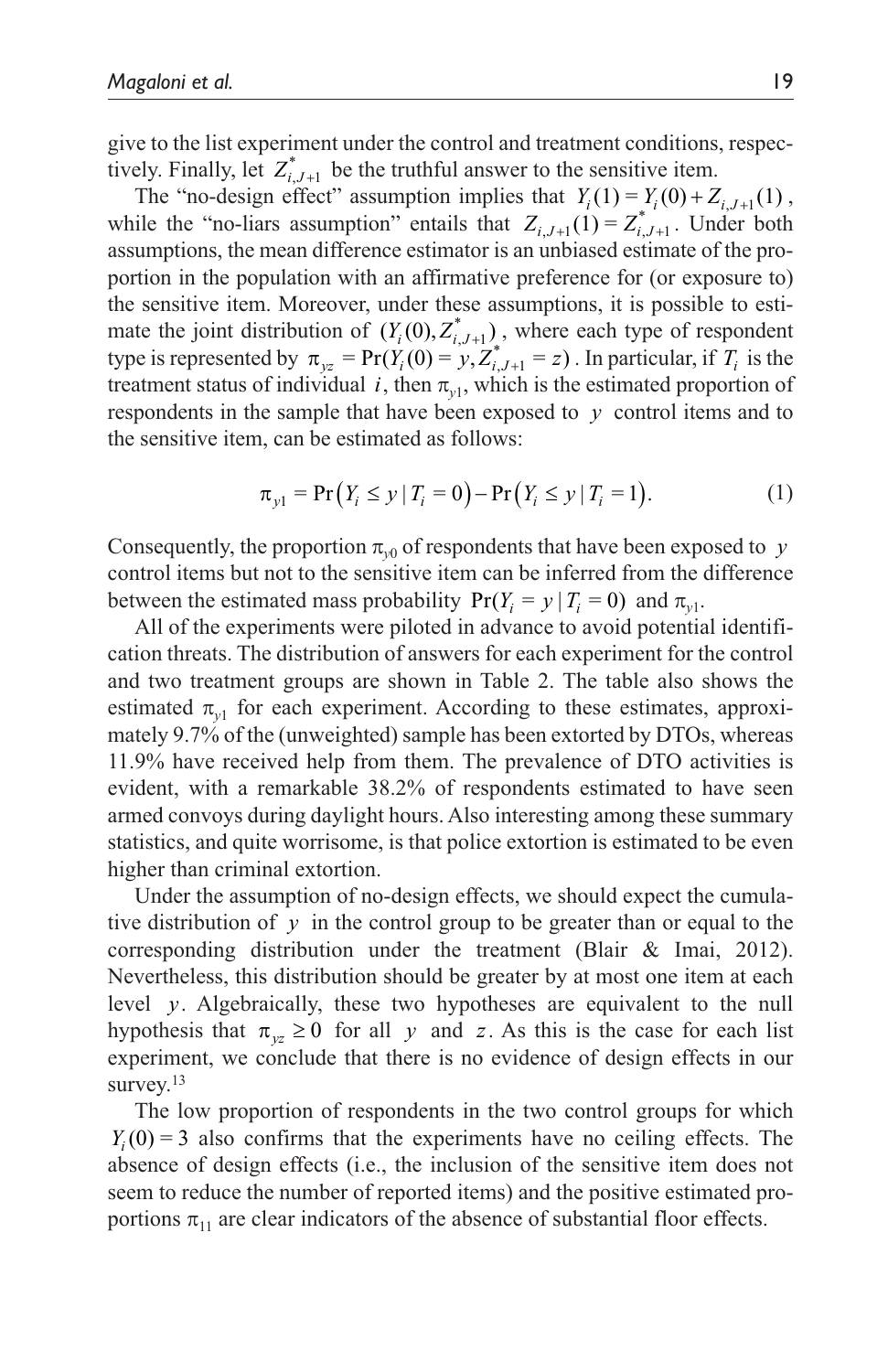| Card I            |                  |                                                                                                                                                                                                                                                                                                                                                                                                                                                                                                                                                                                                           |                 |                         |                  |                |                                       |                            |
|-------------------|------------------|-----------------------------------------------------------------------------------------------------------------------------------------------------------------------------------------------------------------------------------------------------------------------------------------------------------------------------------------------------------------------------------------------------------------------------------------------------------------------------------------------------------------------------------------------------------------------------------------------------------|-----------------|-------------------------|------------------|----------------|---------------------------------------|----------------------------|
|                   |                  | Control group                                                                                                                                                                                                                                                                                                                                                                                                                                                                                                                                                                                             |                 |                         | Treatment groups |                |                                       |                            |
|                   |                  |                                                                                                                                                                                                                                                                                                                                                                                                                                                                                                                                                                                                           |                 | Convoys                 |                  |                | Help from crime                       |                            |
| $\ddot{x}$        | Frequency        | Proportion                                                                                                                                                                                                                                                                                                                                                                                                                                                                                                                                                                                                | Frequency       | Proportion              | $\pi_{y,1}$      | Frequency      | Proportion                            | $\pi_{y,1}$                |
| ⌒                 | $\frac{48}{5}$   | 16.6%                                                                                                                                                                                                                                                                                                                                                                                                                                                                                                                                                                                                     | $\frac{80}{2}$  | 12.1%                   |                  | <u>127</u>     | 14.2%                                 | 2.4%                       |
|                   |                  | 47.5%                                                                                                                                                                                                                                                                                                                                                                                                                                                                                                                                                                                                     | 293             |                         | 4.5%<br>19.3%    | 391            |                                       |                            |
|                   | 424<br>265<br>56 | 29.7%                                                                                                                                                                                                                                                                                                                                                                                                                                                                                                                                                                                                     | 346             | 32.7%<br>38.6%<br>12.6% | $10.4%$<br>4.0%  | 300            | $43.7%$<br>$7.6%$<br>$7.6%$<br>$1.0%$ | $6.2%$<br>$2.3%$<br>$1.0%$ |
|                   |                  | 6.3%                                                                                                                                                                                                                                                                                                                                                                                                                                                                                                                                                                                                      | $\frac{13}{56}$ |                         |                  | $\frac{8}{6}$  |                                       |                            |
|                   |                  |                                                                                                                                                                                                                                                                                                                                                                                                                                                                                                                                                                                                           |                 | 4.0%                    |                  | Ō              |                                       |                            |
| Total             | 893              | 100%                                                                                                                                                                                                                                                                                                                                                                                                                                                                                                                                                                                                      | 896             | 00%                     | 38.2%            | 895            | 100%                                  | 11.9%                      |
| Card <sub>2</sub> |                  |                                                                                                                                                                                                                                                                                                                                                                                                                                                                                                                                                                                                           |                 |                         |                  |                |                                       |                            |
|                   |                  | Control group                                                                                                                                                                                                                                                                                                                                                                                                                                                                                                                                                                                             |                 |                         | Treatment groups |                |                                       |                            |
|                   |                  |                                                                                                                                                                                                                                                                                                                                                                                                                                                                                                                                                                                                           |                 | Narco extortion         |                  |                | Police extortion                      |                            |
| Σ                 | Frequency        | Proportion                                                                                                                                                                                                                                                                                                                                                                                                                                                                                                                                                                                                | Frequency       | Proportion              | $\pi_{y,1}$      | Frequency      | Proportion                            | $\bar{\pi}_{y,1}$          |
|                   | $\frac{1}{8}$    | 20.2%                                                                                                                                                                                                                                                                                                                                                                                                                                                                                                                                                                                                     | $\overline{2}$  | 19.1%                   | 1.1%             | $\overline{5}$ |                                       | 2.3%                       |
|                   | 505              | 56.4%                                                                                                                                                                                                                                                                                                                                                                                                                                                                                                                                                                                                     | 465             |                         |                  | 470            | $\frac{17.9%}{52.4%}$                 |                            |
|                   |                  | 18.7%                                                                                                                                                                                                                                                                                                                                                                                                                                                                                                                                                                                                     | 202             | 52.0%<br>22.6%          | 5.6%<br>1.7%     | 207            |                                       | $6.3%$<br>$1.9%$           |
|                   | $\overline{4}$   | 4.7%                                                                                                                                                                                                                                                                                                                                                                                                                                                                                                                                                                                                      | 45              | 5.0%                    | 1.3%             | 55             |                                       | 0.4%                       |
|                   |                  |                                                                                                                                                                                                                                                                                                                                                                                                                                                                                                                                                                                                           | $\overline{a}$  | 1.3%                    |                  |                | $6.1%$<br>0.4%                        |                            |
| Total             | 895              | 100%                                                                                                                                                                                                                                                                                                                                                                                                                                                                                                                                                                                                      | 895             | 100%                    | 9.7%             | 897            | 100%                                  | 10.9%                      |
|                   |                  | The table shows the number respondents and the distribution of answers for each outcome and treatment group. The table also shows the estimated proportion of<br>each respondent type $\pi_{r_\pi}$ = Pr(Y,(0) = y, Z $_{r_\pi}^*$ = z) under the no-design effect and no-liars assumptions (see lmai, 2011), where Y,(0) represents the total number<br>of affirmative answers for control items and $\, \mathsf{Z}^*_{i,n} \,$ denotes the truthful occurrence of the sensitive item. Bold faced values are simple percentages, not estimated<br>coefficients. They are in bold only to emphasize them. |                 |                         |                  |                |                                       |                            |

Table 2. Answer Distribution of List Experiments. **Table 2.** Answer Distribution of List Experiments.

20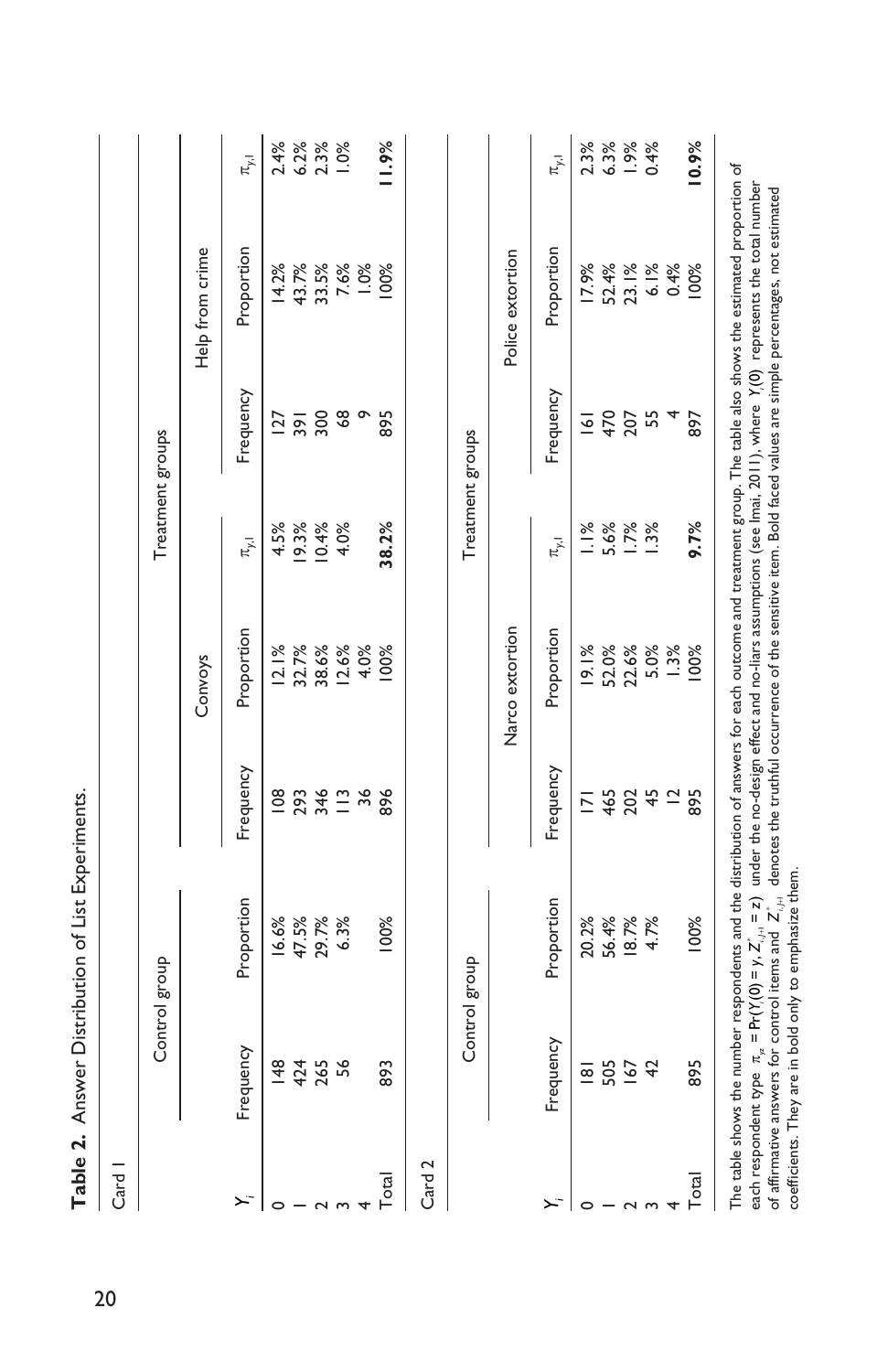# **Empirical Analysis of DTO Strategies**

# *Average Effects*

Our baseline linear model to measure the prevalence of DTO extortion and assistance in our sample is as follows:

$$
y_{ij} = \alpha + \beta_1 T_i + \sum_k \delta_k X_{ik} + \sum_l \gamma_l Z_{jl} + \varepsilon_{ij},
$$
 (2)

where  $y_i$  is the number of items reported by the respondent  $i$  in municipality *j* and *Ti* is an indicator variable for treatment. The model also includes *k* individual covariates and *l* socioeconomic characteristics at the municipality level.

The results of the list experiments show a significant presence of DTOs, including their use of both extortion and assistance strategies toward the communities in which they operate. Table 3 shows our estimated coefficients for each of the four list experiments described above. The estimated coefficients of the models in the first column are equivalent to those of a simple difference in means test. The models in column 2 adjust for the sampling design using individual sampling weights, and the models in column 3 also include individual and regional socioeconomic characteristics.

Our results show that, on average, one in ten Mexicans were extorted by criminal organizations in the 6 months prior to the survey. Police extortion seems to be as prevalent as criminal extortion. The prevalence rate of help from criminals is twice as high once we adjust for our oversampling of violent places. This suggests that narco help, as we demonstrate below, is more prevalent in places with low levels of violence. Finally, our results indicate that almost half of the Mexican population had seen a non-state armed convoy during daylight in the months prior to the survey. The security situation certainly does not represent stable state control. Column 3 shows that our results are not substantially affected when adjusting for slightly imbalanced individual characteristics.

# *Explanatory Variables*

To test the specific hypotheses derived from our theory, we use a multivariate regression model of survey data for list experiments as proposed by Imai  $(2011)$  and Blair and Imai  $(2012)$ .<sup>14</sup> We specified a linear model with identical covariates for the two treatments analyzed in this article, inquiring into the dynamics of extortion by DTOs and the assistance also provided by these criminal groups. The baseline models are similar to the ones described in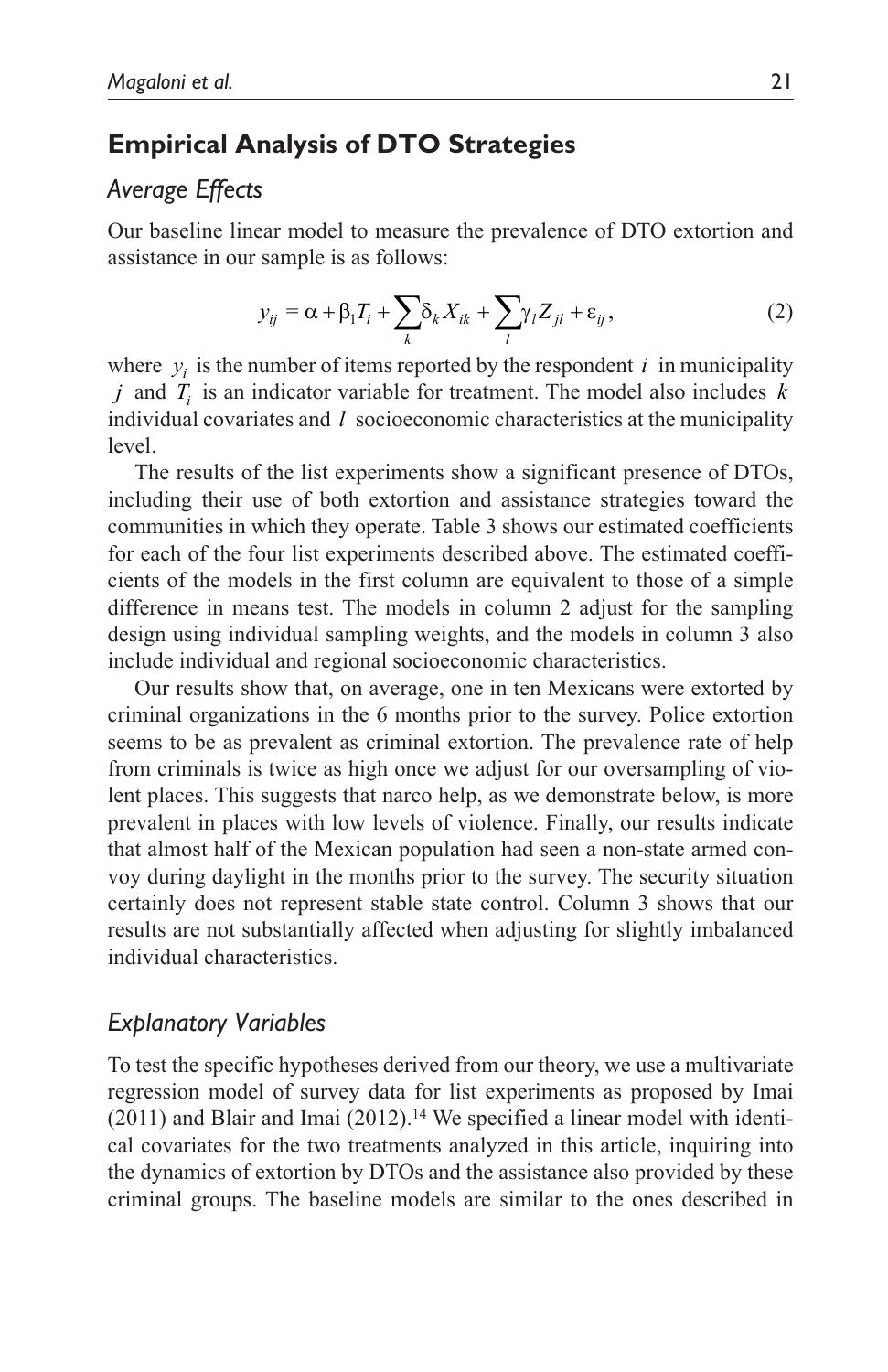|                       |           | Average effect |           |
|-----------------------|-----------|----------------|-----------|
| Treatment             | (1)       | (2)            | (3)       |
| Card I                |           |                |           |
| Convoy                | $0.38***$ | $0.46***$      | $0.45***$ |
|                       | (0.04)    | (0.07)         | (0.07)    |
| Help from criminals   | $0.12***$ | $0.23***$      | $0.22***$ |
|                       | (0.04)    | (0.06)         | (0.06)    |
| Card 2                |           |                |           |
| Criminal extortion    | $0.10**$  | $0.13**$       | $0.12**$  |
|                       | (0.05)    | (0.06)         | (0.05)    |
| Police extortion      | $0.11***$ | $0.14**$       | $0.17***$ |
|                       | (0.04)    | (0.07)         | (0.06)    |
| Sampling weights      | No        | Yes            | Yes       |
| Individual covariates | No        | No             | Yes       |
| Regional covariates   | No        | No             | Yes       |

#### **Table 3.** Average Effect of List Treatment.

The rows show the estimated coefficients of four different list experiments included in the Survey on Public Safety and Governance in Mexico in 2011. There were two questions (Card 1 and Card 2) for which respondents were randomly assigned into one control and two treatment groups (see Table 1). The coefficients are estimates of the proportion of the survey sample exposed to the sensitive item. The models in column 2 adjust for sampling weights, and the models in column 3 include individual and regional socioeconomic characteristics. Robust standard errors in parentheses.

 $*_{p}$  < .1.  $*_{p}$  < .05.  $*_{p}$  < .01.

Equation 2 but also include interaction variables of the treatment indicator with each of the individual and municipal characteristics. We adjusted our baseline specification as follows:

$$
y_{ij} = \alpha + \beta_1 T_i + \sum_k (\delta_k + \tau_k T_i) X_{ik} + \sum_l (\gamma_l + \eta_l T_i) Z_{jl} + \varepsilon_{ij},
$$
 (3)

where  $\tau_k$  and  $\eta_l$  are the coefficients for the interaction terms between the treatment indicator and the *k* individual and *l* regional characteristics, respectively.

Our theory highlights DTO territorial contestation as key independent variable shaping DTO behavior. To measure DTO contestation, we use Coscia and Rios's  $(2012)^{15}$  data on areas of operation of Mexican DTOs. As noted above, those authors used a Web crawler to extract information on the activity of criminal groups in Mexico from Google News. This consists of panel data where each column is a dummy variable indicating whether a given DTO was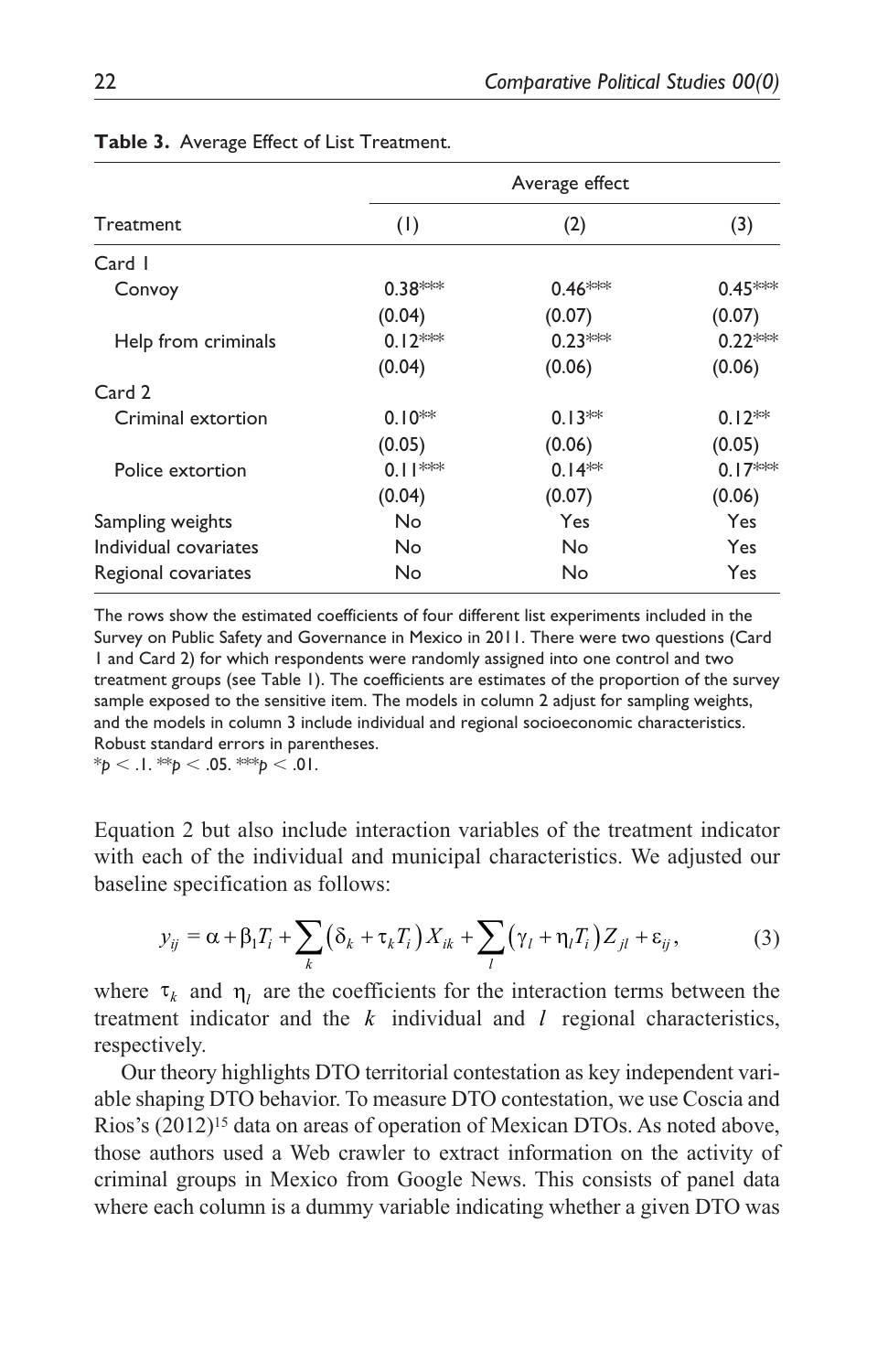present in a municipality during a certain year. The data are available at the municipal level from 1990 to 2010. We define a criminal group as having a "dominant presence" in a municipality if it has reported operations (i.e. it appears in the database) each year between 2008 and 2010. We chose this period of three years to reduce potential classification errors in a single year.

For our analysis, a municipality is "contested" if two or more groups have a dominant presence; a municipality is a monopoly if only a unique, dominant group has a presence. We estimate that, between 2008 and 2010, DTOs had a monopolistic presence in 10.9% of the municipalities ( $n = 268$ ) and contested in an additional  $4.9\%$  ( $n = 120$ ). We estimate that more than half of the population lived in a municipality with a dominant presence of at least one criminal group (59% of the population), from which less than half lived in contested territories.

We stratified municipalities by levels of violence ("low," "medium," and "high") as described in the "Implementation" section. Table 4 shows that all high-violence municipalities in our sample were contested and all low-violence municipalities had no DTO activity, which makes us more confident about our measure of territorial control. Maps in Appendix Figure A1 show areas of dominant presence for selected DTOs. Figure 3 displays our sampling points and the estimated number of cartels in each municipality.

Our theory argues, furthermore, about the importance of arrests of DTO's leadership. This may matter either because it increases DTO violence or because it changes the structure of the organization. We include a dummy variable to indicate whether a drug capo or lieutenant was captured in a municipality within the last 3 years (January 2008 to May 2011). We use Calderón et al.'s (2015) dataset and update it up to 2011 with data from Guerrero (2011a).

Our theory also argues that state capture by DTOs is potentially important. We therefore control for indicators of which party controlled a municipality by the time of the survey, an important proxy as described above. We estimate the partisan effect of a PRI and a PAN municipal government, with the PRD as the base category.16 We also present the second model where we interact territorial control by DTOs with party incumbency. Moreover, following studies that stress the importance of coordinated efforts to fight—or protect—DTOs (Durán-Martínez, 2015), we examine cases where the same party controls the state *and* the municipality.

We also control for whether there was a military joint operation in place at the time of the survey. These operations were coordinated efforts between the military and police forces (federal, state, and local) to regain state control and reestablish the rule of law in places overridden by violence and criminal activity. This also indicates federal resources directly used against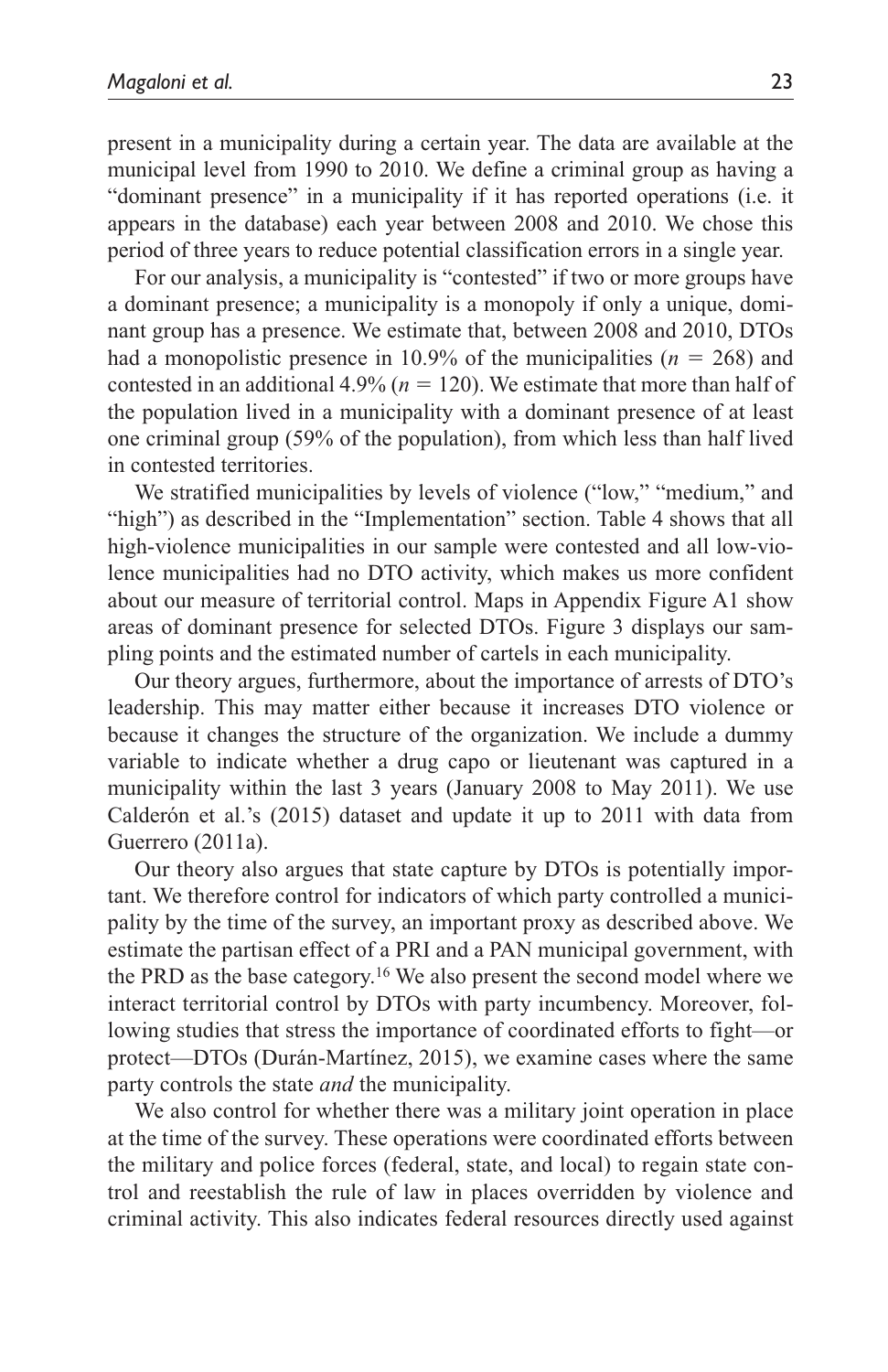|                                                                       | Units     | Period    | Contested<br>(mean)<br>(1) | Monopoly<br>(difference)<br>(2) | No cartel<br>(difference)<br>(3) |
|-----------------------------------------------------------------------|-----------|-----------|----------------------------|---------------------------------|----------------------------------|
| Violence and extortion <sup>a</sup>                                   |           |           |                            |                                 |                                  |
| <b>Executions</b>                                                     | total     | 2008-2011 | 153.06                     | $-119.95***$                    | $-149.88***$                     |
| <b>Executions</b>                                                     | rate      | 2008-2011 | 20.53                      | $-4.44$                         | $-14.84***$                      |
| Homicides                                                             | rate      | 2008-2011 | 33.63                      | $-3.89$                         | $-16.96***$                      |
| Homicides by firearms of males between rate<br>19 and 39 years of age |           | 2008-2011 | 93.72                      | $-20.79$                        | $-56.32***$                      |
| Extortion (SNSP)                                                      | rate      | 2008-2011 | 3.65                       | $-1.28**$                       | $-3.11***$                       |
| Socioeconomic characteristics                                         |           |           |                            |                                 |                                  |
| Urban municipality                                                    | percent   | 2011      | 0.71                       | $-0.15***$                      | $-0.40***$                       |
| Population                                                            | thousands | 2011      | 253.83                     | $-118.60***$                    | $-231.76***$                     |
| PAN mayor                                                             | percent   | 2011      | 0.30                       | $-0.04$                         | $-0.07*$                         |
| PRI mayor                                                             | percent   | 2011      | 0.53                       | $-0.02$                         | $-0.16***$                       |
| Other mayors                                                          | percent   | 2011      | 0.17                       | 0.06                            | $0.24***$                        |
| Marginalization index                                                 | unit      | 2010      | $-1.01$                    | $0.38***$                       | $1.15***$                        |
| Low marginalization                                                   | percent   | 2010      | 0.72                       | $-0.14***$                      | $-0.48***$                       |
| Medium marginalization                                                | percent   | 2010      | 0.20                       | 0.02                            | 0.03                             |
| High marginalization                                                  | percent   | 2010      | 0.08                       | $0.12***$                       | $0.44***$                        |
| Human development index                                               | unit      | 2010      | 0.84                       | $-0.03***$                      | $-0.08***$                       |
| Illiteracy                                                            | percent   | 2010      | 0.08                       | $0.02***$                       | $0.10***$                        |
| Schooling                                                             | years     | 2010      | 7.71                       | $-0.68***$                      | $-1.87***$                       |
| Drug trafficking indicators <sup>a</sup>                              |           |           |                            |                                 |                                  |
| Producer                                                              | percent   | 2008-2011 | 0.18                       | 0.03                            | $-0.03$                          |
| Transit point                                                         | percent   | 2011      | 0.57                       | $-0.15***$                      | $-0.44***$                       |
| Border-crossing                                                       | percent   | 2011      | 0.07                       | $-0.04*$                        | $-0.06***$                       |
| Road distance to the United States                                    | km        | 2011      | 795.73                     | $87.51*$                        | 272.45***                        |
| oint operation                                                        | percent   | 2011      | 0.54                       | $-0.15***$                      | $-0.32***$                       |
| Leader capture                                                        | percent   | 2008-2011 | 0.06                       | $-0.01$                         | $-0.05***$                       |
| Opium poppy eradication                                               | plots     | 2008-2011 | 14.96                      | 68.42                           | $-0.54$                          |
| Marijuana eradication                                                 | plots     | 2008-2011 | 65.23                      | 37.17                           | $-52.99***$                      |
| Cocaine seizures                                                      | kg        | 2008-2011 | 96.91                      | 50.74                           | $-72.14**$                       |
| Heroine seizures                                                      | kg        | 2008-2011 | 1.78                       | 1.71                            | $-1.48***$                       |
| Marijuana seizures                                                    | tons      | 2008-2011 | 10.18                      | 2.85                            | $-9.13***$                       |
| Municipalities                                                        | total     |           | 120                        | 268                             | 2,068                            |

#### **Table 4.** Municipal Characteristics by Level of DTO's Contestation.

The table shows socioeconomic characteristics, drug trafficking indicators, and violence and extortion rates at the municipal level according to the number of DTOs with reported activities. Contestation was estimated using the Coscia and Rios (2012) database, which maps the yearly territorial presence of criminal groups using Google News queries. We define a cartel as having had a dominant presence in a municipality if it has had operations (as it appears in the database) in every year between 2008 and 2010. A territory is contested if two or more cartels have had a dominant presence.  $DTO =$  drug trafficking organizations; SNSP = Secretariado Nacional de Seguridad Pública; PAN = National Action Party; PRI = Institutional Revolutionary Party.

a. Data from 2008 to 2011 correspond to the period between January 2008 and May 2011. Rates from 2011 were annualized to estimate average yearly rates across municipalities.

 $*_{p}$  < .1.  $*_{p}$  < .05.  $*_{p}$  < .01.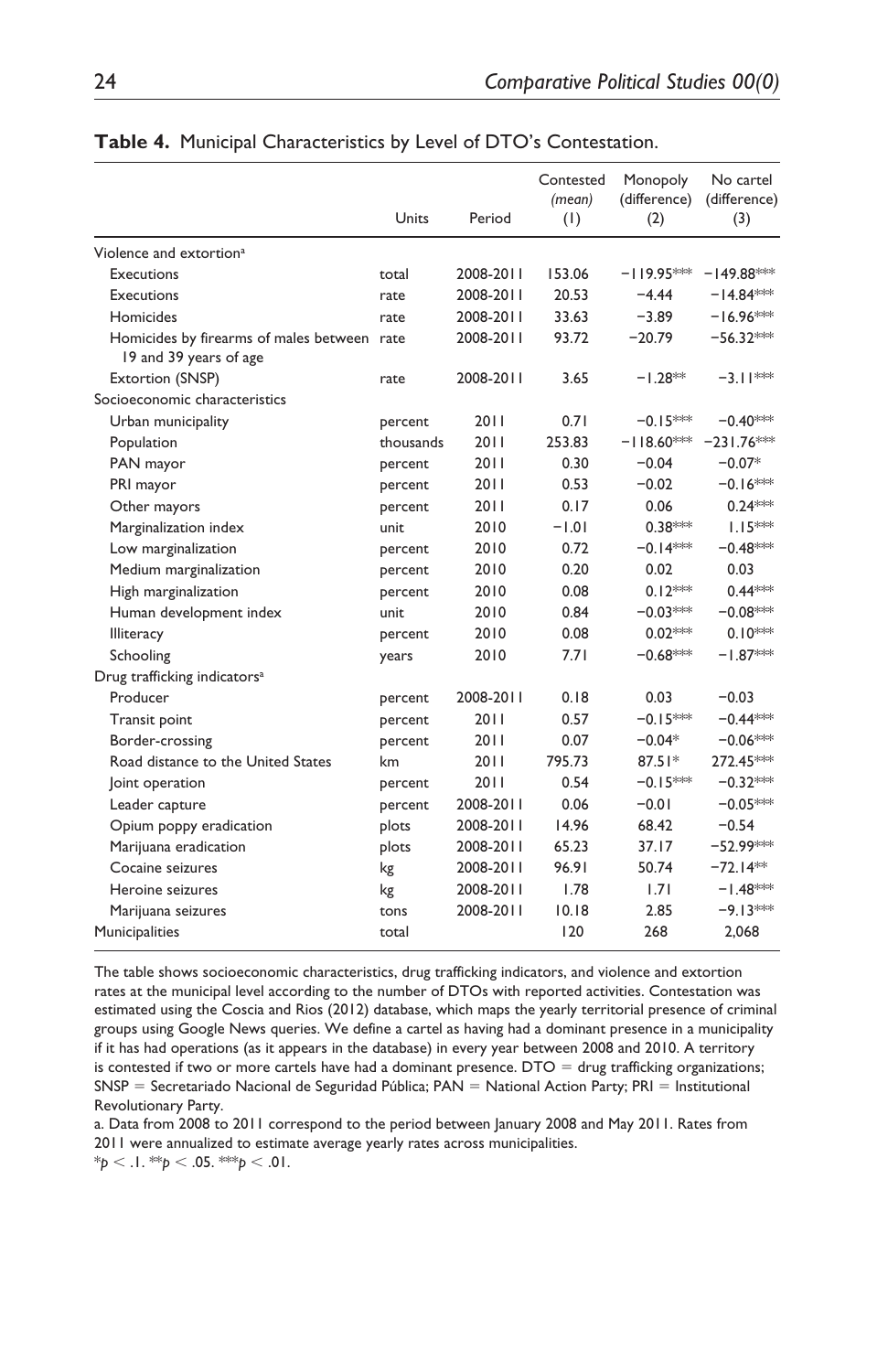

#### **Figure 3.** DTO dominance and sampling points.

The graph shows the geographic distribution of 300 sampling points of the Survey on Public Safety and Governance in Mexico conducted in 2011. Sampling points are colored according to the level of drug-related violence in each municipality ("high," "medium," and "low"). The first two categories include the most violent municipalities and concentrate, respectively, a third and a half of the total number of deaths related to criminal rivalry from January to May 2011, as reported by the government (SEGOB, 2011). The figure also shows the number of dominant DTOs in each municipality between 2008 and 2010. The areas were estimated using the Coscia and Rios (2012) database, which describes the yearly territorial presence of criminal groups using Google News queries. We define a cartel as having had a dominant presence in a municipality if it has had operations (it appears in the database) in every year between 2008 and 2010. DTO  $=$  drug trafficking organizations.

DTOs in these states. At the time of the survey, there were six joint operations in nine states.

To test for the effects of DTO organization, we classify these groups according to their hierarchical organization ("Standard," "Regional," or "Clustered"), drawing from the United Nations Office on Drugs and Crime's (UNODC; 2002) typology of crime organizations. Standard hierarchy groups are the most common form of organized crime organizations. They are characterized by a single leader with a direct line of command to regional bosses and a clearly defined hierarchy where systems of internal discipline are strict. The Sinaloa Cartel, prior to the arrest of "El Chapo" Guzmán in 2016, and the Juárez Cartel typify this classification. Regional hierarchy groups are characterized by a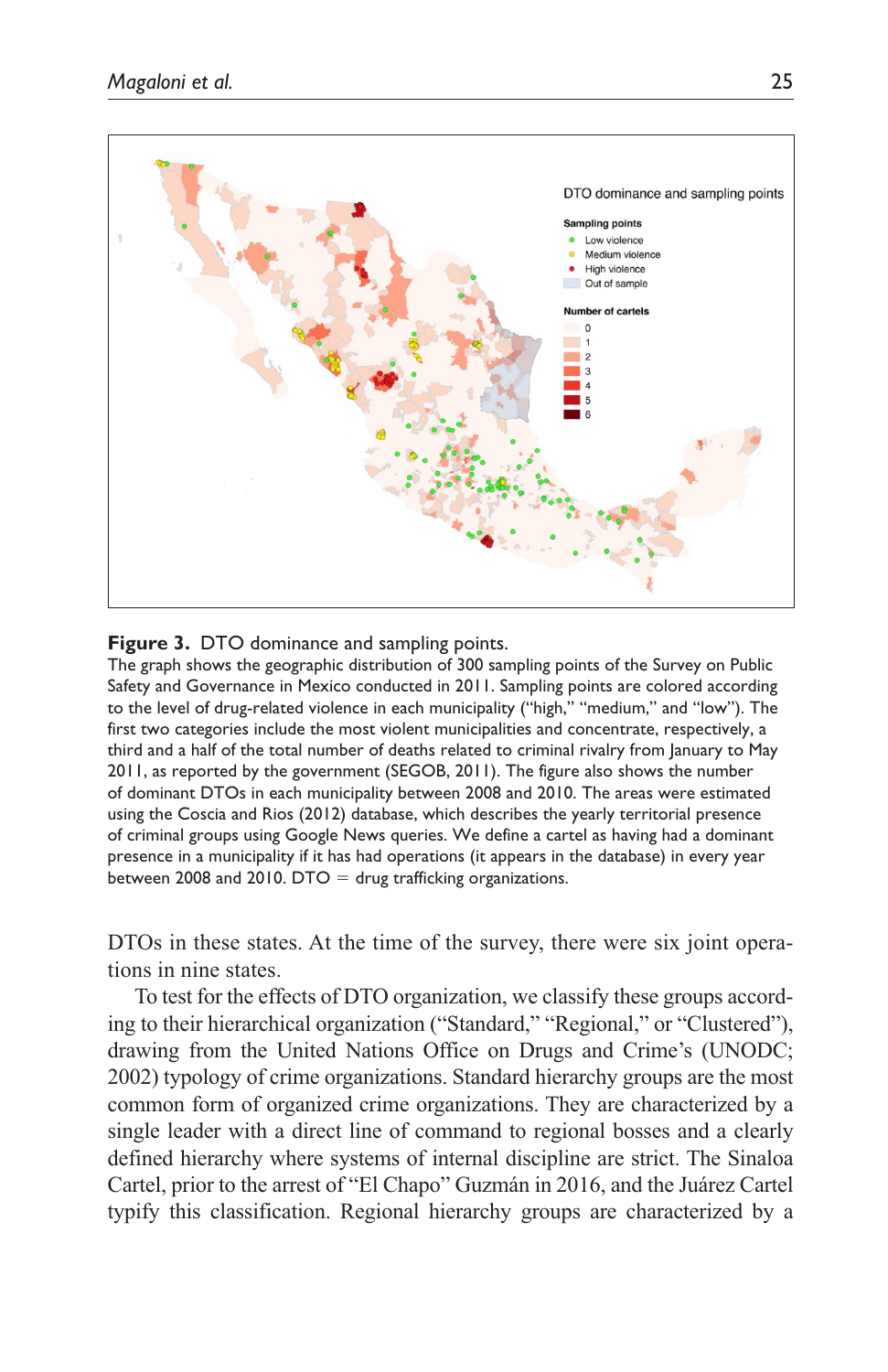single leadership structure and a clear line of command from the center—but they also have an important degree of autonomy at the regional level. The Gulf Cartel typifies this classification. Clustered hierarchy groups are formed by component criminal organizations or gangs that have a governing arrangement between these affiliates. Each component has a higher degree of autonomy than those in the other two types of organizations. Los Zetas Cartel typifies this classification.

Classifying groups into these categories is done using information produced through surveys by the United Nations Office on Drugs and Crime's typology of crime organizations among security experts and organizations from 16 member countries, in combination with existing literature and journalistic accounts.

DTO organization is subject to frequent changes when members are captured, killed, or otherwise removed. Our classification corresponds to how DTO organization looked in 2011, when the survey was collected. To further test these characteristics, especially should the reader disagree with our classification, we ran our models using our categorization and a single indicator for each individual DTO.

Our theory also argues that the characteristics of turf matter, including suitability for drug production, transportation infrastructure, and distance to the U.S. border. We use information on the Mexican transportation network and available information on government seizures to measure these.17 Our theory distinguishes between the following territories: drug-producers, transit points, and border-crossings. We define a municipality as a "drug producer" if at least five hectares of crops of marijuana or opium poppy were eradicated by the government between January 2010 and May 2011. A municipality is a potential "transit point" if it has strategic transportation infrastructure, in particular airports, ports, and/or highways. Finally, a municipality is a potential "crossing point" if it has one of the more than 30 known border-crossings to the United States.

We also include a dummy variable indicating whether the polling point (electoral section) is considered urban according to Mexico's IFE and a variable indicating the municipal level of development by using the marginalization index constructed with 2010 census data (Consejo Nacional de Población, 2010).

The models below also include individual variables that allow us to highlight groups of respondents that show distinctive patterns, and to control for any imbalance in randomization. We include a full set of demographic variables—sex, age, occupation (including unemployment), education, and recipient of social transfers through the *Oportunidades* program as a proxy for poverty—that control for individual characteristics which may affect citizens' likelihood of being victimized.18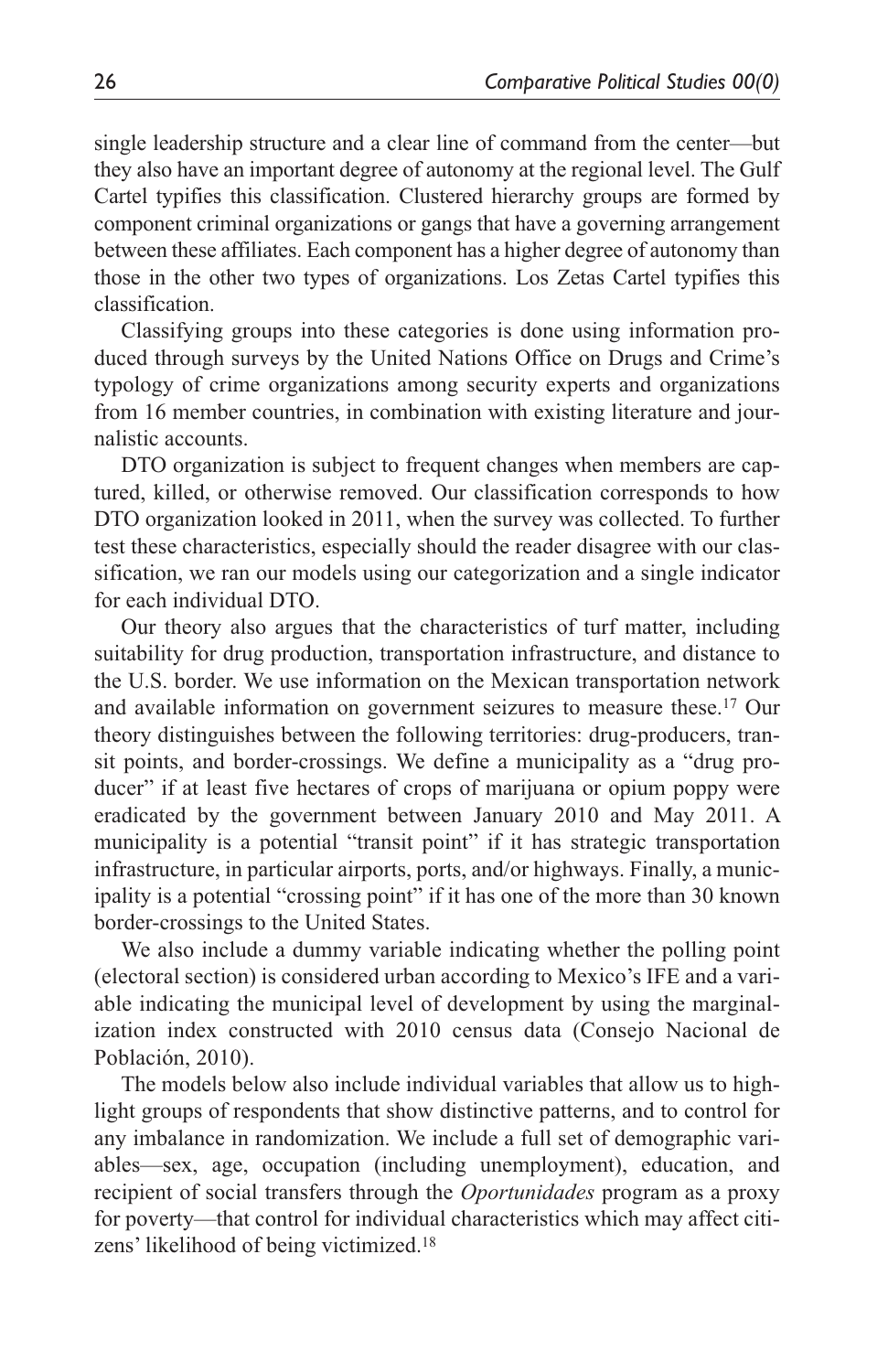Table 4 presents summary statistics of municipal characteristics by the degree of territorial contestation between DTOs for all municipalities in Mexico. Column 1 shows summary statistics of contested municipalities. Columns 2 and 3 show the difference for places with monopolistic control and no dominant DTO, respectively.

We also include in the table extortion-related complaint rates at local public prosecutor offices as reported by the Secretariado Nacional de Seguridad Publica (SNSP). We use these data as an alternative measure for extortion in subsequent sections, comparing it with our reported rates through the list experiment in our survey.

It can be seen that violent conflict between DTOs and territorial contestation are highly correlated. Contested territories are more violent than those with monopolistic control and even more with respect to places with no DTO activity, both in total number of deaths and rates per hundred thousand inhabitants (using alternative measures for violence). Similarly, extortionrelated complaint rates at local public prosecutor offices are also higher in contested places.

With respect to socioeconomic characteristics, the differences in Table 4 also suggest that territorial contestation tends to happen in urban and more developed places, with strategic transportation infrastructure, and closer to the U.S. border. In contrast, monopolies are more prevalent in rural and poorer areas. Nevertheless, they seem to grow more crops of marijuana and opium poppy and transit almost twice the drugs than contested places, although none of these differences were statistically significant.

Interestingly, kingpin captures tend to happen equally between contested municipalities and those under monopolistic control, but state action in the form of joint operations tends to focus on contested places. It is worth noting that there are no differences in incumbent parties between these two types of territories. Nevertheless, municipalities with no DTO dominant presence tend to have fewer PRI governments.

# *Territorial Control*

Table 5 shows the estimated coefficients for the experiments on DTO extortion and community assistance. To untangle the relationship between contestation and violent conflict between DTOs, we estimated three models for each experiment: one using our proxy for territorial contestation, the second using our categories for levels of DTO violence, and the third one interacting both variables. For interpretation purposes, we use as the baseline category places of high violence, all of them contested in our sample. We also group places of medium and low violence into a single category to make comparisons on interacted variables more intuitive.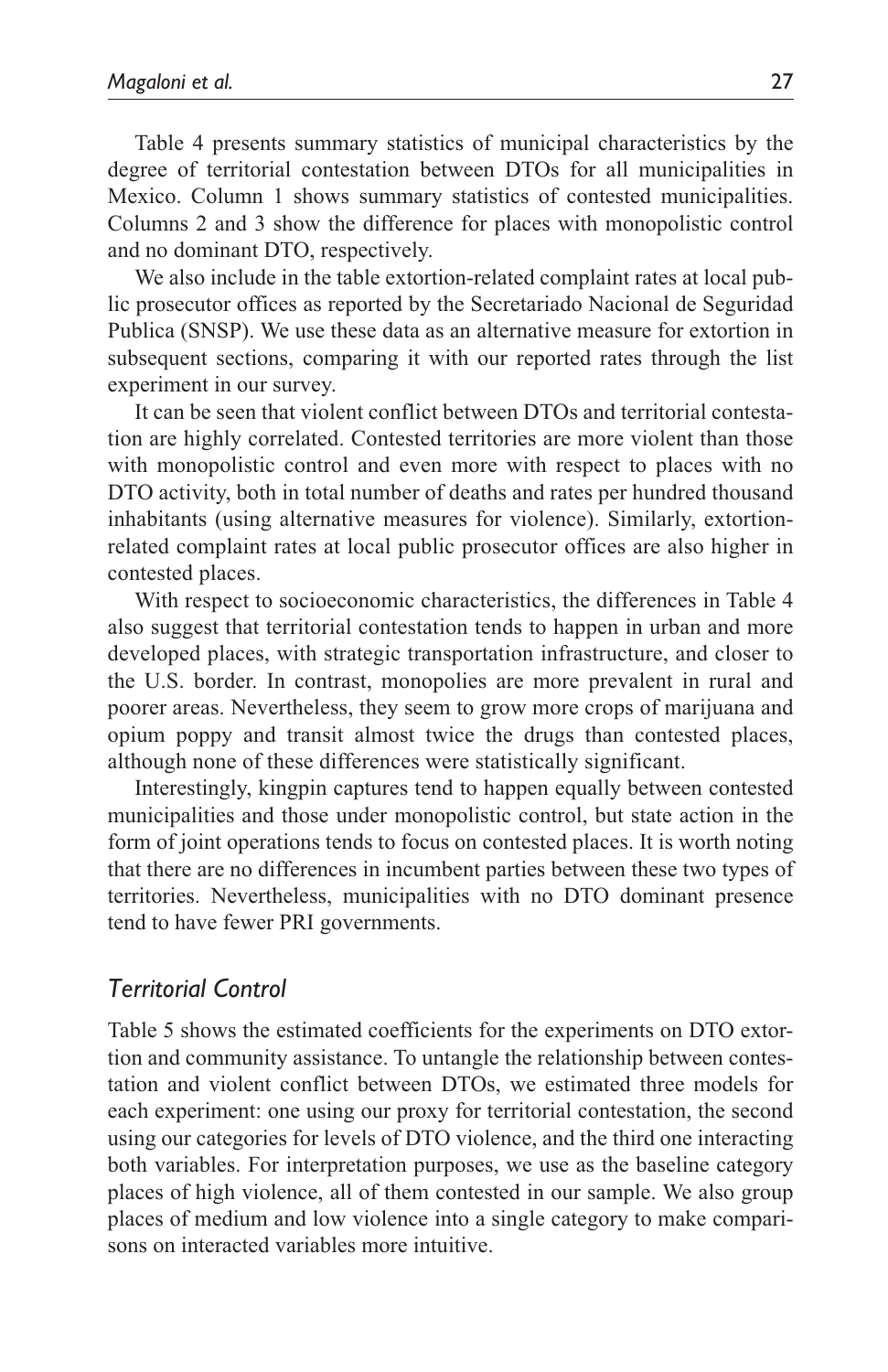|                             |                   | Narco extortion     |            |            | Narco help |            |
|-----------------------------|-------------------|---------------------|------------|------------|------------|------------|
| Variable                    | (1)               | (2)                 | (3)        | (4)        | (5)        | (6)        |
| Sensitive item              |                   |                     |            |            |            |            |
| Violence and contestation   |                   |                     |            |            |            |            |
| Monopoly                    | $-0.13**$         |                     |            | $0.18***$  |            |            |
|                             | (0.05)            |                     |            | (0.07)     |            |            |
| No cartel                   | 0.13              |                     |            | 0.18       |            |            |
|                             | (0.10)            |                     |            | (0.12)     |            |            |
| Low Violence                |                   | $-0.14**$           |            |            | 0.08       |            |
|                             |                   | (0.06)              |            |            | (0.07)     |            |
| $\times$ Contested          |                   |                     | $-0.10$    |            |            | $-0.03$    |
|                             |                   |                     | (0.08)     |            |            | (0.09)     |
| $\times$ Monopoly           |                   |                     | $-0.19***$ |            |            | $0.16**$   |
|                             |                   |                     | (0.05)     |            |            | (0.08)     |
| $\times$ No Cartel          |                   |                     | 0.05       |            |            | 0.16       |
|                             |                   |                     | (0.11)     |            |            | (0.14)     |
| Government interventions    |                   |                     |            |            |            |            |
| oint operation              | $0.19**$          | $0.13*$             | $0.15**$   | 0.13       | 0.14       | 0.11       |
|                             | (0.08)            | (0.08)              | (0.07)     | (0.08)     | (0.09)     | (0.09)     |
| Leader capture              | $-0.14***$        | $-0.06$             | $-0.10$    | $-0.21***$ | $-0.25***$ | $-0.20***$ |
|                             | (0.05)            | (0.05)              | (0.06)     | (0.06)     | (0.07)     | (0.07)     |
| Characteristics of the turf |                   |                     |            |            |            |            |
| Drug producer               | $-0.12**$         | $-0.12**$           | $-0.11*$   | $-0.02$    | $-0.04$    | $-0.02$    |
|                             | (0.06)            | (0.05)              | (0.06)     | (0.06)     | (0.07)     | (0.06)     |
| <b>Transit point</b>        | 0.07              | 0.00                | 0.06       | $-0.16*$   | $-0.18**$  | $-0.17*$   |
|                             |                   |                     | (0.10)     | (0.09)     | (0.09)     |            |
|                             | (0.11)<br>$-0.03$ | (0.11)<br>$-0.12**$ | $-0.07$    | $0.17**$   | $0.23***$  | (0.09)     |
| Border-crossing             |                   |                     |            |            |            | $0.16*$    |
|                             | (0.06)            | (0.06)              | (0.06)     | (0.08)     | (0.08)     | (0.09)     |
| Other controls              |                   |                     |            |            |            |            |
| PRI mayor                   | $-0.11$           | $-0.09$             | $-0.10$    | 0.01       | $-0.07$    | 0.02       |
|                             | (0.10)            | (0.09)              | (0.09)     | (0.11)     | (0.11)     | (0.11)     |
| PAN mayor                   | $-0.09$           | $-0.03$             | $-0.05$    | $-0.05$    | $-0.11$    | $-0.04$    |
|                             | (0.10)            | (0.09)              | (0.10)     | (0.11)     | (0.12)     | (0.12)     |
| Urban                       | 0.08              | 0.08                | 0.09       | $0.16**$   | $0.16***$  | $0.16**$   |
|                             | (0.09)            | (0.09)              | (0.09)     | (0.07)     | (0.08)     | (0.07)     |
| Marginalization-            | 0.03              | 0.06                | 0.05       | $-0.20$    | $-0.19$    | $-0.19$    |
| Medium                      | (0.14)            | (0.14)              | (0.14)     | (0.13)     | (0.13)     | (0.13)     |
| Marginalization-High        | $-0.00$           | 0.11                | 0.01       | $-0.28**$  | $-0.22*$   | $-0.28**$  |
|                             | (0.16)            | (0.15)              | (0.16)     | (0.13)     | (0.11)     | (0.13)     |
| <b>Observations</b>         | 1.778             | 1.778               | 1.778      | 1.782      | 1,782      | 1.782      |
| R <sup>2</sup>              | .10               | .10                 | .10        | .08        | .07        | .08        |

#### **Table 5.** Estimates on Narco Extortion and Help.

The rows show estimated coefficients for the sensitive item of two list experiments included in the Survey on Public Safety and Governance in Mexico in 2011. There were two questions (Card 1 and Card 2) for which respondents were randomly assigned into one control and two treatment groups (see Table 1). A full coefficient table is available upon request. All models include individual-level characteristics. Robust standard errors by municipality in parentheses. PRI = Institutional Revolutionary Party; PAN = National Action Party.

\**p* < .1. \*\**p* < .05. \*\*\**p* < .01.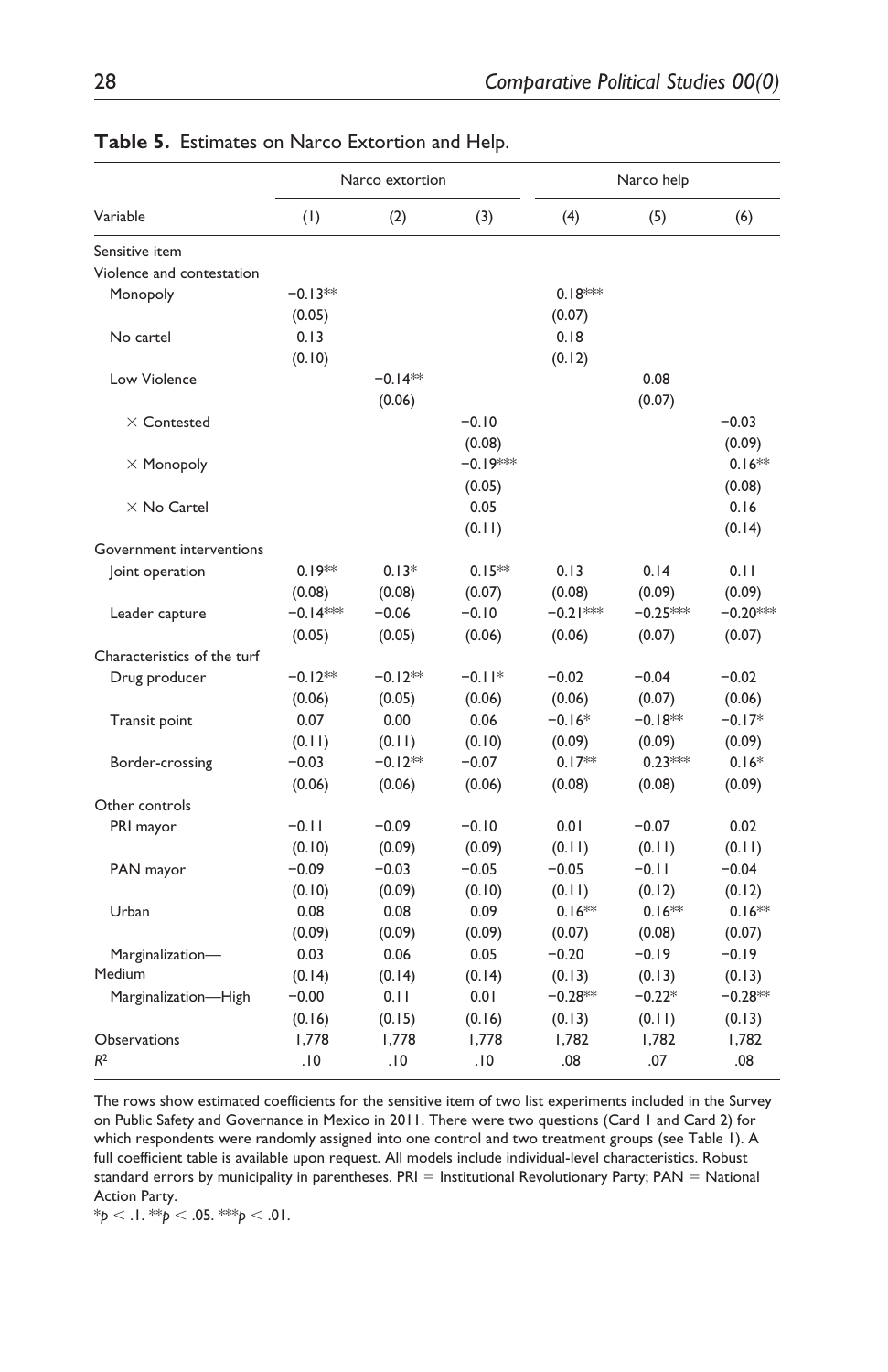The coefficients for monopolistic control, lower violence, and their interaction are negative and significant in Columns 1 through 3, indicating higher levels of extortion by criminal groups in contested and high-violence areas as compared with less violent areas under monopolistic control. These results support our theory about the effects of territorial contestation increasing and monopoly control decreasing extortion.

In contrast, the coefficients in the last three columns of Table 5 show that, as predicted by our theory, areas of monopolistic control are associated with more assistance from criminal groups. Moreover, the model in column 6 predicts more help in places under monopolistic control and low violence than in those with no dominant presence of DTOs and low violence.

In terms of the other covariates in the model, leadership arrests have a significant and substantial negative coefficient for assistance. These results support the idea that DTOs with stable leadership can better sustain collaborative relationships with the community. The capture of a national or regional leader does not seem to influence extortion, contrary to our expectations. The effect of drug capo arrests on extortion appears to be mediated through how these cause significant increases of inter-cartel violence, as demonstrated by Calderón et al. (2015) and Phillips (2015). More inter-cartel violence, in turn, is associated with more DTO extortion.

The models in Table 5 control for joint operations, where we find significantly higher levels of extortion. There is substantial debate in the literature about whether joint operations directly caused violence or if, instead, they were assigned to places where violence was already escalating (Escalante Gonzalbo, 2011; Merino, 2011; Rosas, 2011). Our results cannot determine causality, although they do demonstrate that places where joint operations took place are also associated with significantly higher levels of extortion.

Finally, we find significantly more community assistance in border-crossings and less assistance in transit points, in support of our theory. Drugcultivating areas exhibit less extortion and, contrary to our expectations, we do not find more assistance here.

The party controlling the municipality has no effect on extortion nor help. In subsequent sections, we find strong effects when accounting for the party controlling the state, which suggests that governors more than mayors are a key determining factor. In terms of individual-level variables, we found higher rates of extortion affecting poor, middle-aged males with medium levels of education. In contrast, we found that the poor and elderly population tend to receive the most help from narcos. We did not find significant differences by sex or between other age groups.

Figure 4 shows the average predictions from the full interacted model. For ease of interpretation, we present predicted values and their 90% and 95%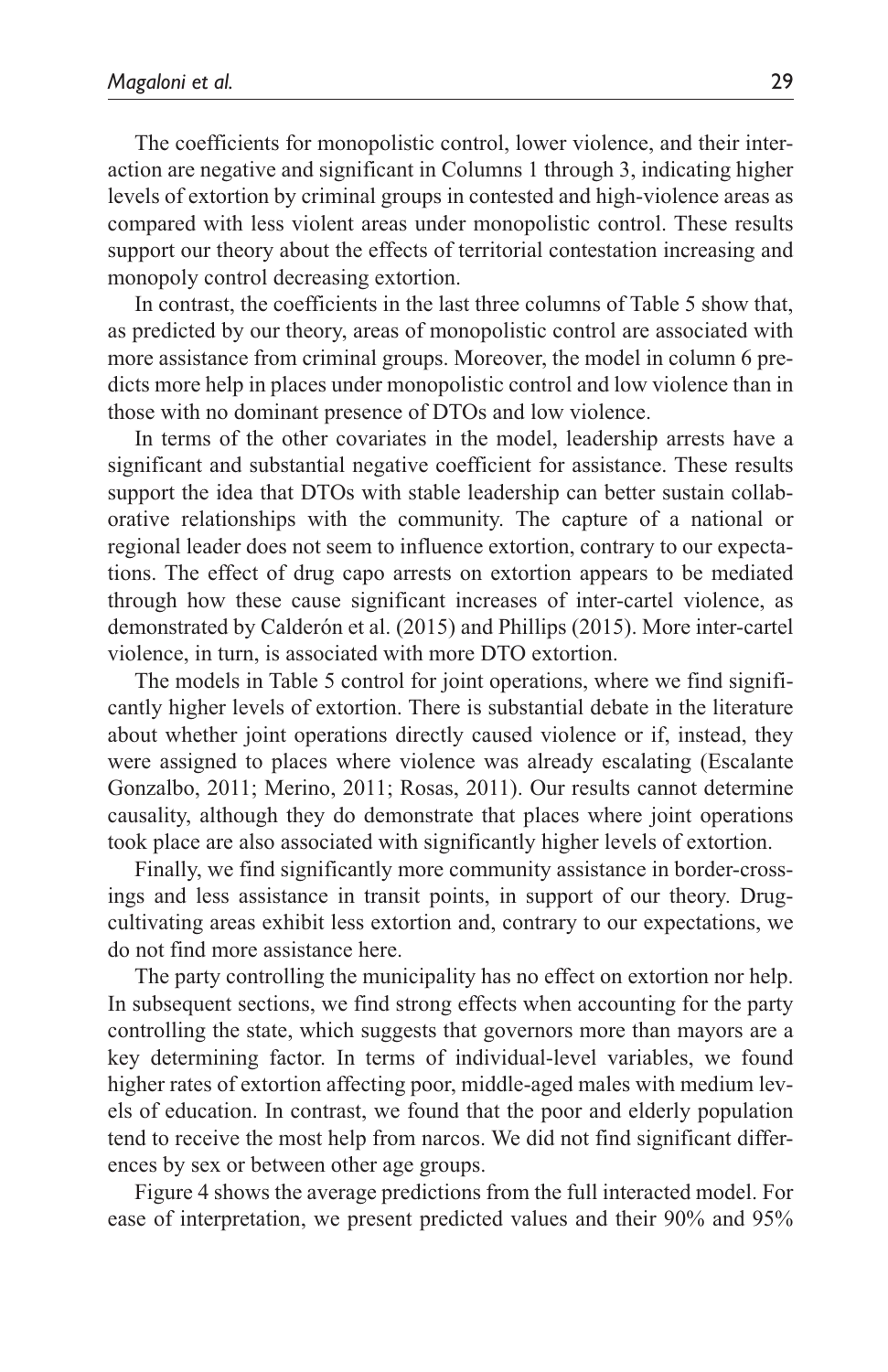

### **Figure 4.** Predicted rates of DTO extortion and help.

The figure shows predicted rates of DTO extortion and assistance, and their 90% and 95% confidence intervals, for two list experiments included in the Survey on Public Safety and Governance in Mexico in 2011. There were two questions (Card 1 and Card 2) for which respondents were randomly assigned into one control and two treatment groups (see Table 1). A full coefficient table is available upon request. All models include regional socioeconomic characteristics and robust standard errors.  $DTO =$  drug trafficking organizations;  $PAN =$ National Action Party; PRI = Institutional Revolutionary Party.

confidence intervals. As expected, the model predicts a 22% incidence of extortion in contested municipalities with high levels of violence and the lowest prevalence in places under monopolistic control. The model also predicts a 17% prevalence of narco help in the later municipalities, the prediction is significantly different from zero.

# *DTO Relationships With the State*

Our theoretical approach stresses that, conditional on levels of contestation, DTOs will be able to extort more if they collaborate with local law enforcement. In Mexico's federal system, gaining collaboration from governors is critical because they appoint local prosecutors and police, which in turn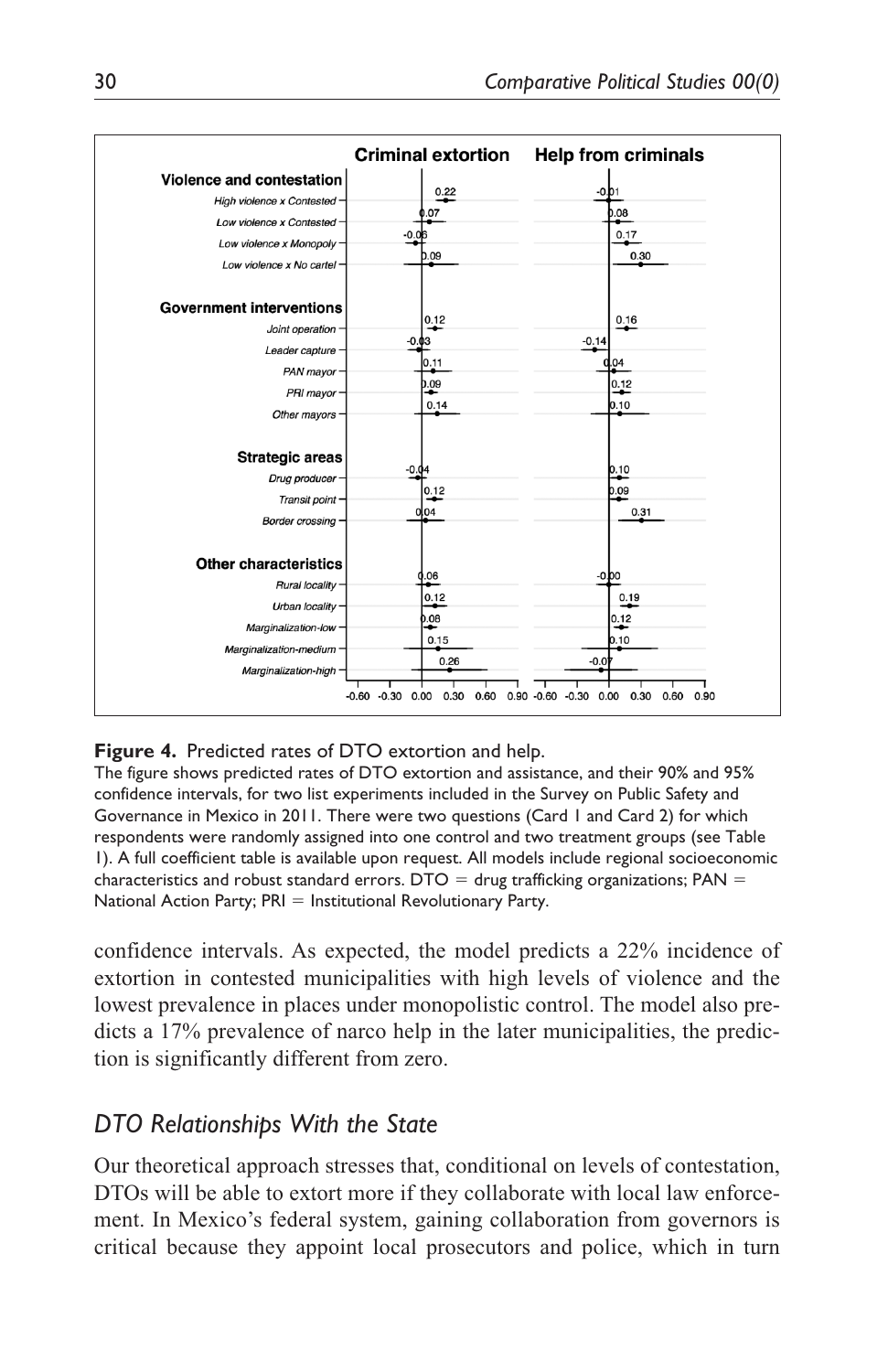shapes which crimes get investigated and prosecuted (Trejo & Ley, 2017). Moreover, following a strand in the literature that stresses the importance of coordinated efforts to fight or protect DTOs (Durán-Martínez, 2015), this section presents models on partisan control of governors and mayors.

Table 6 shows the estimated coefficients of our models of the effects of partisan control on DTO extortion and community assistance, and Figure 5 displays the predicted rates of Models 1 and 3. As described, the baseline scenario is a contested territory with a PRD governor. Consistent with our theory, results show that areas with a PAN governor have significantly lower extortion rates, especially those with a co-partisan mayor. Municipalities under this PAN juxtaposition also have the lowest predicted rates of extortion for both contested and monopolized territories (not shown here). We do not find significant differences for PAN-controlled municipalities with respect to help.

Moreover, in line with our theoretical expectations, PRI-governed states show significantly higher extortion rates than PAN-controlled areas. The difference in the predicted rate of extortion in places with PRI juxtaposition, relative to places with PAN juxtaposition, is more than 20 percentage points. Noticeably, we also find the highest predicted rates of DTO assistance when the PRI holds both the municipality and the governorship.

Surprisingly, the highest levels of extortion are found in the baseline scenario, that is, PRD-controlled governorships. This seems to be consistent with the argument that PRD governments were easy prey for powerful DTOs without federal government backing during Calderón's presidency, either through killing a disproportionate number of their mayors or, apparently, coercing or capturing them to impose a predatory criminal order without much state restraint.

# *Leadership Style and Organizational Capacity*

This section explores the role of criminal organization on DTO strategies toward the population. Appendix Figure A1 shows the areas of operation of selected DTOs between 2008 and 2010 using the Coscia and Rios (2012) database. The figure also displays if the areas are under monopolistic control or under contestation according to our definitions above.

Conditional on levels of contestation, we expect higher levels of extortion and lower assistance among clustered hierarchy groups than among standard and regional hierarchy groups. To test these hypotheses, we run an individual model for each type of organization (Standard, Regional, or Clustered). The model includes a dummy variable indicating the presence of that particular type of organization interacted with our variable for territorial contestation (Monopoly, Contested, No Cartel).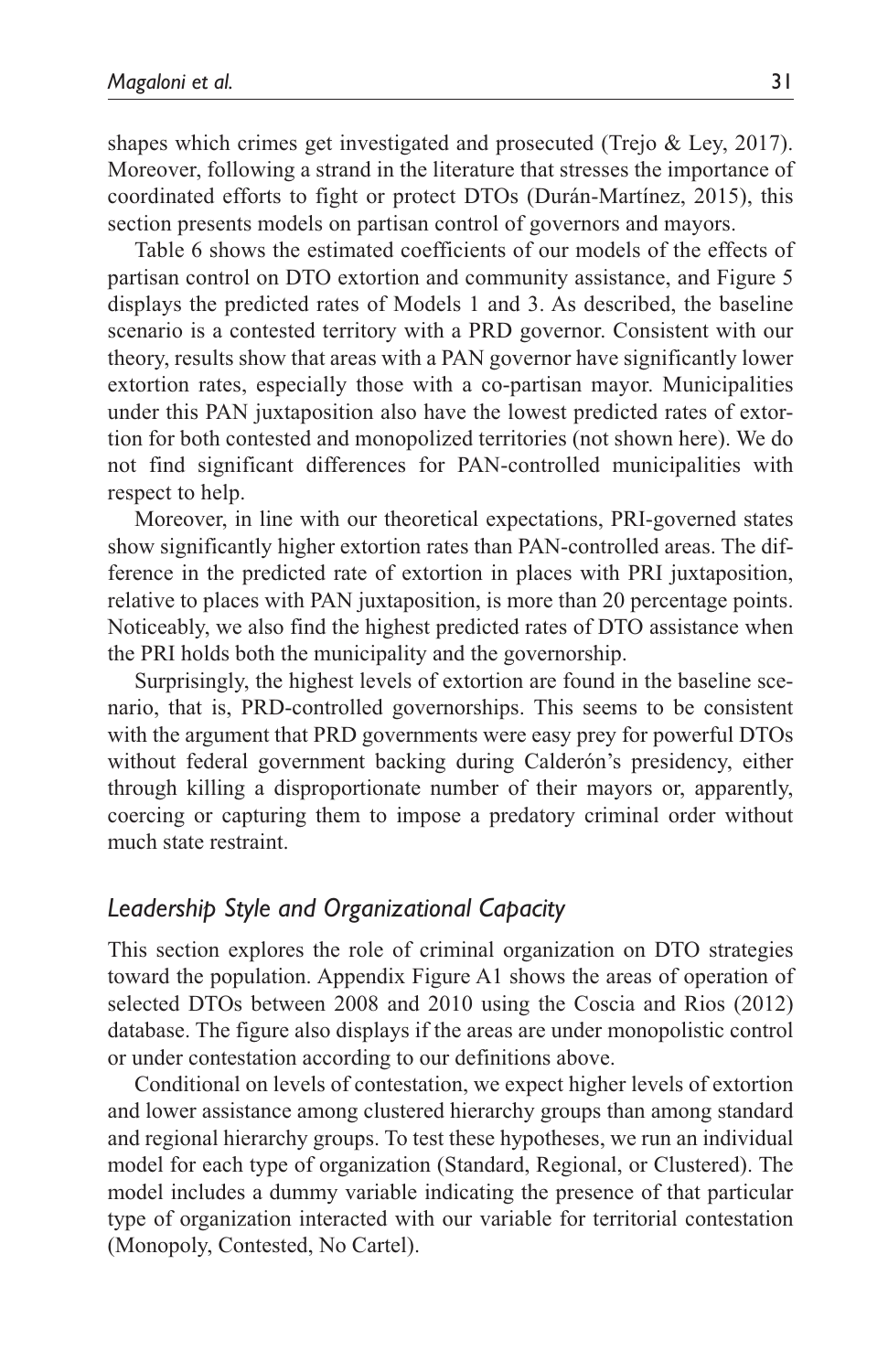|                                    | Narco extortion                |                             | Narco help                  |                          |
|------------------------------------|--------------------------------|-----------------------------|-----------------------------|--------------------------|
| Variable                           | (1)                            | (2)                         | (3)                         | (4)                      |
| Sensitive item                     |                                |                             |                             |                          |
| PRI governor, other mayor          | $-0.01$<br>(0.07)              |                             | 0.03<br>(0.10)              |                          |
| PRI governor and mayor             | $-0.15*$                       |                             | $0.13*$                     |                          |
| PAN governor, other mayor          | (0.08)<br>$-0.23***$           |                             | (0.08)<br>0.07              |                          |
| PAN governor and mayor             | (0.08)<br>$-0.24***$<br>(0.09) |                             | (0.10)<br>$-0.03$<br>(0.08) |                          |
| Contested                          |                                |                             |                             |                          |
| $\times$ PRI governor, other mayor |                                | 0.04<br>(0.11)              |                             | 0.19<br>(0.16)           |
| $\times$ PRI governor and mayor    |                                | $-0.14$<br>(0.11)           |                             | $0.22**$<br>(0.10)       |
| $\times$ PAN governor, other mayor |                                | $-0.26**$<br>(0.11)         |                             | 0.16<br>(0.11)           |
| $\times$ PAN governor and mayor    |                                | $-0.23*$                    |                             | 0.11                     |
| Monopoly                           | $-0.09*$<br>(0.05)             | (0.12)                      | $0.20***$<br>(0.06)         | (0.10)                   |
| $\times$ PRI governor, other mayor |                                | $-0.16$<br>(0.11)           |                             | 0.24<br>(0.18)           |
| $\times$ PRI governor and mayor    |                                | $-0.28***$<br>(0.09)        |                             | $0.42***$<br>(0.09)      |
| $\times$ PAN governor, other mayor |                                | $-0.33***$<br>(0.12)        |                             | $0.48**$<br>(0.20)       |
| $\times$ PAN governor and mayor    |                                | $-0.23**$                   |                             | $0.14*$                  |
| $\times$ Other incumbents          |                                | (0.09)<br>$-0.08$<br>(0.14) |                             | (0.08)<br>0.22<br>(0.19) |
| No cartel                          | 0.15                           |                             | 0.17                        |                          |
| Observations                       | (0.09)<br>1,778                | 1,778                       | (0.12)<br>1,782             | 1,782                    |
| R <sup>2</sup>                     | $\cdot$ II                     | $\cdot$ 1                   | .08                         | .09                      |

**Table 6.** Estimates on Narco Extortion and Help by Incumbent Party.

The rows show estimated coefficients for the sensitive item of two list experiments included in the Survey on Public Safety and Governance in Mexico in 2011. There were two questions (Card 1 and Card 2) for which respondents were randomly assigned into one control and two treatment groups (see Table 1). A full coefficient table is available upon request. All models include individual-level characteristics. Robust standard errors by municipality in parentheses.  $PRI =$  Institutional Revolutionary Party;  $PAN =$  National Action Party. \**p* < .1. \*\**p* < .05. \*\*\**p* < .01.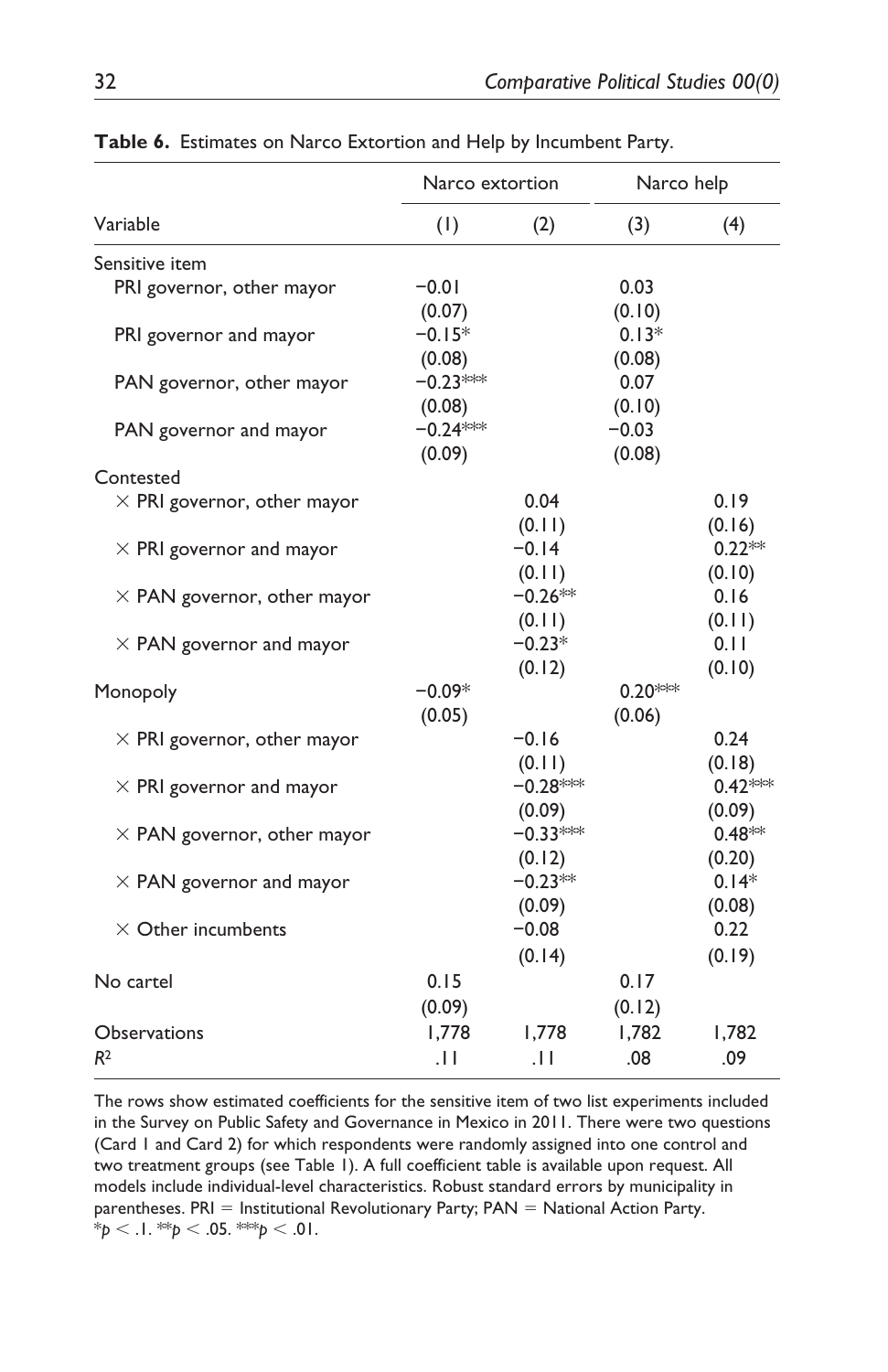

**Figure 5.** Predicted rates of narco extortion and help by incumbent party. The figure shows predicted rates of DTO extortion and assistance, and their 90% and 95% confidence intervals, for the two list experiments included in the Survey on Public Safety and Governance in Mexico in 2011. There were two questions (Card 1 and Card 2) for which respondents were randomly assigned into one control and two treatment groups (see Table 1). Full coefficient table is available upon request. All models include regional socioeconomic characteristics and robust standard errors. DTO  $=$  drug trafficking organizations; PRD  $=$ Party of the Democratic Revolution;  $PRI =$  Institutional Revolutionary Party;  $PAN =$  National Action Party.

The coefficients in Table 7 show the estimated differences in DTO extortion and assistance between contested and monopolistic areas of operation of the corresponding organization. Each row of coefficients correspond to a different model. The table also reports coefficients for models where each DTO is treated separately.

The results are broadly consistent with our theoretical expectations. Clustered criminal groups exhibit significantly higher levels of extortion under conditions of territorial contestation, as reflected in the negative and statistically significant coefficient for the interaction of these variables. In terms of assistance, we also find significantly lower levels provided by clustered DTOs. We do not find evidence that standard and regional hierarchy groups engage in significantly more extortion or less assistance under conditions of high territorial contestation. We should emphasize that our findings probably underestimate the levels of extortion for Los Zetas and the Gulf DTOs: As mentioned above, we were not able to collect surveys in Tamaulipas, where these two groups have fought a bloody turf war.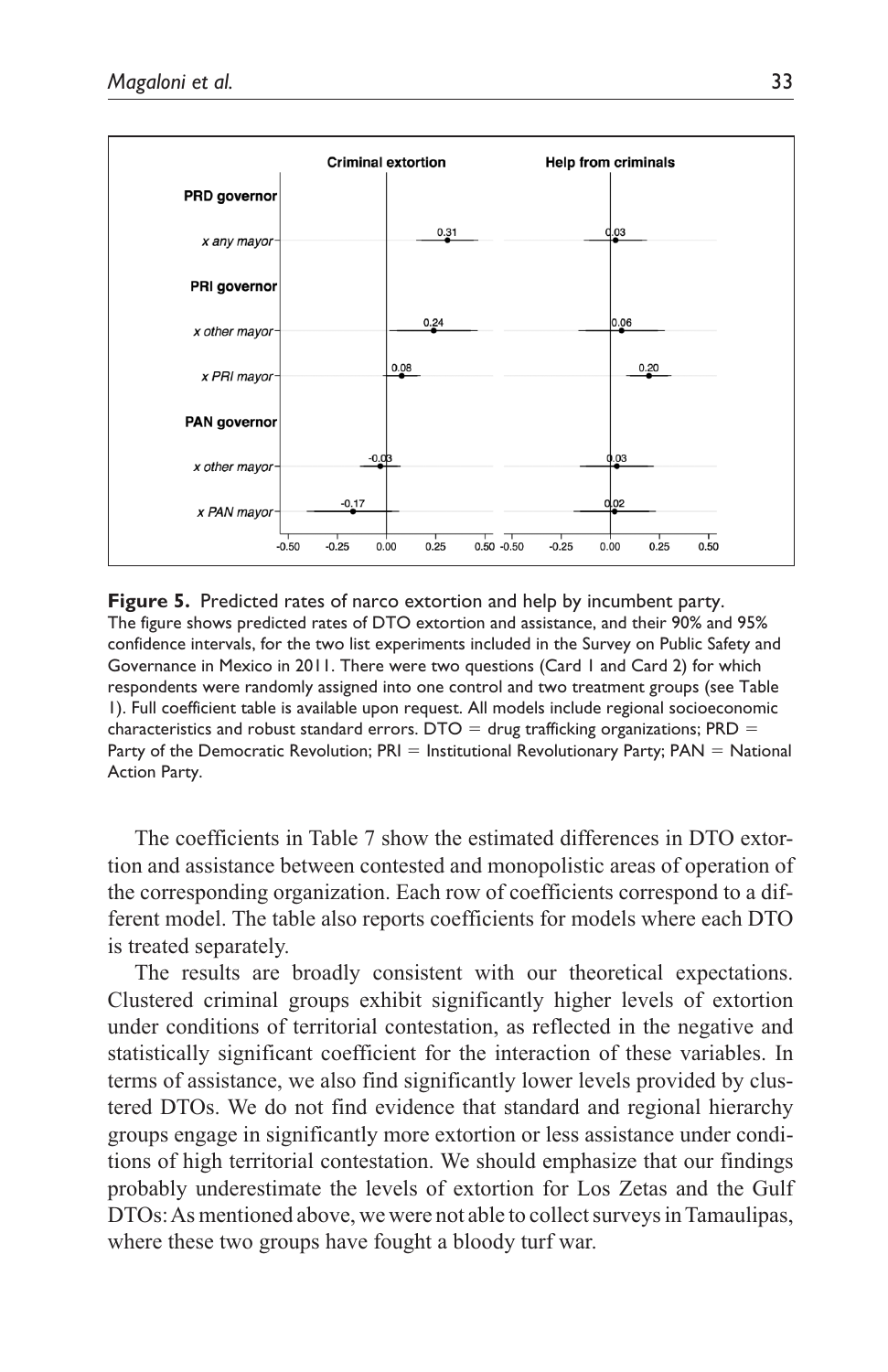|                                        | Narco extortion | Narco help |
|----------------------------------------|-----------------|------------|
| Sensitive item                         |                 |            |
| Standard $\times$ Contested            | 0.09            | $-0.14$    |
|                                        | (0.06)          | (0.16)     |
| Sinaloa $\times$ Contested             | 0.10            | $-0.11$    |
|                                        | (0.06)          | (0.15)     |
| Juarez $\times$ Contested <sup>a</sup> | $-0.17$         | $-0.22$    |
|                                        | (0.11)          | (0.16)     |
| Regional $\times$ Contested            |                 |            |
| Golfo $\times$ Contested               | 0.05            | 0.05       |
|                                        | (0.19)          | (0.32)     |
| Clustered $\times$ Contested           | $0.14**$        | $-0.20***$ |
|                                        | (0.06)          | (0.07)     |
| Zetas $\times$ Contested               | $0.22*$         | $-0.38***$ |
|                                        | (0.11)          | (0.10)     |
| Familia $\times$ Contested             | $0.35*$         | 0.01       |
|                                        | (0.18)          | (0.16)     |
| Tijuana $\times$ Contested             | $0.15***$       | $-0.11$    |
|                                        | (0.06)          | (0.11)     |
| Beltran Leyva $\times$ Contested       | 0.03            | $-0.24***$ |
|                                        | (0.08)          | (0.07)     |

**Table 7.** Estimates on Narco Extortion and Help by Type of DTO Hierarchy.

The rows show estimated coefficients for the sensitive item of two list experiments included in the Survey on Public Safety and Governance in Mexico in 2011. There were two questions (Card 1 and Card 2) for which respondents were randomly assigned into one control and two treatment groups (see Table 1). Groups are classified according to their hierarchical organization (Standard, Regional, or Clustered) drawing from the UN typology of crime organizations (UNODC, 2002). Each row of coefficients correspond to a different model. A full coefficient table is available upon request. All models include individuallevel characteristics. Robust standard errors by municipality in parentheses.  $DTO = drug$ trafficking organizations.

a. All municipalities with dominant presence of the Juárez Cartel were contested during the period of study.

 $*_{p}$  < .1.  $*_{p}$  < .05.  $*_{p}$  < .01.

In combination with the evidence above that capo removals matter, this evidence suggests that DTO organization has important effects on interactions with the community.

# *Robustness Tests and External Validity*

Our empirical approach uses a particular set of variables and definitions for violence and territorial contestation. In this section, we use alternative measures for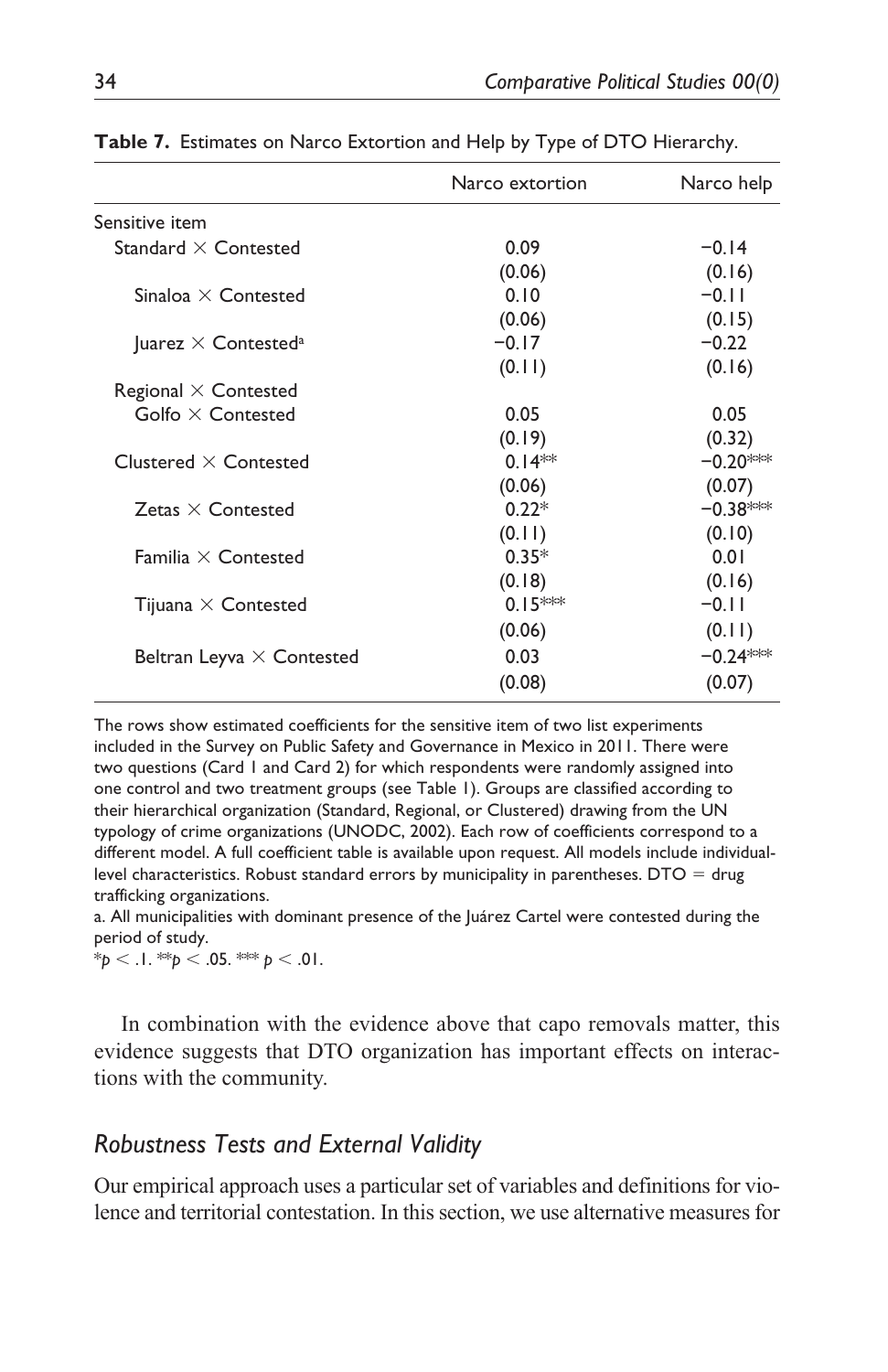the dependent and some of the independent variables as well as other data sources as robustness checks. Tables 8 and 9 show the estimated coefficients of alternative models for narco extortion and community assistance.

First, we use alternative measures for violence. Columns 1 in both tables replicate our analysis using the tertiles of the average annual rate of drugrelated executions from 2008 to May 2011 as our measure for violence. Although we believe that the total number of executions is a more direct measure of the intensity of the inter-conflict, we present this model to account for population size. As before, we use contested municipalities with high levels of violence (last tertile) as the baseline scenario. We observe once again that DTO extortion is lower and help is more prevalent in places with monopolistic control.

Some critics of government data on drug-related deaths argue that it suffers bias from underestimation or misclassification of cases. The database only includes cases with an open investigation from the federal or local public attorney offices and known by the federal authorities, and their inclusion in the database might change if they no longer meet the established criteria (SEGOB, 2011). Therefore, in Model 2 we use homicide rates by firearms of males between 15 and 39 years old (SINAIS, 2011). This series has some advantages: (a) homicide data come directly from death certificates, reducing potential underestimation biases; (b) homicides in this group of age and gender best reflect the geo-temporal variance of reported executions between criminal groups (Calderón et al., 2015); and (c) homicides by firearms are directly related to drug-related violence, since most of the executions occur in this modality. Using this series as our measure of violence, we found very similar results to those in our baseline model.

The models in column 3 do not rely on external data for our measures of violence and contestation at the municipal level. Instead, we use a measure of local violence directly taken from our survey. We asked our respondents, "From a scale from 0 to 10, where 0 means no violence and 10 means the worst level of violence, how would you grade violence in your locality?" We estimated the average grade at the precinct level and defined our categories of violence (low [0-3], medium [3-8], and high [8-10]). This measure could also be conceived as a proxy of territorial contestation, given that it is to be expected that respondents would answer that they observe more violence where DTOs contest a territory. We observe again that extortion is less prevalent and help from narcos more frequent in localities with medium and low violence.

The second strategy in our robustness checks is to use alternative measures of territorial contestation. Our baseline measure defines that a cartel has a dominant presence in a municipality if it has had activity in that place for at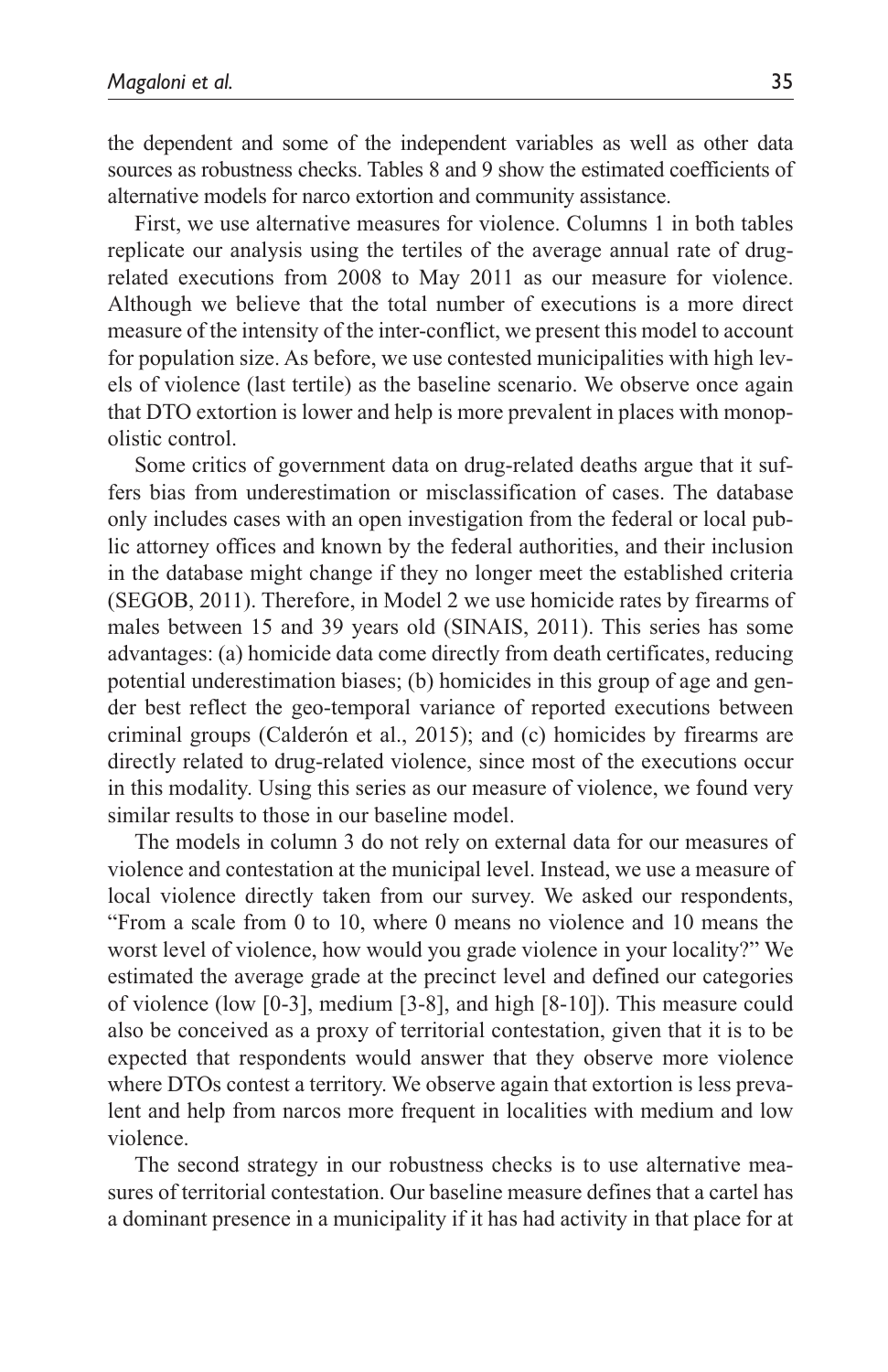| Table 8. Robustness Checks and Out-of-Sample Validity: Narco Extortion. |                                                                                                                                                                                                                                                                                                          |                                               |                                                     |                                                        |                                        |                                                             |                                                                 |                                              |
|-------------------------------------------------------------------------|----------------------------------------------------------------------------------------------------------------------------------------------------------------------------------------------------------------------------------------------------------------------------------------------------------|-----------------------------------------------|-----------------------------------------------------|--------------------------------------------------------|----------------------------------------|-------------------------------------------------------------|-----------------------------------------------------------------|----------------------------------------------|
| Source                                                                  |                                                                                                                                                                                                                                                                                                          |                                               | Survey                                              |                                                        |                                        | <b>SNSP</b>                                                 |                                                                 | ENVIPE                                       |
| Dependent variable                                                      |                                                                                                                                                                                                                                                                                                          |                                               | List experiment                                     |                                                        |                                        | Extortion<br>rate                                           | prevalence<br>Extortion                                         | neighborhood<br>Extortion in                 |
|                                                                         | $\widehat{\cdot}$                                                                                                                                                                                                                                                                                        | $\widehat{\infty}$                            | $\widehat{\mathcal{C}}$                             | €                                                      | <u>ය</u>                               | $\circledcirc$                                              | $\mathcal{L}$                                                   | $\circledast$                                |
| High violence                                                           |                                                                                                                                                                                                                                                                                                          |                                               |                                                     |                                                        |                                        |                                                             |                                                                 |                                              |
| $\times$ Monopoly                                                       |                                                                                                                                                                                                                                                                                                          |                                               |                                                     | $\overline{\phantom{a}}$                               | $\overline{\phantom{a}}$               | $-8.22***$                                                  |                                                                 |                                              |
|                                                                         |                                                                                                                                                                                                                                                                                                          |                                               |                                                     |                                                        |                                        | (2.31)                                                      |                                                                 |                                              |
| $\times$ No Cartel                                                      |                                                                                                                                                                                                                                                                                                          |                                               |                                                     | $\overline{\phantom{a}}$                               | 0.06                                   |                                                             | $\overline{\phantom{a}}$                                        | $\overline{\phantom{a}}$                     |
|                                                                         | $-0.13**$<br>$(0.05)$<br>$0.13$<br>$(0.15)$                                                                                                                                                                                                                                                              | $-0.12***$<br>$(0.05)$<br>$0.24*$<br>$(0.15)$ |                                                     |                                                        | (0.07)                                 |                                                             |                                                                 |                                              |
| Medium violence                                                         |                                                                                                                                                                                                                                                                                                          |                                               |                                                     |                                                        |                                        |                                                             |                                                                 |                                              |
|                                                                         |                                                                                                                                                                                                                                                                                                          |                                               |                                                     |                                                        |                                        |                                                             |                                                                 |                                              |
| Low violence                                                            |                                                                                                                                                                                                                                                                                                          |                                               | $-0.12$<br>$-0.08$<br>$-0.21$<br>$+0.10$<br>$-0.00$ |                                                        |                                        |                                                             |                                                                 |                                              |
| X Contested                                                             |                                                                                                                                                                                                                                                                                                          |                                               |                                                     | $-0.14**$                                              | $-0.22***$                             |                                                             |                                                                 | $-65.23*$                                    |
|                                                                         | $-6$<br>$-6$<br>$-6$<br>$-6$<br>$-6$<br>$-6$<br>$-6$<br>$-6$<br>$-6$<br>$-6$<br>$-6$<br>$-6$<br>$-6$<br>$-6$<br>$-6$<br>$-6$<br>$-6$<br>$-6$<br>$-6$<br>$-6$<br>$-6$<br>$-6$<br>$-6$<br>$-6$<br>$-6$<br>$-6$<br>$-6$<br>$-6$<br>$-6$<br>$-6$<br>$-6$<br>$-6$<br>$-6$<br>$-6$<br>$-6$<br>$-6$<br>$-6$<br> |                                               |                                                     |                                                        | $(0.04)$<br>$0.10$<br>$0.11$<br>$0.02$ | $-4.21*$<br>$(2.38)$<br>$-5.59**$<br>$(2.31)$<br>$-6.77***$ | $-14.90$<br>(13.06)<br>(13.06)<br>(28.2)<br>(12.82)<br>(26.44** |                                              |
| X Monopoly                                                              |                                                                                                                                                                                                                                                                                                          |                                               |                                                     |                                                        |                                        |                                                             |                                                                 |                                              |
|                                                                         |                                                                                                                                                                                                                                                                                                          |                                               |                                                     | $(0.06)$<br>$0.26$<br>$(0.19)$<br>$(0.19)$<br>$(0.19)$ |                                        |                                                             |                                                                 | $(39.49)$<br>-76.97**<br>(38.86)<br>-91.14** |
| $\times$ No Cartel                                                      |                                                                                                                                                                                                                                                                                                          |                                               |                                                     |                                                        |                                        |                                                             |                                                                 |                                              |
|                                                                         |                                                                                                                                                                                                                                                                                                          | (0.12)                                        |                                                     |                                                        | (0.09)                                 | (2.30)                                                      | (13.07)                                                         | (39.02)                                      |
|                                                                         |                                                                                                                                                                                                                                                                                                          |                                               |                                                     |                                                        |                                        |                                                             |                                                                 | (continued)                                  |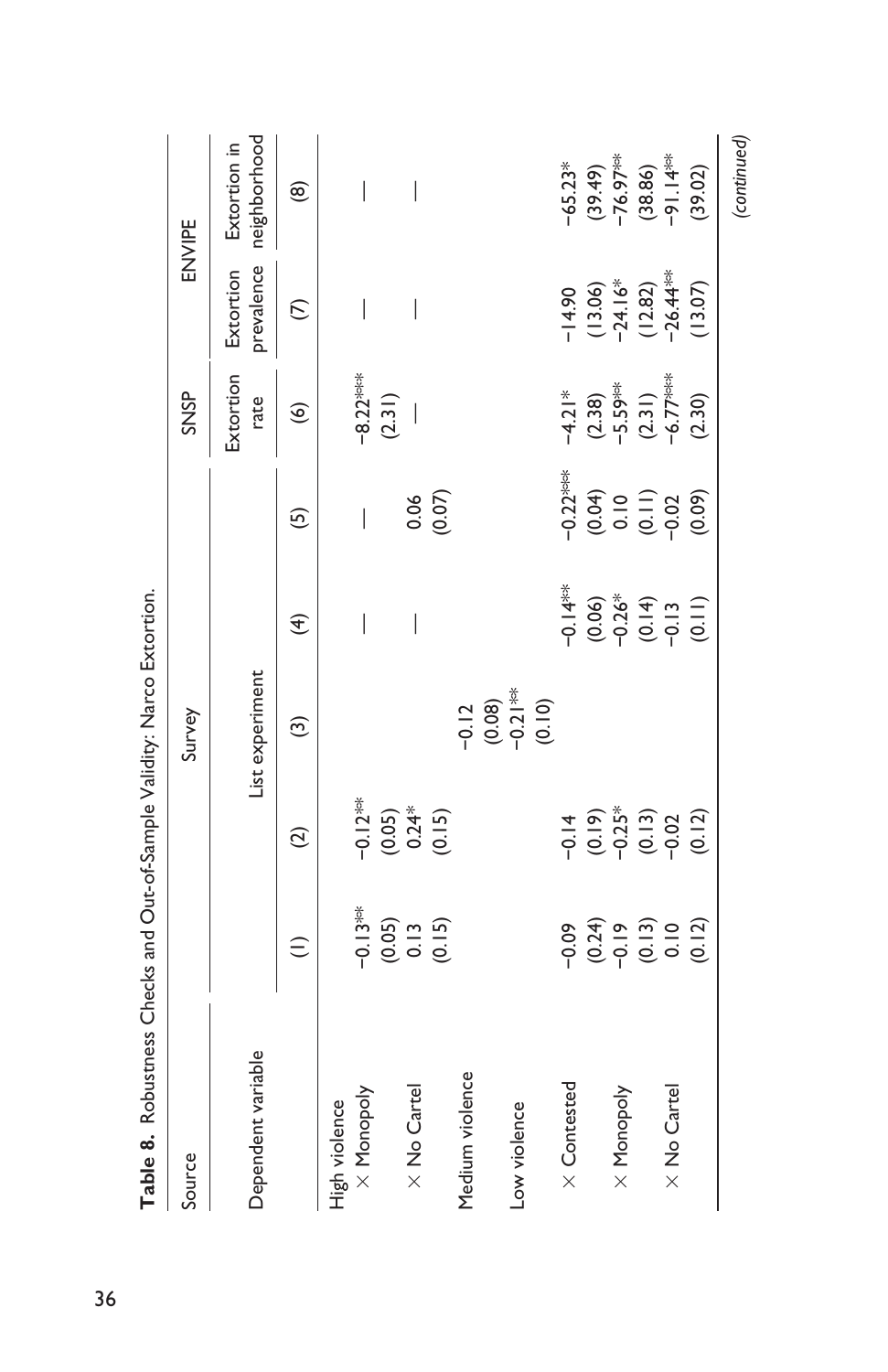| Source                                                                                                                                                                                                                                                                                                                                                                                                                                                                                                                                                                                                                                                                                                                                                                                                                                                                                                                                                                                                                                         |                    |                                                    | Survey                           |                        |                      | <b>SNSP</b>                    |                          | ENVIPE                       |
|------------------------------------------------------------------------------------------------------------------------------------------------------------------------------------------------------------------------------------------------------------------------------------------------------------------------------------------------------------------------------------------------------------------------------------------------------------------------------------------------------------------------------------------------------------------------------------------------------------------------------------------------------------------------------------------------------------------------------------------------------------------------------------------------------------------------------------------------------------------------------------------------------------------------------------------------------------------------------------------------------------------------------------------------|--------------------|----------------------------------------------------|----------------------------------|------------------------|----------------------|--------------------------------|--------------------------|------------------------------|
| Dependent variable                                                                                                                                                                                                                                                                                                                                                                                                                                                                                                                                                                                                                                                                                                                                                                                                                                                                                                                                                                                                                             |                    |                                                    | List experiment                  |                        |                      | Extortion<br>rate              | prevalence<br>Extortion  | neighborhood<br>Extortion in |
|                                                                                                                                                                                                                                                                                                                                                                                                                                                                                                                                                                                                                                                                                                                                                                                                                                                                                                                                                                                                                                                |                    | $\widehat{\infty}$                                 | ම                                | $\widehat{\mathbf{f}}$ | ගි                   | $\widehat{\mathbf{e}}$         | $\in$                    | $\circledast$                |
| Observations                                                                                                                                                                                                                                                                                                                                                                                                                                                                                                                                                                                                                                                                                                                                                                                                                                                                                                                                                                                                                                   | ,778               | ,778                                               | ,778                             | ,778                   | ,778                 | 2,456                          | 896                      | 896                          |
| R <sup>2</sup>                                                                                                                                                                                                                                                                                                                                                                                                                                                                                                                                                                                                                                                                                                                                                                                                                                                                                                                                                                                                                                 | $\frac{1}{1}$      | $\frac{1}{2}$                                      | $\frac{1}{2}$                    | $\supseteq$            |                      | $\frac{6}{1}$                  | 8ó                       |                              |
| Variable for violence                                                                                                                                                                                                                                                                                                                                                                                                                                                                                                                                                                                                                                                                                                                                                                                                                                                                                                                                                                                                                          | Executions<br>2011 | rate, 2008- by firearms,<br>Homicides<br>2008-2011 | in locality,<br>Violence<br>2011 |                        |                      | Executions total, Jan-May 2011 |                          |                              |
| Variable for contestation                                                                                                                                                                                                                                                                                                                                                                                                                                                                                                                                                                                                                                                                                                                                                                                                                                                                                                                                                                                                                      |                    | Coscia & Rios, 2008-<br>2010                       | None                             | Rios, 2010<br>Coscia & | 2008-2010<br>Osorio, |                                | Coscia & Rios, 2008-2010 |                              |
| Unit of analysis                                                                                                                                                                                                                                                                                                                                                                                                                                                                                                                                                                                                                                                                                                                                                                                                                                                                                                                                                                                                                               |                    |                                                    | Individual                       |                        |                      |                                | Municipality             |                              |
| (SEGOB, 2011). Data on homicides by firearms are based on death certificates (SINAIS, 2011). A full coefficient table is available upon request. All<br>8 come from the Encuesta Nacional de Victimización y Percepción sobre Seguridad Pública (ENVIPE; Instituto Nacional de Estadística y Geografía,<br>Mexico in 2011. Respondents were randomly assigned into one control and two treatment groups (see Table 1). Data on extortion complaints in<br>Columns I to 5 show estimated coefficients for the sensitive item of a list experiment included in the Survey on Public Safety and Governance in<br>column 6 come from the Secretariado Ejecutivo del Sistema Nacional de Seguridad Pública (SNSP, 2011). Data on victimization in columns 7 and<br>2011). Data on executions come from the "Deaths Presumably Related to Criminal Rivalry" data set published by the Mexican government<br>models include regional socioeconomic characteristics. Robust standard errors in parentheses.<br>* $p < 1$ . $p < .05$ . *** $p < .01$ . |                    |                                                    |                                  |                        |                      |                                |                          |                              |

Table 8. (continued) **Table 8. (continued)**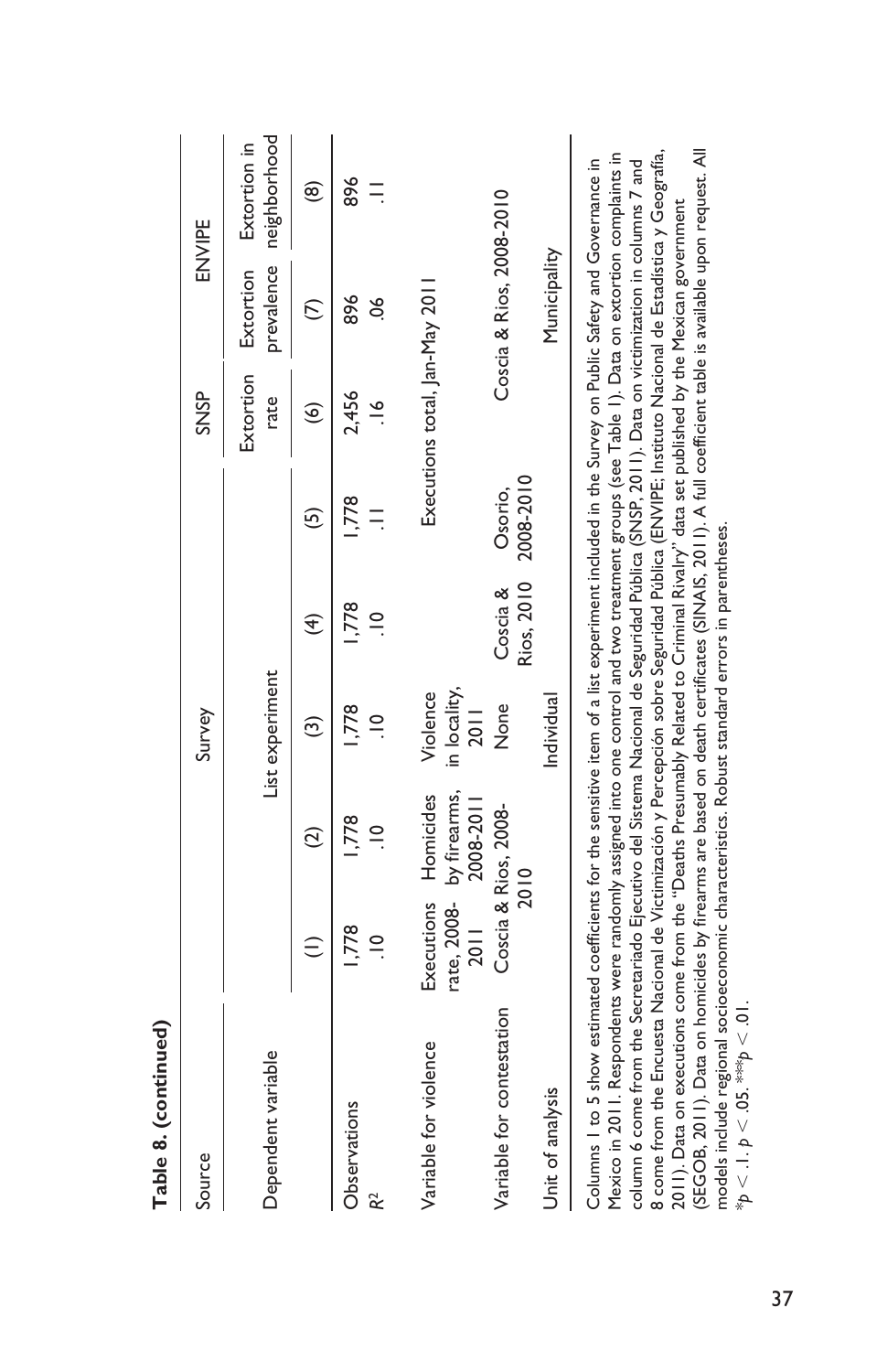| Source                       |                    |                          | Survey               |                        |                      |
|------------------------------|--------------------|--------------------------|----------------------|------------------------|----------------------|
|                              |                    |                          | List experiment      |                        |                      |
| Dependent<br>variable        | (1)                | (2)                      | (3)                  | (4)                    | (5)                  |
| High Violence                |                    |                          |                      |                        |                      |
| $\times$ Monopoly            | $0.21***$          | $0.19***$                |                      |                        |                      |
|                              | (0.08)             | (0.07)                   |                      |                        |                      |
| $\times$ No Cartel           | 0.18               | 0.25                     |                      |                        | $-0.25**$            |
|                              | (0.16)             | (0.17)                   |                      |                        | (0.12)               |
| Medium violence              |                    |                          | $0.14**$             |                        |                      |
|                              |                    |                          | (0.07)               |                        |                      |
| Low violence                 |                    |                          | 0.13                 |                        |                      |
|                              |                    |                          | (0.20)               |                        |                      |
| $\times$ Contested           | $0.57***$          | $0.36*$                  |                      | 0.09                   | 0.02                 |
|                              | (0.21)             | (0.21)                   |                      | (0.07)                 | (0.06)               |
| $\times$ Monopoly            | $0.24*$            | $0.30*$                  |                      | 0.23                   | 0.03                 |
|                              | (0.13)             | (0.15)                   |                      | (0.15)                 | (0.08)               |
| $\times$ No Cartel           | $0.29**$           | $0.26*$                  |                      | 0.03                   | 0.10                 |
|                              | (0.14)             | (0.15)                   |                      | (0.14)                 | (0.13)               |
| <b>Observations</b>          | 1,782              | 1.782                    | 1.782                | 1.782                  | 1,782                |
| R <sup>2</sup>               | .08                | .08                      | .08                  | .07                    | .08                  |
| Variable for                 | Executions         | Homicides by             | Violence             |                        |                      |
| violence                     | rate,<br>2008-2011 | firearms.<br>2008-2011   | in locality,<br>2011 |                        |                      |
| Variable for<br>contestation |                    | Coscia & Rios, 2008-2010 | None                 | Coscia &<br>Rios, 2010 | Osorio,<br>2008-2010 |

**Table 9.** Robustness Checks: Help From DTOs.

Columns 1 to 5 show estimated coefficients for the sensitive item of a list experiment included in the Survey on Public Safety and Governance in Mexico in 2011. Respondents were randomly assigned into one control and two treatment groups (see Table 1). Data on executions come from the "Deaths Presumably Related to Criminal Rivalry" data set published by the Mexican government (SEGOB, 2011). Data on homicides by firearms are based on death certificates (SINAIS, 2011). A full coefficient table is available upon request. All models include regional socioeconomic characteristics. Robust standard errors in parentheses.  $DTO = drug$  trafficking organizations.

 $*_{p}$  < .1.  $*_{p}$  < .05.  $*_{p}$  < .01.

least three consecutive years (2008-2010) using the Coscia and Rios (2012) database. We chose the window of 3 years to avoid overestimating the number of cartels due to temporary or single events within a year that do not necessarily reflect DTOs' control or influence over a municipality.19 As a robustness check, we present in column 4 of Tables 8 and 9 our baseline model using the number of DTOs in 2010 (the last year available) as reported in Coscia and Rios (2012). We observe once again that extortion is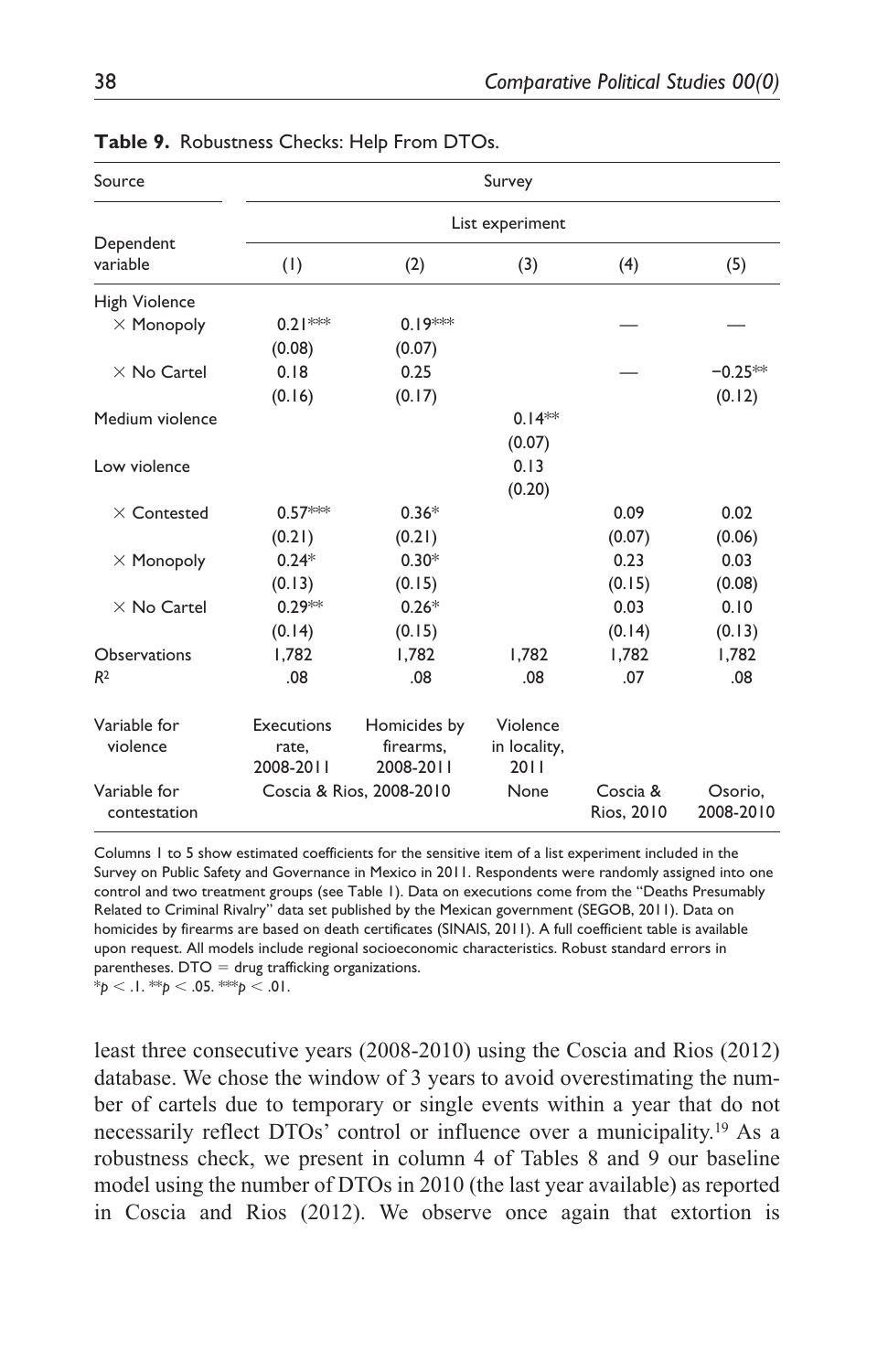significantly lower in places of low violence, with the highest reduction in places where a single cartel operates. The coefficient for help is also positive and substantive (but not significant) for this scenario.

An alternative data set on DTO's area of operation comes from Osorio (2015). The author bases his analysis on online articles from local and national newspapers and government reports and uses a supervised coding protocol for text analysis and automated identification of event data.20 The database identifies drug-related events by type (executions, confrontations, government interventions, etc.) and actors involved, including criminal groups. Column 5 in both tables presents models using our baseline definition for territorial contestation but using Osorio's data set on the number of DTOs. Results show that extortion is significantly lower in contested places with low violence versus places with high violence. In this model, however, we did not find significant effects for extortion and help for the monopoly scenario.

It is worth noting that the Coscia and Rios (2012) and Osorio (2015) datasets differ considerably after 2004. The number of municipalities with at least one DTO in the first data set more than doubles the number reported in the second data set. Moreover, there is a group of municipalities in the Osorio (2015) data set that reports no DTO presence but have high levels of executions and homicides, as measured with official statistics.21

Finally, to demonstrate the external validity of our findings, the last three columns in Table 8 present models with alternative measures of extortion at the municipal level using an extended sample of municipalities in Mexico. The model in column 6 uses official data on extortion rates in 2011 as reported by the Mexican Government (SNSP, 2011). The database contains the number of cases of extortion with a pretrial or full investigation as *reported* by local public prosecutor offices from all municipalities in Mexico. The estimated coefficients confirm our results that extortion rates are considerably higher in contested areas than those under the monopoly and no cartel scenarios. Similarly, coefficients show that violence intensifies the prevalence of this criminal activity in the later scenarios.

Data from reported cases severely underestimates crime incidence because most of the crimes go unreported due to fear, insecurity, and lack of trust in the government. An alternative strategy is to rely on self-reported data from victimization surveys. The last two columns in Table 8 show similar models using questions about extortion included in the 2011 National Victimization Survey as the dependent variable (ENVIPE, 2011). The survey asks respondents if they have been victims of extortion in the last 6 months or if there has been extortion in their neighborhood. The variables are expressed as the number of people reporting extortion per thousand inhabitants using population weights from the victimization survey. Once again, we observe that the worst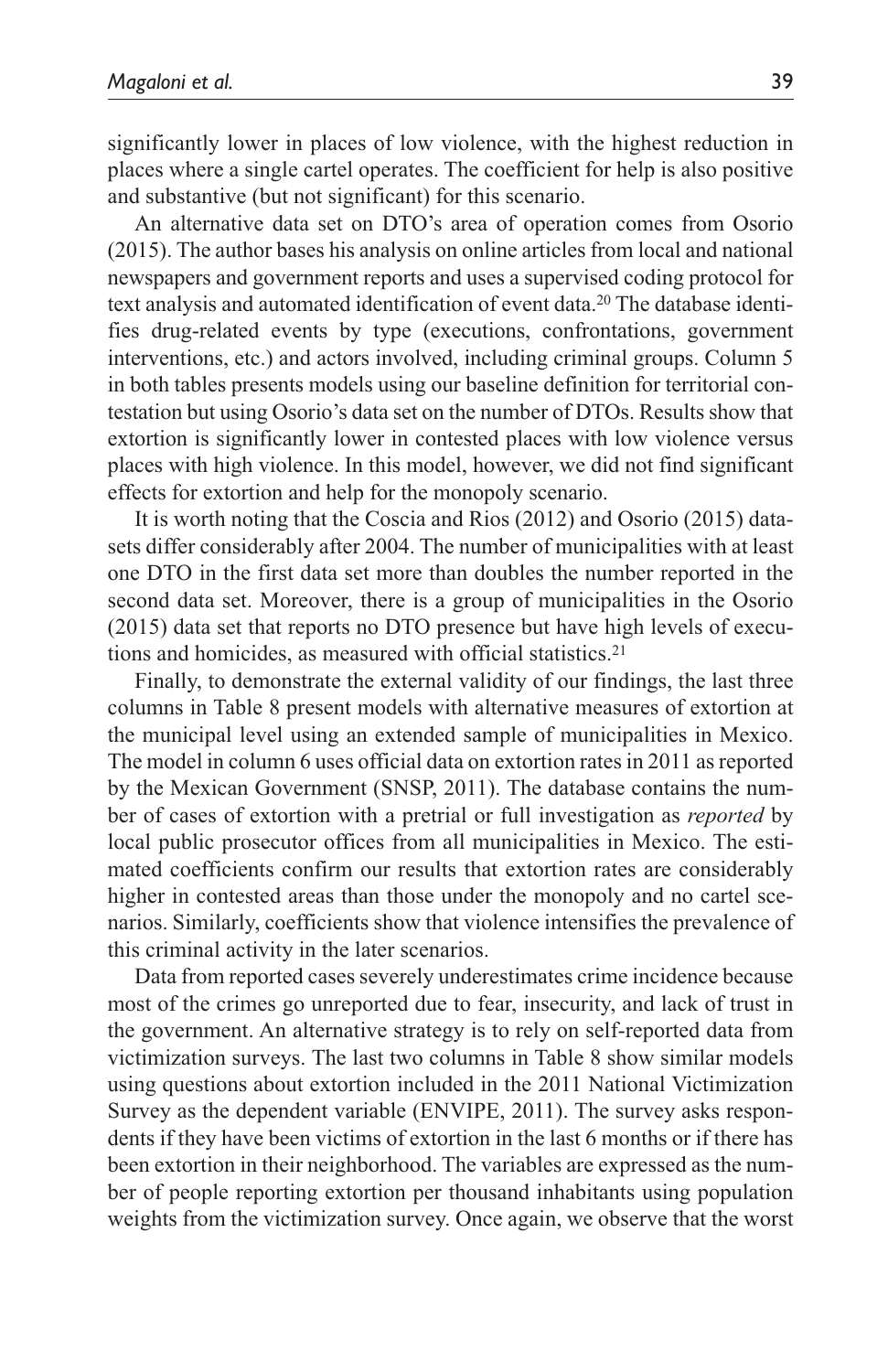scenario for civil society is that of two or more criminal groups engaging in violent confrontation for control of the drug market. In fact, the predicted rate of individual extortion for the contested high-violence scenario (50.3) is at least 20% greater than those for the monopoly (41.1) and no-cartel (38.8) low-violence scenarios. We observe similar results when the prevalence of extortion in the neighborhood is used as the dependent variable.

# *The Need for List Experiments*

Our results underline an important and broader point beyond this particular paper: Crime appears to be systematically underreported in Mexico. Comparing crime incidents reported to local public attorney offices (SNSP) and victimization surveys (ENVIPE) in 2011, we estimate that underreporting bias is as high as 87.2% for common crimes and 93.2% for extortion. Even victimization surveys can suffer from underreporting if citizens feel unsafe revealing predatory or abusive behavior by criminal groups or the police.

Our estimates for criminal extortion in 2011 reveal that at least 12% of the population living in contested territories have been extorted by criminal groups. This compares to the 6% of respondents in contested areas giving the same answer when asked directly in the national victimization survey. Our estimate is only closer to the 17% of the population reporting extortion in their neighborhoods throughout DTO-contested places. This comparison of extortion rates reveals the advantages of using experimental methodologies like the item count technique to increase truthful responses when measuring criminal incidents.

# **Conclusion**

Mexican DTOs have shifted their activities: They no longer focus primarily on the shipment of illegal drugs to international markets, and instead have diversified into criminal activities that prey on citizens such as extortion, kidnapping, human trafficking, and the collection of protection money.

The article develops a theoretical framework to understand DTOs strategies of extortion and cooperation in their interactions with the civilian population. Four factors influence DTOs behavior toward the communities: (a) the degree of territorial contestation and violent conflict between DTOs, (b) the degree of collusion with the state and law enforcement, (c) DTOs organization and leadership stability, and (d) the characteristics of the local turf.

When DTOs are in firm control of their territories, they can behave as more benign stationary bandits and offer assistance to the community. But as these criminal organizations violently compete for control of territory and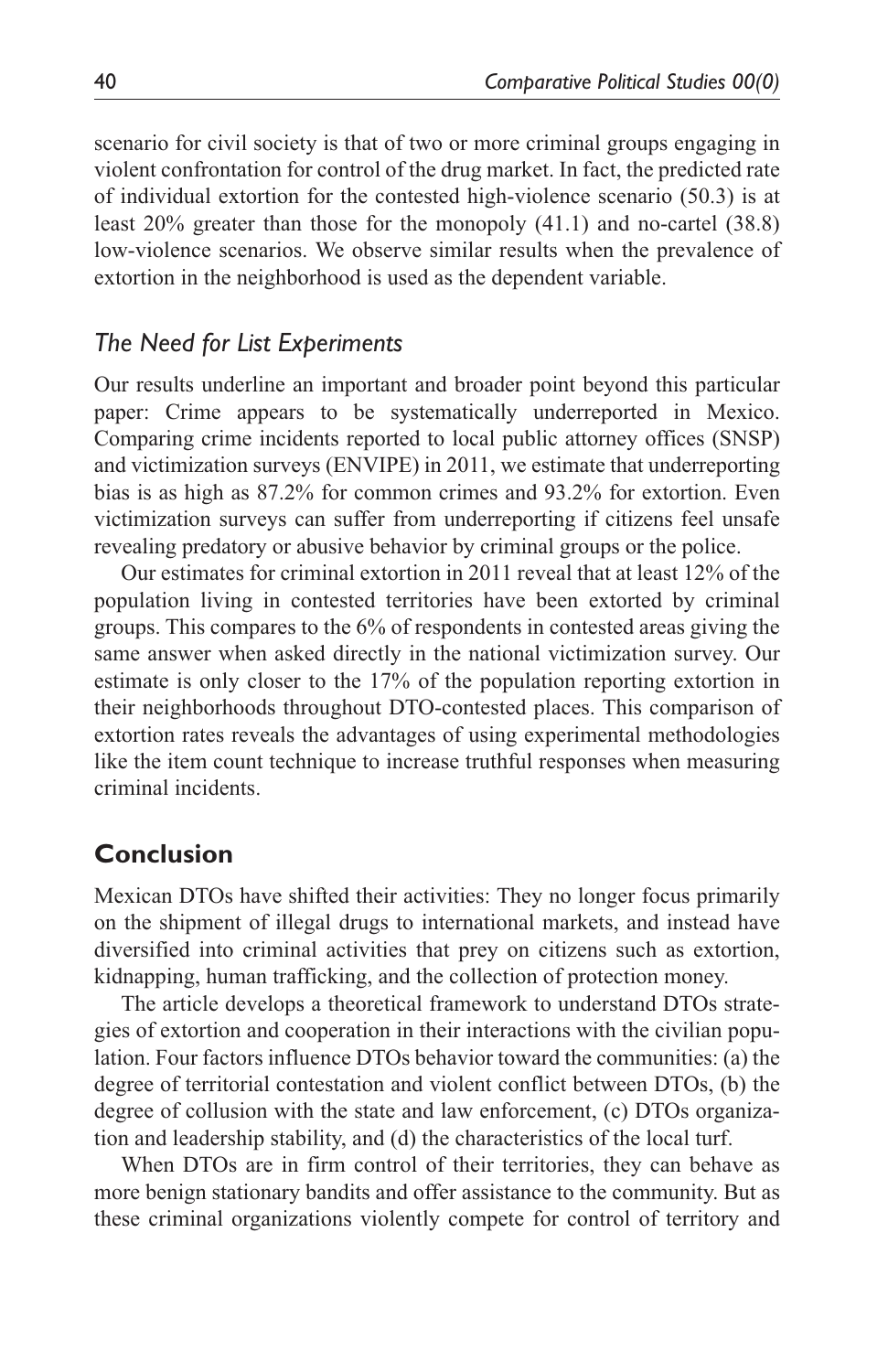trafficking routes, the incentives to turn against citizens and extort resources increase. In this respect, DTO behavior resembles behavior by rebel groups.

The second factor that influences DTO behavior toward the community is the degree of government collaboration and/or collusion. In contrast to insurgents, DTOs do not seek to topple the state; instead, they traffic drugs and engage in other illicit activities—such as extortion—to extract profits. DTOs often find ways to receive protection from the state and buy impunity from law enforcement to perform these activities. Holding levels of contestation constant, the more DTOs are protected by the state, the more criminals can engage in illicit activities to harm the population without facing legal sanctions.

Our approach elaborates and refines Snyder and Duran-Martinez (2009), who argue that illicit markets can be peaceful when state-sponsored protection rackets form. The reality, however, is that there can be collusive agreements between DTOs and the state that are peaceful—for example, the symbiotic relationship between the PRI and the narcos during the era of oneparty rule—and collusive agreements with the state that are extremely predatory. The most predatory criminal order is found where DTOs violently compete against each other *and* where DTOs can count on the collaboration with, or protection from, law enforcement. Under these conditions, victimized citizens cannot turn to the state for legal retribution because the police, prosecutors, and courts are working for, or protecting, criminals.

Other factors that shape DTO behavior are criminal organization and leadership stability. More hierarchical criminal organizations that are headed by strong and stable leaders are better able to control their armed factions from terrorizing the communities where they work. Hierarchical organizations with leadership stability also have longer time-horizons that allow them to make investments in communities, offering assistance to their members and restraining the use of violence.

The Mexican federal government attempted to subdue DTOs by assaulting their organization from the top down and fragmenting them into smaller groups. However, the efficacy of this strategy rested on the assumption that violence would not affect the population while "criminals would exterminate each other."22 That assumption turned out to be highly mistaken: Disorganized crime became significantly more dangerous for Mexican society than organized crime.

Finally, we have offered a theory about DTO behavior that accounts for the value of the territory or turf, as well as its logistics. Holding the levels of territorial competition constant, we argued that DTOs provide more assistance in areas where local criminal activity requires more community collaboration for the DTO to keep control of a territory. We highlighted a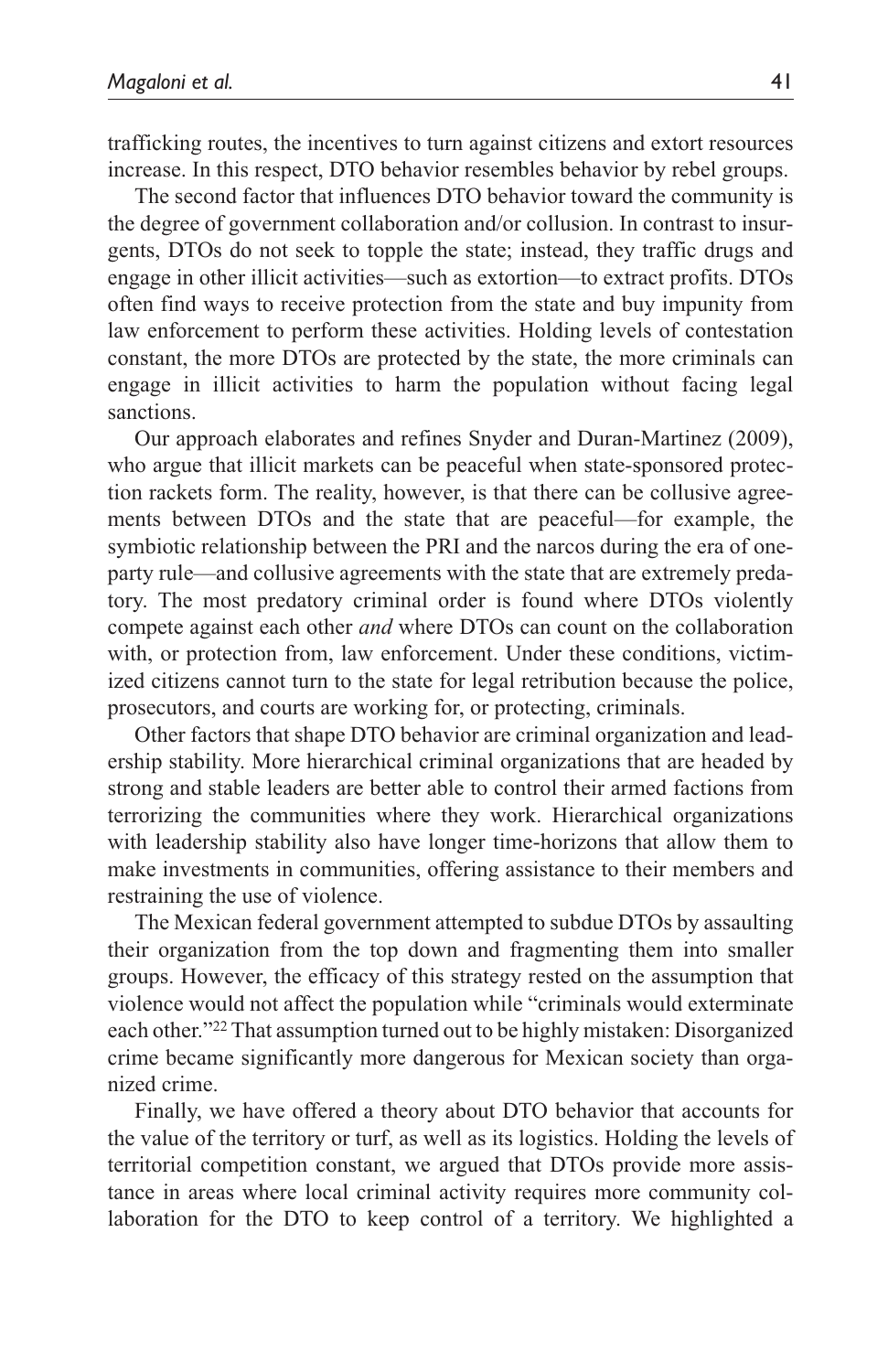distinction between border-crossings and transit points. Keeping control of the former requires more active community collaboration than the latter, and hence DTOs are more likely to engage in community assistance there than in transit points. Our expectation was that DTOs would also engage in more assistance in drug-producing territories, but the data did not support this claim. Further research is necessary to better understand how the nature of the turf—and in particular drug production—influences DTO behavior toward the community.

To support our theoretical approach, the article used list experiments to explore sensitive questions about extortion and assistance from DTOs. Our statistical models provide evidence of the pervasiveness of DTO extortion in regions that are contested and suffer high levels of inter-cartel violence. We also offered evidence that DTOs behave differently where PAN, PRI, or PRD governments control the state and the municipality. The estimates also provided evidence that DTO organization, leadership stability, and the value and logistics of the turfs matter. We presented evidence, moreover, that the patterns hold using a variety of measures for DTO violence and contestation. Finally, to demonstrate the external validity of our findings, we presented models with alternative measures of extortion, including official data on extortion rates in 2011 as reported by the Mexican Government (SNSP, 2011) and extortion data derived from victimization surveys.

Taken together, our theory and empirical evidence advance knowledge about DTO behavior toward the population. Our article presents a compelling explanation of why citizens are increasingly living in fear in Mexico. Lethal violence is not the only or most pervasive danger for the general population. Citizens are trapped in networks of extortion and coercion where DTOs prey on them, often with the acquiescence or direct collaboration of local states and law enforcement agents. Federalism complicates Mexican security dilemmas because it creates many potential sources for DTOs to buy off institutional protection and impunity. Mafia states describe an increasingly prevalent micro-criminal order in Mexico, one where DTOs contest violently for control of local turfs and where criminals extort, kidnap, rape, and terrorize the community with the acquiescence—or direct collusion—of local states and their security apparatuses.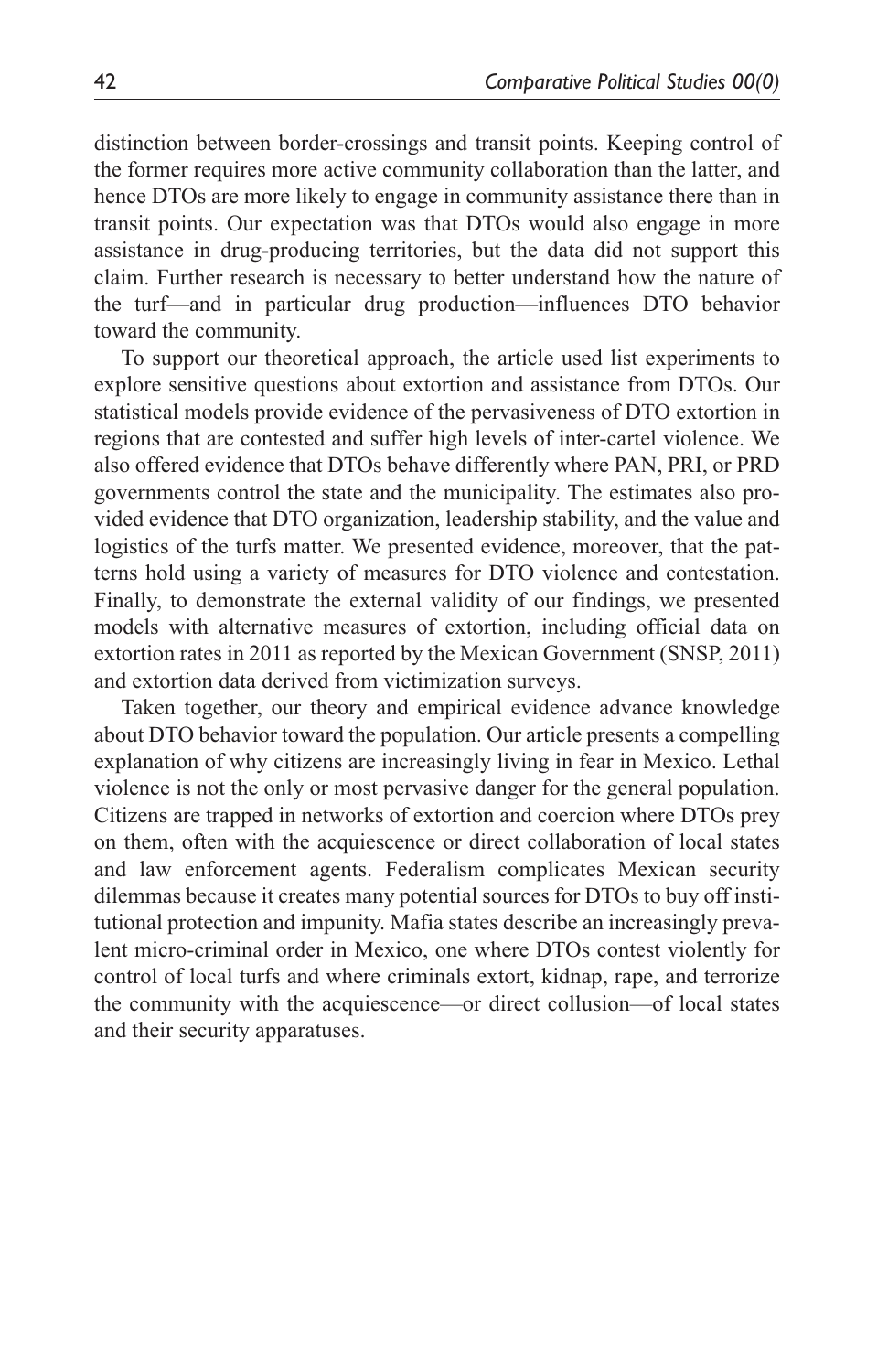# **Appendix**

#### **Table A1.** Summary Statistics.

| Variable                              | Control<br>%<br>(1) | Treatment Group I<br>(difference)<br>(2) | <b>Treatment Group 2</b><br>(difference)<br>(3) |
|---------------------------------------|---------------------|------------------------------------------|-------------------------------------------------|
| Observations                          | 900                 | 900                                      | 900                                             |
| DTO contestation and violence         |                     |                                          |                                                 |
| Low violence                          | 0.33                | 0.00                                     | 0.00                                            |
| Medium violence                       | 0.33                | 0.00                                     | 0.00                                            |
| High violence                         | 0.33                | 0.00                                     | 0.00                                            |
| No cartel                             | 0.15                | 0.00                                     | 0.00                                            |
| Monopoly                              | 0.23                | 0.00                                     | 0.00                                            |
| Contested                             | 0.62                | 0.00                                     | 0.00                                            |
| Municipal characteristics             |                     |                                          |                                                 |
| Urban locality                        | 0.55                | 0.00                                     | 0.00                                            |
| PAN mayor                             | 0.19                | 0.00                                     | 0.00                                            |
| PRI mayor                             | 0.73                | 0.00                                     | 0.00                                            |
| Other mayors                          | 0.08                | 0.00                                     | 0.00                                            |
| oint operation                        | 0.67                | 0.00                                     | 0.00                                            |
| Leader capture                        | 0.27                | 0.00                                     | 0.00                                            |
| Drug producer                         | 0.37                | 0.00                                     | 0.00                                            |
| Transit point                         | 0.79                | 0.00                                     | 0.00                                            |
| Border-crossing                       | 0.15                | 0.00                                     | 0.00                                            |
| Marginalization index-low             | 0.88                | 0.00                                     | 0.00                                            |
| Marginalization index-<br>medium      | 0.06                | 0.00                                     | 0.00                                            |
| Marginalization index-high            | 0.05                | 0.00                                     | 0.00                                            |
| Individual characteristics            |                     |                                          |                                                 |
| Man                                   | 0.50                | 0.02                                     | $0.06***$                                       |
| Age 18-35                             | 0.44                | 0.06***                                  | 0.03                                            |
| Age 36-50                             | 0.31                | $-0.00$                                  | $-0.03$                                         |
| Age 51-65                             | 0.16                | $-0.04***$                               | $-0.01$                                         |
| Age 66 or more                        | 0.09                | $-0.01$                                  | 0.00                                            |
| Education-none or primary             | 0.37                | $-0.05**$                                | $-0.02$                                         |
| Education-secondary or<br>high school | 0.47                | $0.04*$                                  | $-0.01$                                         |
| Education-college or more             | 0.16                | 0.00                                     | $0.03*$                                         |
| Oportunidades                         | 0.23                | 0.00                                     | $-0.00$                                         |
| Peasant                               | 0.07                | $-0.01$                                  | $-0.01$                                         |
| Self-employed                         | 0.17                | $-0.01$                                  | $-0.00$                                         |

The table shows summary statistics of 2,700 interviews in the Survey on Public Safety and Governance in Mexico. Participants were randomly assigned into one control and two treatment groups. Column 1 shows average characteristics in the control group. Columns 2 and 3 show differences with respect to treatment groups. DTO = drug trafficking organizations; PAN = National Action Party; PRI = Institutional Revolutionary Party.

The *p* values of difference in means tests are also shown:  $\frac{1}{p}$  < .1.  $\frac{1}{p}$  < .05.  $\frac{1}{p}$  < .01.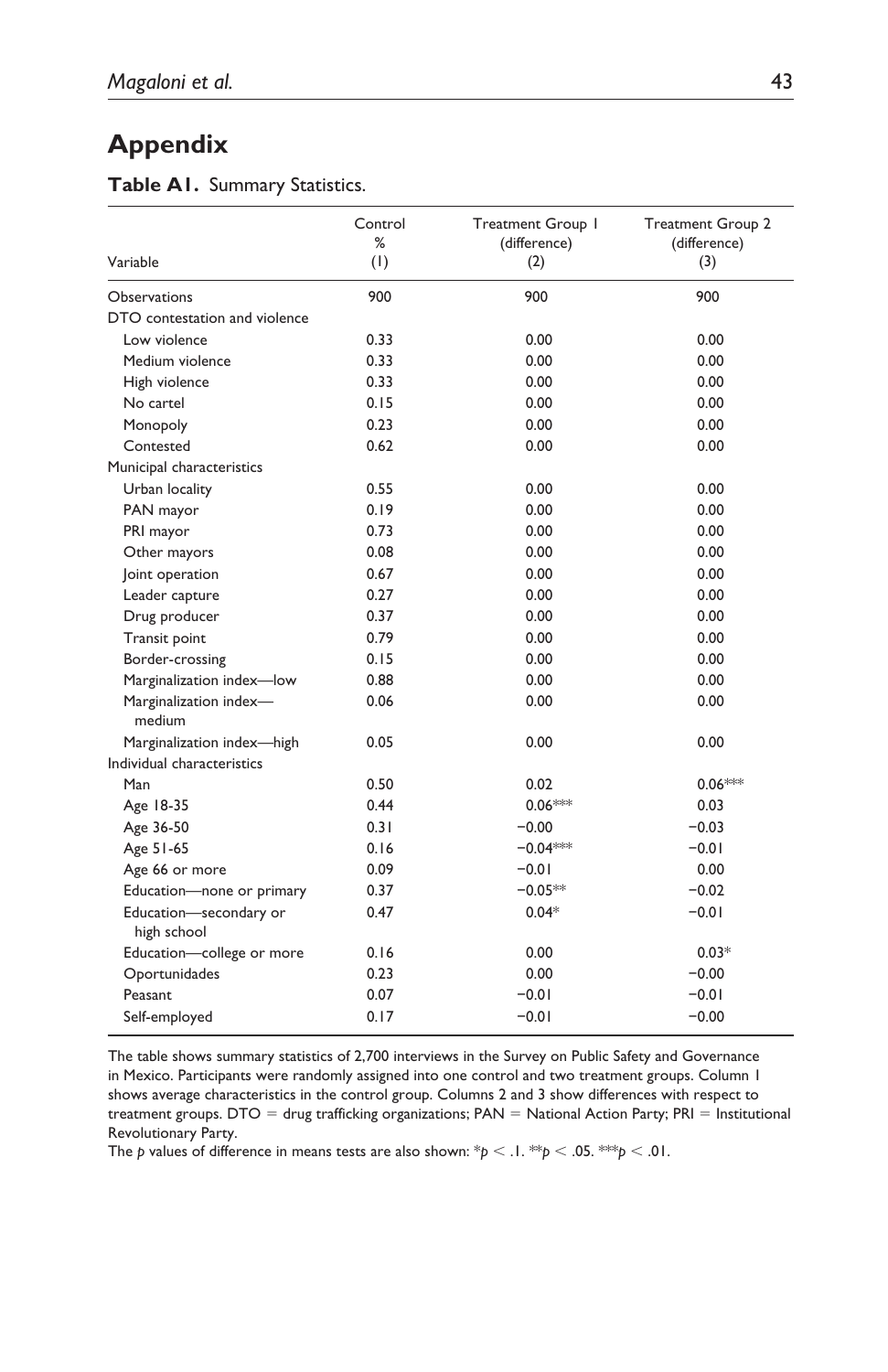

#### **Figure A1.** DTOs' areas of operation.

The figure shows the areas of operation of selected DTOs between 2008 and 2010. The areas were estimated using the Coscia and Rios (2012) database, which describes the yearly territorial presence of criminal groups using Google News queries. We define a cartel as having had a dominant presence in a municipality if it has had operations (as it appears in the database) in every year between 2008 and 2010. A territory is contested if two or more cartels have had a dominant presence.  $DTO = drug$  trafficking organizations.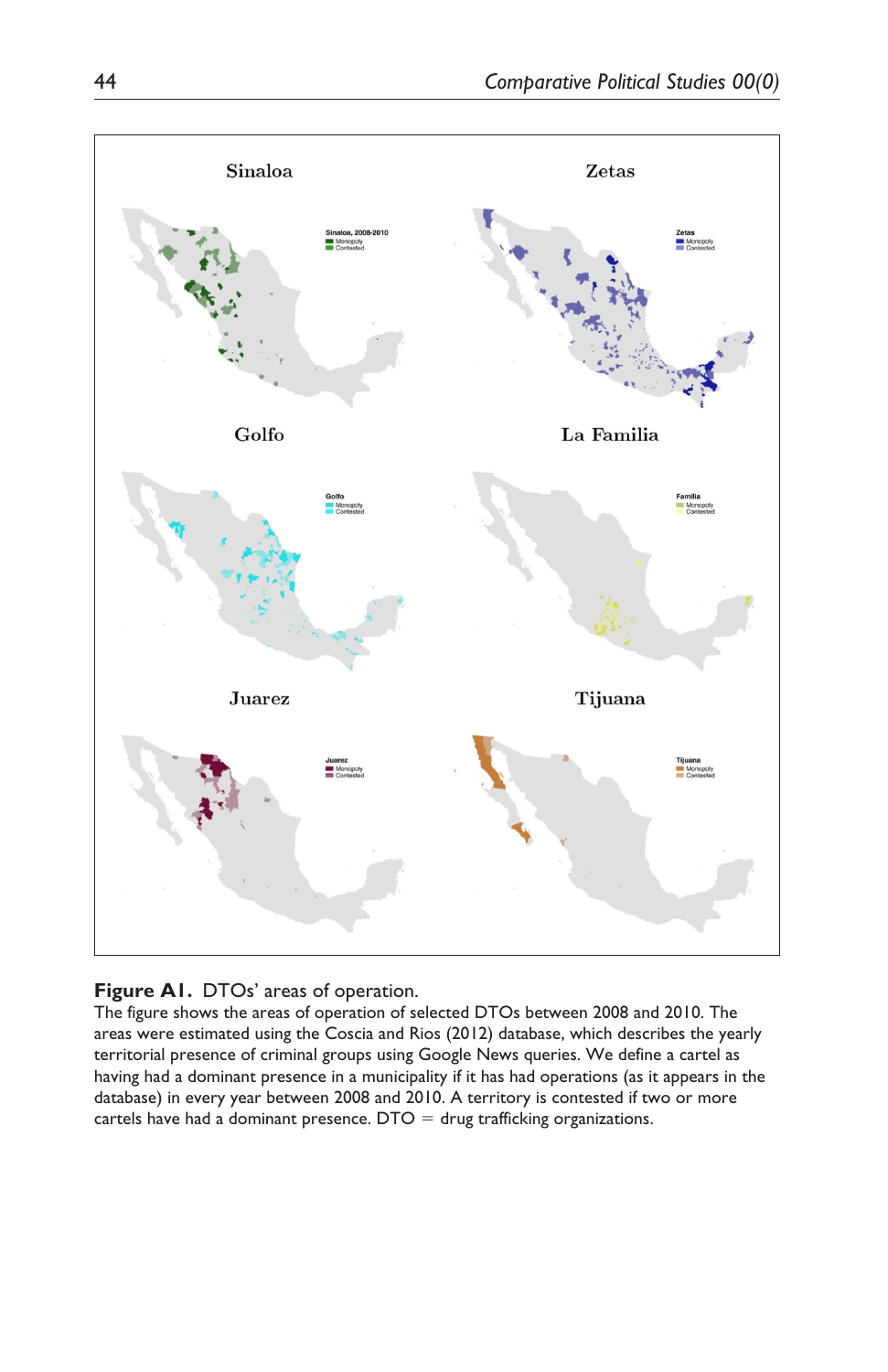## **Declaration of Conflicting Interests**

The authors declared no potential conflicts of interest with respect to the research, authorship, and/or publication of this article.

# **Funding**

The authors disclosed receipt of the following financial support for the research, authorship, and/or publication of this article: Diaz-Cayeros, Magaloni and Robles acknowledge the support from the Stanford Institute for Innovation in Developing Economies (SEED), the Global Development and Poverty (GDP) Initiative at Stanford University, and the project "Citizen Trust and Police Professionalization in Mexico" (Department of State Federal Assistance Award SINLEC16CA2003). While the Survey was financed and collected by the Office of the Mexican Presidency, the authors received no financial support from the Government of Mexico for the research, authorship and/or publication of this article.

# **ORCID iDs**

Gustavo Robles **D** <https://orcid.org/0000-0002-4766-9970> Aila M. Matanock **b** <https://orcid.org/0000-0002-2472-2644> Alberto Diaz-Cayeros D <https://orcid.org/0000-0002-0005-3941>

## **Supplemental Material**

Supplemental material for this article is available online at the *CPS* website [http://](http://journals.sagepub.com/doi/suppl/10.1177/0010414019879958) [journals.sagepub.com/doi/suppl/10.1177/0010414019879958.](http://journals.sagepub.com/doi/suppl/10.1177/0010414019879958)

## **Notes**

- 1. From *Jornada* newspaper by Ferrer and Martinez (2013).
- 2. *The Washington Post*, Kevin Sullivan and Jorday, June 10, 2004.
- 3. It is estimated that more than 90% of the cocaine that is bound for the United States passes through Mexico. Moreover, in recent years, Mexican drug trafficking organizations (DTOs) have grown their share of the heroin market, increasing the cultivation of opium for heroin production. Together, Mexican DTOs traffic more than an estimated quarter-million pounds of heroin into the United States (Drug Enforcement Agency, 2015).
- 4. Data from the Procuraduría General de la República.
- 5. From *Proceso* by Cedillo (2017).
- 6. Ports are usually the primary entry point for cocaine coming from South America and for chemicals coming from China needed to produce methamphetamine.
- 7. A list experiment creates two groups of individuals, a control and a treatment group, assigned randomly from the overall sample so that the two groups are equivalent. Individuals in the control group are shown a list of  $n$  items. The treatment group receives the same list with the  $n$  items plus an additional "sensitive" item that we seek to measure. Interviewees are then asked to specify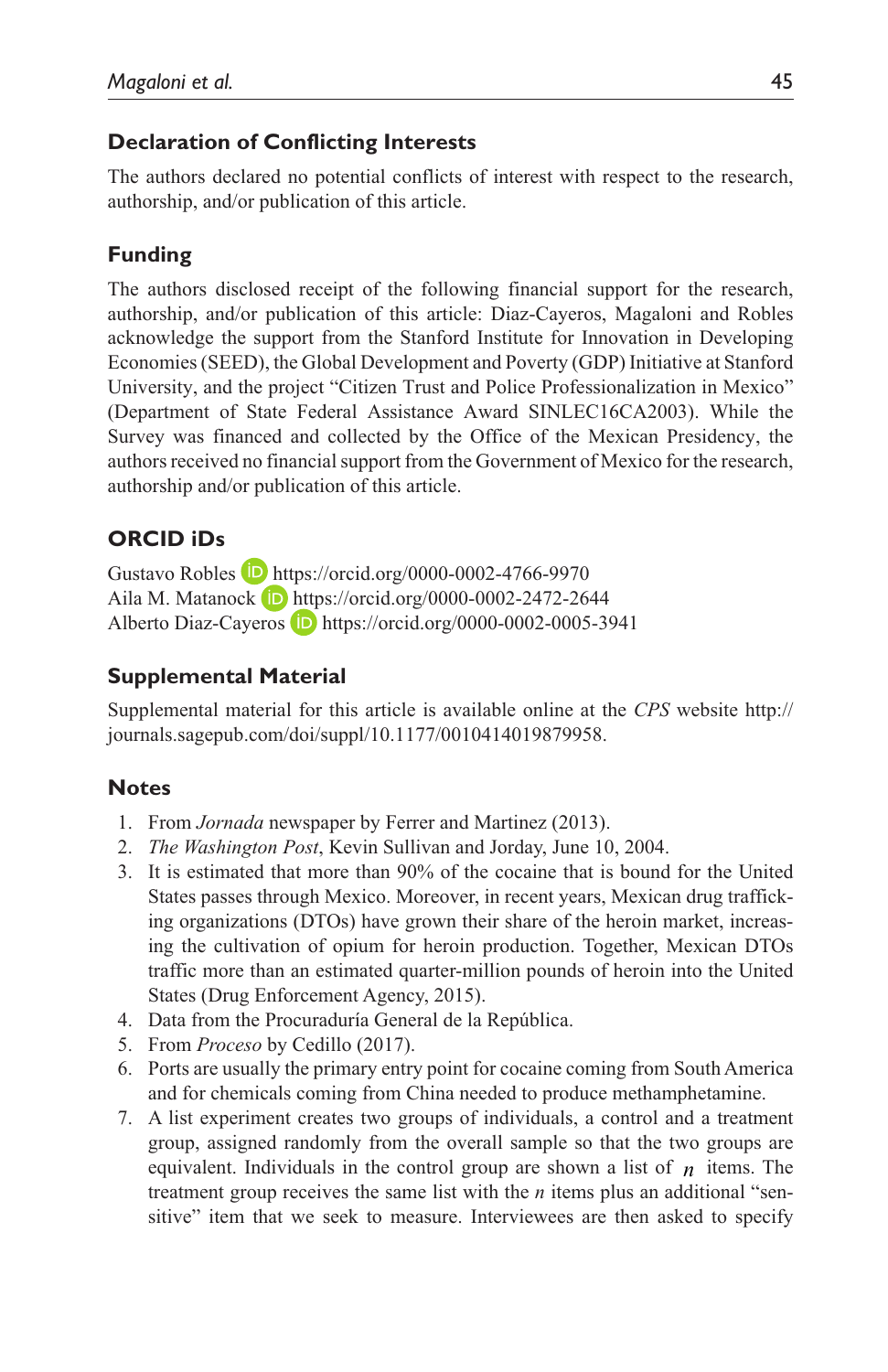a number of items they have/do/agree with but not to mention which specific items. The difference of the mean item responses between the control and treatment groups provides an adequate estimate of the aggregate proportion of the population that has/does/agrees with the sensitive item. For more detailed explanations, see Blair and Imai (2012); Imai (2011); Glynn (2013); and Corstange (2009).

- 8. The survey was collected in collaboration with the polling unit at the Office of the Mexican Presidency. The design of the survey was entirely our own. Our sole commitment to the polling unit was to share our results. The enumerators were from a survey company, and we trained them on how to conduct list experiments. We do not believe our collaboration with Mexican officials affected answers because enumerators introduced themselves as part of the academic team and explained that the goal of the project was academic research. We worked closely with our institutional review board (IRB) to design the survey and all of our procedures.
- 9. Each case was classified by a special council integrated by members of the army, navy, federal police, ministry of interior, and the general public prosecutor's office. We are aware that the data might underestimate drug-related deaths; as will become apparent below, we use a variety of alternative measures of violence as to check the robustness of our models.
- 10. By design, about half of the sampling points in these places fell in rural precincts outside of the main urban conglomeration (See Supplemental material available online).
- 11. The entire state of Tamaulipas (area in gray) had to be left out of the sample to protect our enumerators due to the intensity of violence during the study period.
- 12. We used two groups of population size (above and below the median) for rural districts with high levels of violence (See Supplemental material available online).
- 13. We also use the procedure proposed in Blair and Imai (2012) that compares two tests for stochastic dominance using the Bonferroni correction. As expected, we fail to reject the null hypothesis with a Bonferroni-corrected *p* value for each list experiment equal to 1.
- 14. We use the *List* package for R (Blair & Imai, 2012).
- 15. We thank Viridiana Rios in particular for facilitating our access to the original data set.
- 16. This group also includes very few electoral precincts where there was party alternation between January and June of 2011. The analysis does not change if these are excluded.
- 17. Data on transportation infrastructure are available at the National Institute of Statistics and Geography (INEGI). Data on government seizures is available via the Mexican Freedom of Information Act.
- 18. We do not include self-reported income in the main tables because this variable tends to be very unreliable as a proxy for poverty. We did collect this information though, and the results do not vary when included.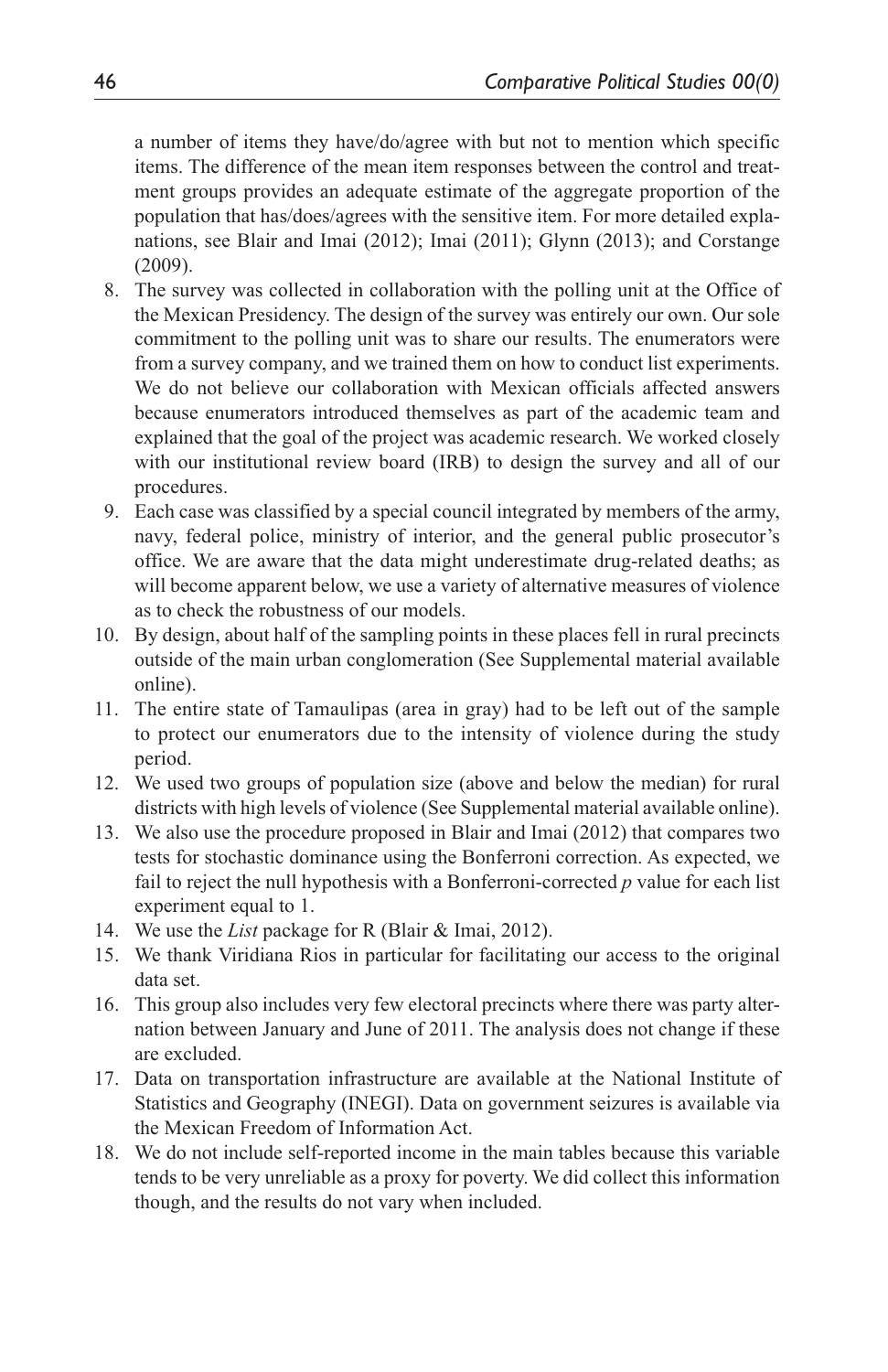- 19. For example, some captures of kingpins occurred when they were in transit in municipalities outside the area of operation. The Coscia and Rios database would have a positive entry for these cases linking the municipality and the DTO.
- 20. The *Eventus ID* protocol was developed by Osorio and Reyes (2014).
- 21. Acapulco is the most extreme case, as Osorio's data set reports no DTO activity there between 2000 and 2010. The city was the second most violent place in Mexico in 2011 after Ciudad Juárez and the fifth most violent between 2008 and 2011.
- 22. Personal interviews with a high-security official during the Calderón presidency who asked to remain anonymous.

#### **References**

- Amnesty International. (2017). *Report 2016/2017: The state of the world's human rights* (Technical report). London, England: Author.
- Arias, E. D. (2017). *Criminal enterprises and governance in Latin America and the Caribbean*. Cambridge, UK: Cambridge University Press.
- Arjona, A. (2017). Civilian cooperation and non-cooperation with non-state armed groups: The centrality of obedience and resistance. *Small Wars & Insurgencies*, *28*, 755-778.
- Astorga, L., & Shirk, D. A. (2010). *Drug trafficking organizations and counter-drug strategies in the US-Mexican context*. La Jolla, CA: Center for U.S.-Mexican Studies.
- Bagley, B. (2012). *Drug trafficking and organized crime in the Americas*. Washington, DC: Woodrow Wilson Center Update of the Americas.
- Becker, G. S. (1968). Crime and punishment: An economic approach. *Journal of Political Economy*, *76*(2), 169-217.
- Berman, E., & Laitin, D. D. (2008). Religion, terrorism and public goods: Testing the club model. *Journal of Public Economics*, *92*, 1942-1967.
- Berman, E., Shapiro, J. N., & Felter, J. H. (2011). Can hearts and minds be bought? The economics of counterinsurgency in Iraq. *Journal of Political Economy*, *119*, 766-819.
- Blair, G., & Imai, K. (2012). Statistical analysis of list experiments. *Political Analysis*, *20*, 47-77.
- Blume, L. R. (2017). The old rules no longer apply: Explaining narco-assassinations of Mexican politicians. *Journal of Politics in Latin America*, *9*, 59-90.
- Bruck, T., Justino, P., Verwimp, P., & Tedesco, A. (2016, February). *Measuring violent conflict in micro-level surveys* (Policy Research Working Paper No. 7585). Washington, DC: World Bank Group.
- Bullock, W., Imai, K., & Shapiro, J. N. (2011). Statistical analysis of endorsement experiments: Measuring support for militant groups in Pakistan. *Political Analysis*, *19*, 363-384.
- Calderón, G., Robles, G., Díaz-Cayeros, A., & Magaloni, B. (2015). The beheading of criminal organizations and the dynamics of violence in Mexico. *Journal of Conflict Resolution*, *59*, 1455-1485.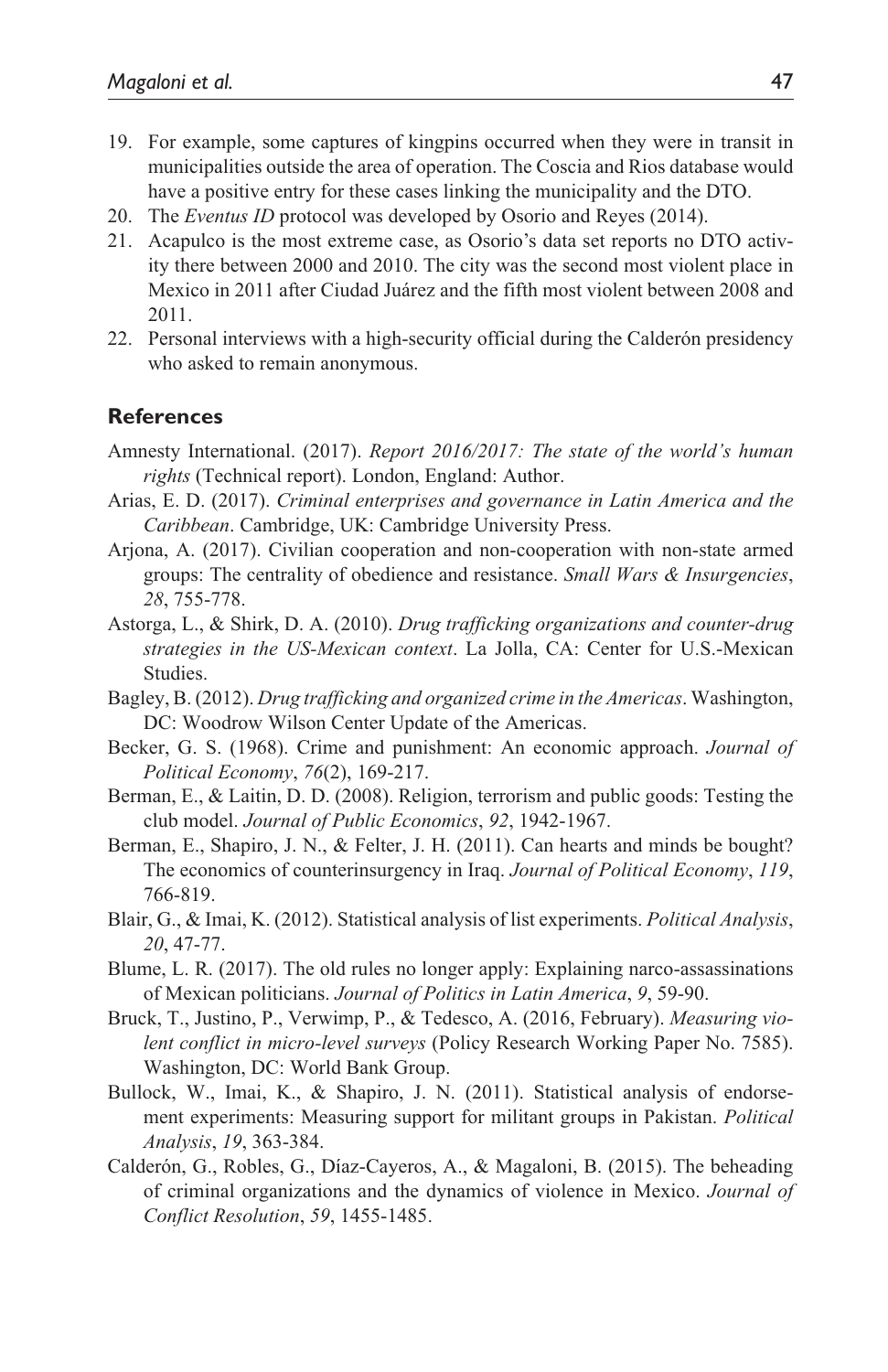- Castillo, J. C., Mejia, D., & Restrepo, P. (2013). *Illegal drug markets and violence in Mexico: The causes beyond Calderón*. Bogotá, Colombia: Universidad de los Andes.
- Cedillo, J. A. (2017, October 15). El cereso de piedras negras, "bunker" de los zetas [The Piedras Negras prison, a Zetas bunker]. *Proceso*. Retrieved from [https://](https://www.proceso.com.mx/507483/cereso-piedras-negras-bunker-los-zetas) [www.proceso.com.mx/507483/cereso-piedras-negras-bunker-los-zetas](https://www.proceso.com.mx/507483/cereso-piedras-negras-bunker-los-zetas)
- Consejo Nacional de Población. (2010). *Indice de marginación urbana* (Technical report). Mexico City, Mexico: Author.
- Corstange, D. (2009). Sensitive questions, truthful answers? Modeling the list experiment with LISTIT. *Political Analysis*, *17*, 45-63.
- Coscia, M., & Rios, V. (2012). *Knowing where and how criminal organizations operate using web content* (CIKM'12). Retrieved from [https://scholar.harvard.edu/](https://scholar.harvard.edu/files/vrios/files/cosciarios2012_wherehowcriminalsoperate.pdf) [files/vrios/files/cosciarios2012\\_wherehowcriminalsoperate.pdf](https://scholar.harvard.edu/files/vrios/files/cosciarios2012_wherehowcriminalsoperate.pdf)
- Drug Enforcement Agency. (2015). *National drug threat assessment* (Technical report). Springfield, VA: Drug Enforcement Agency.
- Dell, M. (2015). Trafficking networks and the Mexican drug war. *The American Economic Review*, *105*, 1738-1779.
- Dube, A., Dube, O., & Garca-Ponce, O. (2013). Cross-border spillover: US gun laws and violence in Mexico. *American Political Science Review*, *107*, 397-417.
- Durán-Martínez, A. (2015). To kill and tell? State power, criminal competition, and drug violence. *Journal of Conflict Resolution*, *59*, 1377-1402.
- Escalante Gonzalbo, F. (2011, January 1). Homicidios 2008-2009: La muerte tiene permiso [Death has permission]. *Nexos*. Retrieved from [https://www.nexos.com.](https://www.nexos.com.mx/?p=14089) [mx/?p=14089](https://www.nexos.com.mx/?p=14089)
- Felbab-Brown, V., Trinkunas, H., & Hamid, S. (2017). *Militants, criminals, and warlords: The challenge of local governance in an age of disorder*. Washington, DC: Brookings Institution Press.
- Ferrer, E., & Martinez, E. (2013, December 13). Marcha por la paz en Apatzingán deviene en muestras de "apoyo" a lideres de La Familia [A peace march in Apatzingan turned into support to leaders of La Familia Michoacana]. *La Jornada*. Retrieved from <https://www.jornada.com.mx/2010/12/13/politica/009n1pol>
- Gambetta, D. (1996). *The Sicilian mafia: The business of private protection*. Cambridge, MA: Harvard University Press.
- Glynn, A. N. (2013). What can we learn with statistical truth serum? Design and analysis of the list experiment. *Public Opinion Quarterly*, *77*, 159-172.
- Gonzalez-Ocantos, E., Kiewit de Jonge, C., Melendez, C., Osorio, J., & Nickerson, D. W. (2012). Vote buying and social desirability: Experimental evidence in Nicaragua. *American Journal of Political Science*, *56*, 202-217.
- Grillo, I. (2011). *El Narco: Inside Mexico's criminal insurgency* (1st ed.). London, England: Bloomsbury Press.
- Guerrero, E. (2011a, June 1). La raíz de la violencia [The root of violence]. *Nexos*. Retrieved from <https://www.nexos.com.mx/?p=14318>
- Guerrero, E. (2011b, October 6-8). *Security, drugs, and violence in Mexico: A survey*. Paper presented at the 7th North American Forum, Washington DC, USA.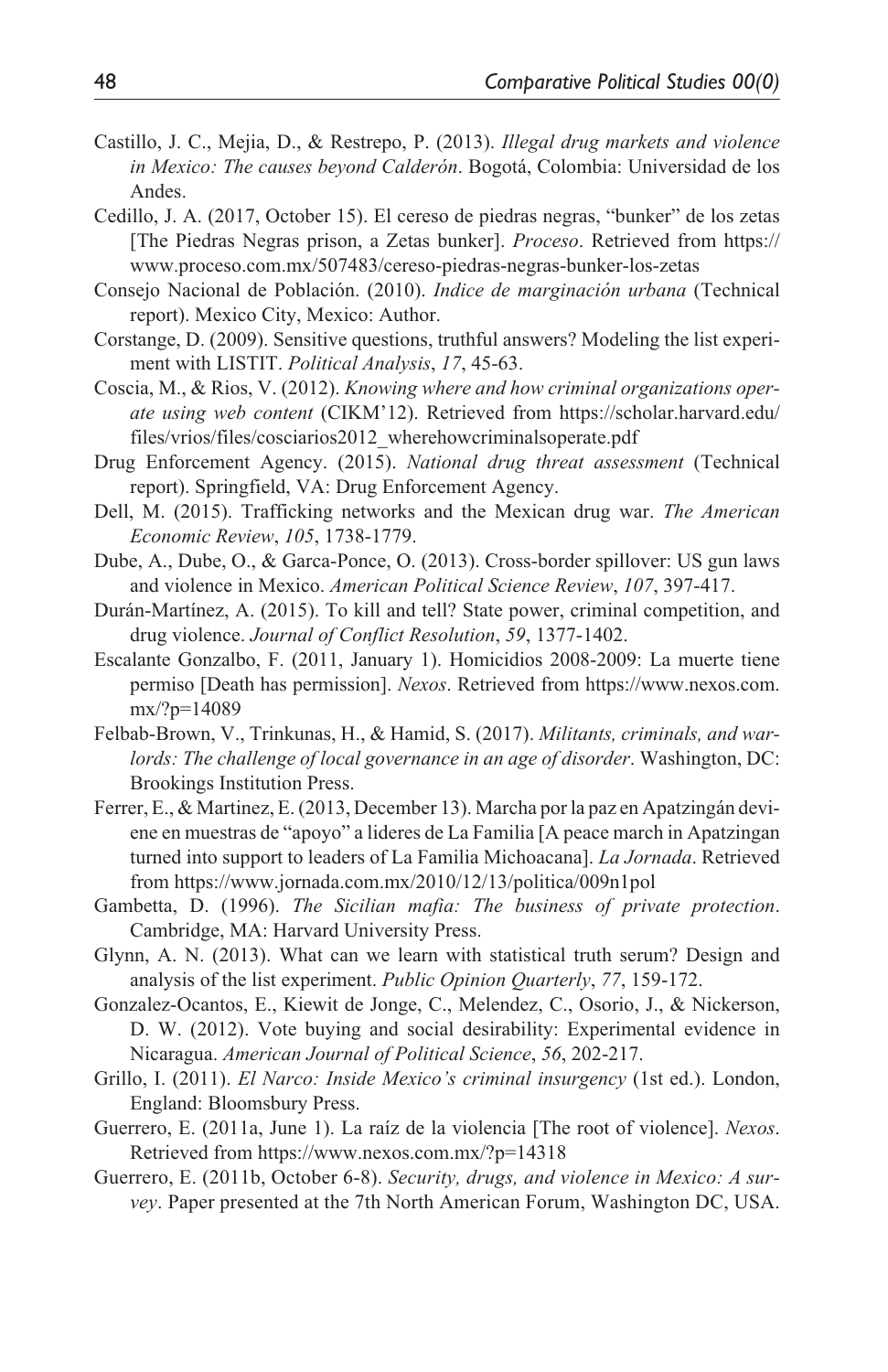- Holbrook, A. L., & Krosnick, J. A. (2010). Social desirability bias in voter turnout reports: Tests using the item count technique. *Public Opinion Quarterly*, *74*, 37-67.
- Humphreys, M., & Weinstein, J. M. (2006). Handling and manhandling civilians in civil war. *American Political Science Review*, *100*, 429-447.
- Iannaccone, L. R. (1992). Sacrifice and stigma: Reducing free-riding in cults, communes, and other collectives. *Journal of Political Economy*, *100*, 271-291.
- Instituto Nacional de Estadística y Geografía. (2011). *Encuesta nacional de victimización y percepción sobre seguridad pública (ENVIPE)* [National Survey on Victimization and Public Security Perception]. Aguascalientes, Mexico: INEGI. Retrieved from <https://www.inegi.org.mx/programas/envipe/2011/>
- Imai, K. (2011). Multivariate regression analysis for the item count technique. *Journal of the American Statistical Association*, *106*, 407-416.
- Jones, N. (2013). The unintended consequences of kingpin strategies: Kidnap rates and the Arellano-Felix organization. *Trends in Organized Crime*, *16*, 156-176.
- Kalyvas, S. N. (2006). *The logic of violence in civil war*. Cambridge, UK: Cambridge University Press.
- Kalyvas, S. N. (2015). How civil wars help explain organized crime—and how they do not. *Journal of Conflict Resolution*, *59*, 1517-1540.
- Kalyvas, S. N., & Kocher, M. A. (2009). The dynamics of violence in Vietnam: An analysis of the Hamlet Evaluation System (HES). *Journal of Peace Research*, *46*, 335-355.
- Kilmer, B., Sohler Everingham, S. S., Caulkins, J. P., Midgette, G., Pacula, R. L., Reuter, P. H., . . . Lundberg, R. (2014). *How big is the US market for illegal drugs?* Retrieved from [https://www.rand.org/content/dam/rand/pubs/research\\_](https://www.rand.org/content/dam/rand/pubs/research_briefs/RB9700/RB9770/RAND_RB9770.pdf) [briefs/RB9700/RB9770/RAND\\_RB9770.pdf](https://www.rand.org/content/dam/rand/pubs/research_briefs/RB9700/RB9770/RAND_RB9770.pdf)
- Kuklinski, J. H., Cobb, M. D., & Gilens, M. (1997). Racial attitudes and the "new south." *Journal of Politics*, *59*, 323-349.
- Kuklinski, J. H., Sniderman, P., Knight, K., Piazza, T., Tetlock, P. E., Lawrence, G. R., & Mellers, B. (1997). Racial prejudice and attitudes toward affirmative action. *American Journal of Political Science*, *41*, 402-419.
- Lessing, B. (2015). Logics of violence in criminal war. *Journal of Conflict Resolution*, *59*, 1486-1516.
- Lyall, J., Blair, G., & Imai, K. (2013). Explaining support for combatants during wartime: A survey experiment in Afghanistan. *American Political Science Review*, *107*, 679-705.
- Mampilly, Z. C. (2011). *Rebel rulers: Insurgent governance and civilian life during war*. Ithaca, NY: Cornell University Press.
- Matanock, A., & Garcia-Sanchez, M. (2014). *Controlling civilians? Examining popular support for the military in Colombia*. Berkeley: University of California, Berkeley.
- Merino, J. (2011, June 1). Los operativos conjuntos y la tasa de homicidios: Una medición [Joint operations and homicide rates: A measurement]. *Nexos*. Retrieved from<https://www.nexos.com.mx/?p=14319>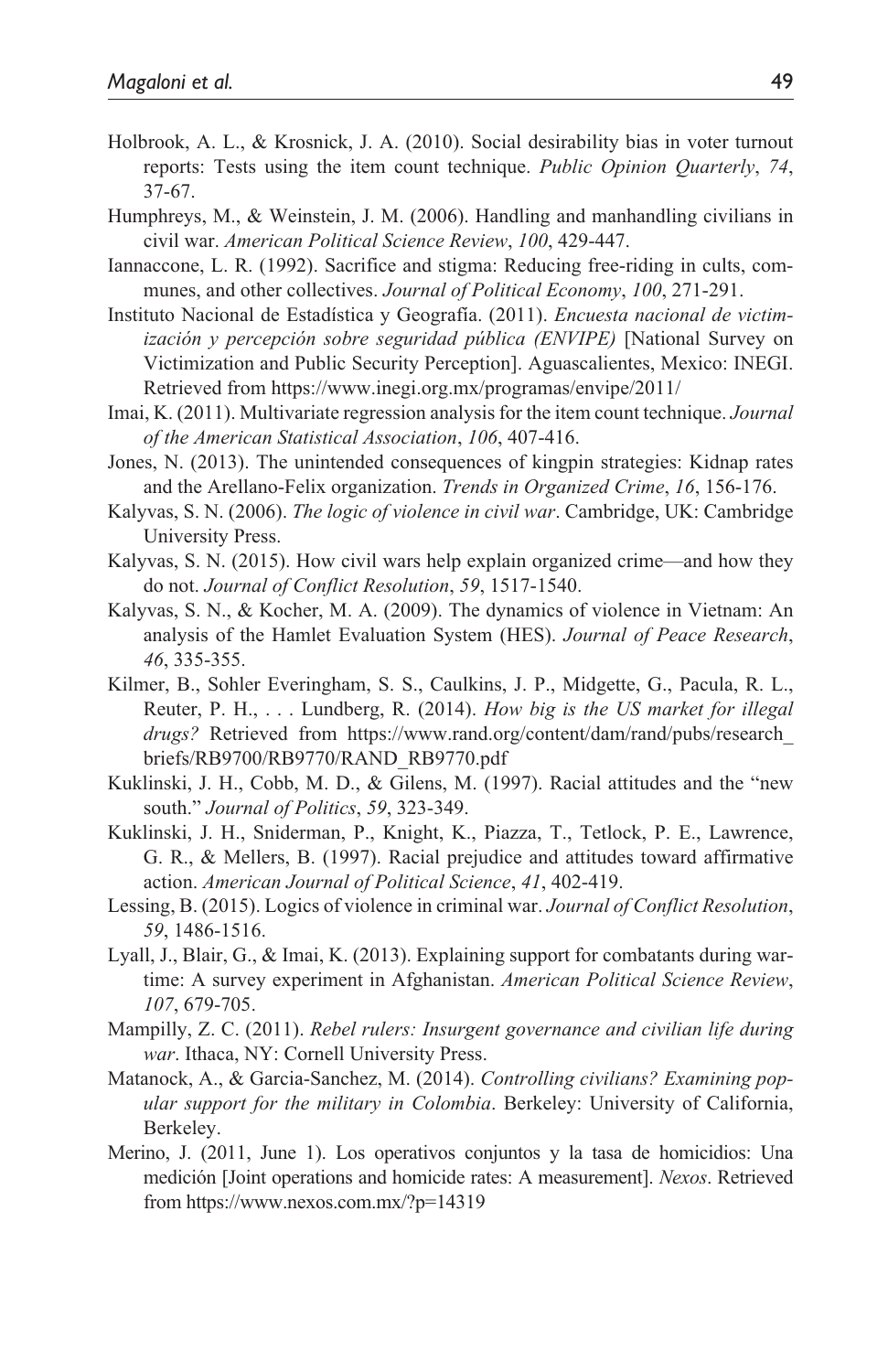- Metelits, C. (2009). *Inside insurgency: Violence, civilians, and revolutionary group behavior*. New York: New York University Press.
- Mosher, C., Meithe, T., & Hart, T. C. (2011). *The mismeasure of crime*. Thousand Oaks, CA: SAGE.
- Olson, M. (1993). Dictatorship, democracy, and development. *American Political Science Review*, *87*, 567-576.
- O'Neil, S. (2009). The real war in Mexico: How democracy can defeat the drug cartels. *Foreign Affairs*, *88*, 63-77.
- Osorio, J. (2015). The contagion of drug violence: Spatiotemporal dynamics of the Mexican war on drugs. *Journal of Conflict Resolution*, *59*, 1403-1432.
- Osorio, J., & Reyes, A. (2014). Supervised event coding from text written in Spanish: Introducing Eventus ID. *Social Science Computer Review*, *35*, 406-416.
- Phillips, B. J. (2015). How does leadership decapitation affect violence? The case of drug trafficking organizations in Mexico. *The Journal of Politics*, *77*, 324-336.
- Ríos, V. (2015). How government coordination controlled organized crime: The case of Mexico's cocaine markets. *Journal of Conflict Resolution*, *59*, 1433-1454.
- Rosas, G. (2011, January 5). Los numeros de la guerra: Error de calculo politico o error de cálculo estadistico? [The numbers of the drug war: political calculation error or statistical calculation error?]. *Nexos*. Retrieved from [https://redaccion.](https://redaccion.nexos.com.mx/?p=3698) [nexos.com.mx/?p=3698](https://redaccion.nexos.com.mx/?p=3698)
- Secretariado Nacional de Seguridad Publica. (2011). *Datos de incidencia delictiva del fuero común y federal* [Database on crime incidence of common and federal jurisdiction]. Mexico City, Mexico: Author.
- Secretaría de Gobernación, SEGOB (Mexican Ministry of Interior). (2011). *Base de datos sobre homicidios presuntamente relacionados con el narcotráfico* [Database on homicides presumably related to drug trafficking]. Presidencia De La República Y Secretaría De Gobernación.
- Shapiro, J. (2013). *The terrorist's dilemma: Managing violent covert organizations*. Princeton, NJ: Princeton University Press.
- Shirk, D., & Wallman, J. (2015). Understanding Mexico's drug violence. *Journal of Conflict Resolution*, *59*, 1348-1376.
- Sistema Nacional de Información en Salud, SINAIS (*National System of Health Information*). (2011). *Base de datos de defunciones* [Database on death certificates]. Mexico City, Mexico: Secretaría de Salud.
- Smulders, A., Corte, S., Gohary, S., & De La, O. M. (2017). "*Control . . . over the entire state of Coahuila": An analysis of testimonies in trials against Zeta members in San Antonio, Austin, and Del Rio, Texas*. Austin: Human Rights Clinic, University of Texas School of Law.
- Sniderman, P. M. (2011). The logic and design of the survey experiment: An autobiography of a methodological innovation. In J. N. Druckman, D. P. Green, J. H. Kuklinski, & A. Lupia (Eds.), *Cambridge handbook of experimental political science* (pp. 102-114). Cambridge, UK: Cambridge University Press.
- Sniderman, P. M., & Grob, D. B. (1996). Innovations in experimental design in attitude surveys. *Annual Reviews in Sociology*, *1*, 377-399.